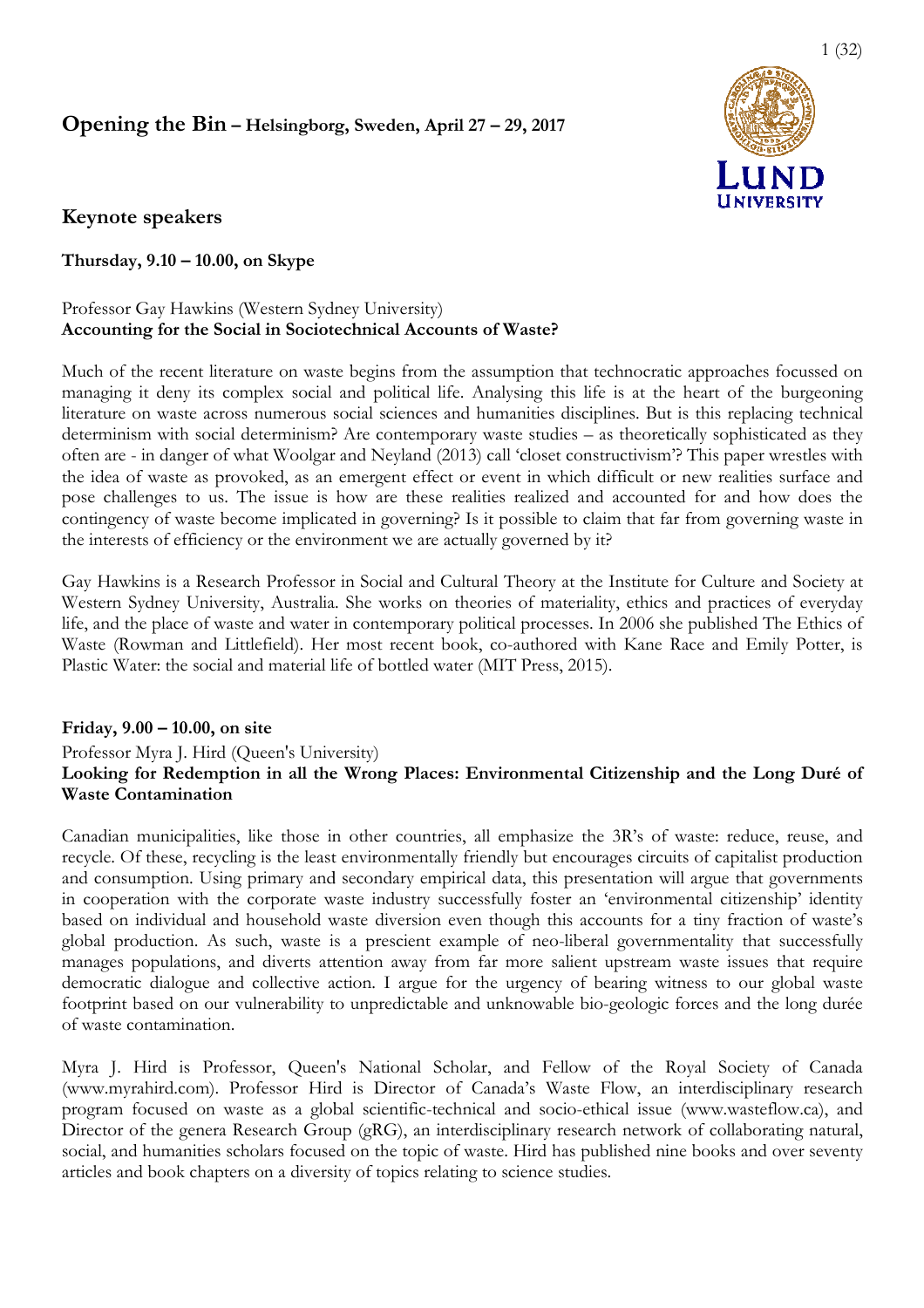# **Performance and Presentation**

## **Friday, evening**

## Franziska Lauber, Artist (Switzerland) **Why we cannot show you the Wasteland performance, but why it is none the less with us.**

The term "Wasteland" designates any unused urban or industrial area of land that has become barren and abandoned. In our western culture it defines characterizes any area which is lying unproductive or which is not being utilized up to its potential. It therefore frequently has a negative connotation. "Wasteland" also refers to a place, a time or a situation which generates not a positive feeling.

"Wasteland" is the title of my latest art project I would to present in the context/frame of "Open the Bin" workshop in Helsingborg. I've chosen this title for this work, because it deals with gelatin - a side product/waste of industrial livestock production.

This project aims to question our ways to designate, "produce" and revalue waste, and this especially in the context of intensive animal farming.

Starting point of this piece was the work I did in the Musée Jurassien des Arts in Moutier/Switzerland in 2015/16 entitled ,On the Back of the Pig'. The artwork contained about 200 kilos of colorful jelly gums in form of different animal species, arranged carefully on the floor in the shape of an 8 x 5 meters long sitting pig. Gelatin - jelly gums main ingredient - is extracted from pig's fat. In this process jelly gums reshaped the pig it originated from.

"Gelatin is obtained from partial hydrolysis of collagen derived from natural sources such as skin, connective tissue, and bones of animals. The raw materials used in the production of Gelatin include cattle bone, cattle hides and fresh, frozen pigskins." (www.gelatin-gmia.com). Industries therefore handle cattle bones and -skins literally as waste-product.

After the exhibition, while uninstalling the art work, the team and I used bin bags to store all the 200 kilos of jelly gums. It was the cheapest and easiest way to store and transport them. Most of the artworks turn into waste after an exhibition. But as I saw the bin bags dissaminated in the exhibition space, I started to reflect about artworks and waste, and about how and why these bin bags filled with jelly gums could or even should become another artwork. I hereby was transforming my own "production waste" into new "material" for art production and waste meaning.

I started to think how I could exhibit these filled bin bags in a same sort of setting and add a bench to it. Why a bench ? Because I would like the visitors to be able to "contemplate" the bin bags and reflect upon animals and industrial farming, upon eating meat its ecological consequences, upon animal ethics and waste. The project could have a double layer: reflect upon animals in the intensive farming industry - where they are not considered as living beings with feelings, but simply as material, as raw resources from which one could make a profit. Reflect upon that industries side product - the spectator looks literally at a gelatin wasteland in an art space. Mass production is often connected with unused material. In this case, as already mentioned, bones and skins. Why should this industry not reuse this "waste" for producing other product? Is it a good thing to re-use this material for creating other products ? Is this even sustainable? Or should we rethink the entire, and often hidden, food chain production with its massif ethical and ecological issues?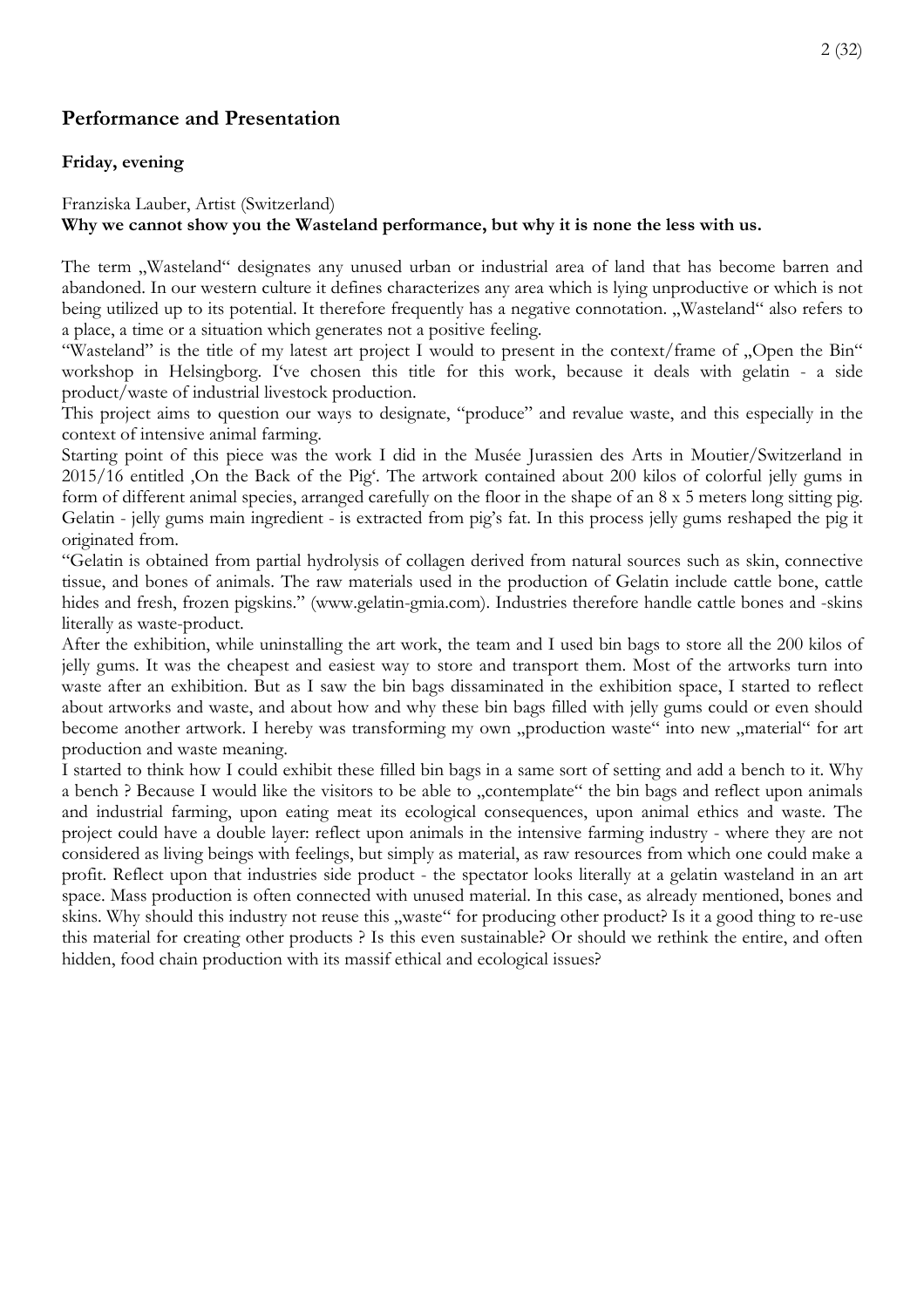# **Paper Abstracts**

#### **Thursday, 10.15 – 11.15**

## **Finding and filling the forgotten food bin. Action research in an actor-network at KTH campus.** *Greger Henriksson (KTH Royal Institute of Technology), Jan Rapp (Biogasakademin)*

In this paper we peek through doors, lids and fermenting gases of garbage rooms, bins and sour dough in the bureaucracy of waste sorting at a major university campus. The paper reports on ongoing efforts to introduce the collection of all factions in KTH, especially food waste from the staff canteen. The KTH administration is working on this, but progress seems quite slow, when considering that the collection system (run by Stockholm Vatten) and the use of biogas (e g for public transport buses in Stockholm) has already been running for several years. Other companies at the KTH Valhallavägen campus, e g restaurants, have implemented collection of organic waste around year 2014. The specific focus is therefore on Greger Henriksson's (KTH) and Jan Rapp's (non-profit lobbyist at the Biogas Academy) efforts to 'support and catch up with' the introduction of collecting organic waste. We account for, and reflect on, the actions and measures that we have taken ourselves, as well as on measures that the administration of KTH respectively property managers (Akademiska Hus) have taken. We preliminary call our approach action-research, and in our reflections we rely on theoretical perspectives such as ANT (actor network theory) and SPT (social practice theory).

## **Norm‐critical Waste Service Development.** *Marcus Jahnke (RISE)*

This paper will describe the application of norm-critical analysis in an on-going waste service design project. Norm-critical innovation is a recent concept in the realm of Swedish innovation policy. The concept is promoted by Vinnova (The Governmental Swedish Innovation Authority), but is based on both activist practice and research from disciplines such as feminist theory, consumer theory and design theory. With support from Vinnova's funding programme Norm-Critical Innovation, the city of Borås is currently conducting a service development project based on a norm-critical analysis of the waste situation in the million homes programme housing area Norrby. The analysis showed how an unequal waste situation between Norrby and other parts of Borås results in increased segregation. It also showed that tenants without easy access to a car are discriminated against in the current waste system, based on a logistics and economics of scale logic as it is. In the currently on-going service design project, which is based on a co-design process with tenants from Norrby, a number of service concepts for transporting bulky and hazardous waste to the waste station, and to different re-use facilities, have been developed. These concepts include a lending-concept that utilizes electric cargo bicycles, and is based on a social business model. All concepts include social, organizational, technical (for example apps), business model, logistics and other dimensions that will be analyzed through a combined social and norm-critical methodology in the winter of 2017. The paper will describe the concept of normcritical innovation and will illustrate its application in the projects' first stage, and in the on-going concept development stage.

# **Valuating Waste: Containers, Bags, Bins and other Technologies of Dumpster Diving.**

*Turo-Kimmo Lehtonen, Olli Pyyhtinen (University of Tampere)* 

At the margins of the consumer society, voluntary dumpster diving fundamentally questions received ways of valuating the quality of food. In this paper we study this practice from the point of view of different technologies involved in it. The study is based on an on-going fieldwork conducted in Finland. Our claim is that the ways dumpster divers and freegans valuate the food stuffs in supermarkets' waste containers are dependent on the particular technologies required. First, dumpster diving is about becoming a specialist on the management of storage and preservation. Not only does this imply that one is able to decipher the information provided by the texts on packages or the material conditions of objects, but dumpster divers also create new ways for managing the routes of commodities from shop shelves via waste containers, bags and kitchen tables to their own freezers and, finally, to plates. Second, other tools are used for the concrete work of valuating and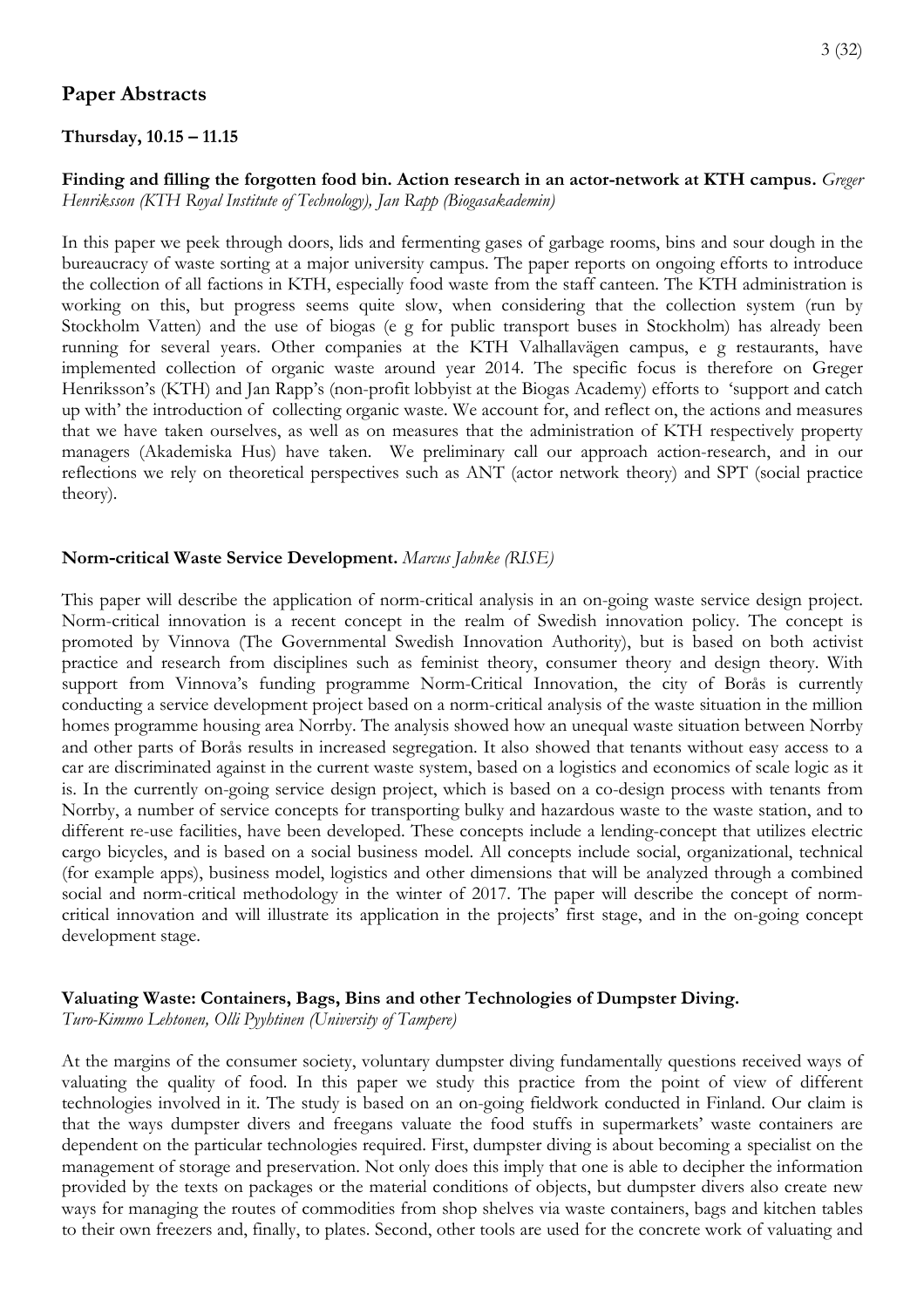sorting out what in the waste containers is potentially edible and what is not. These include not only things such as suitable clothing but also flashlights, cotton or plastic bags and, for some, rubber gloves. Without these, the valuation practice that literally needs to be 'hands-on' would be an impossibility. Finally, voluntary dumpster diving involves technologies of the self. It is inherently characterized by the ideas of politics, of good and beautiful life, and the means with which one makes oneself into a moral subject in the Foucaultian sense of the term.

## **Community Responsibility and Labourer Livelihoods in South African Waste Management.**

*Kathleen Stokes (University of Manchester)* 

Waste management is considered an underfunded and uneven infrastructure in South Africa, yet rapid urbanisation continues to increase demand for adequate service provision. While municipalities are responsible for service delivery, their obligations are influenced by a paradigm of 'cooperative governance' which seeks to distribute authority across various scales of government, business and society (Department of Environmental Affairs, 2011). In attempting to extend and improve waste management services and reduce overall costs, multiple urban municipalities have launched a variety of schemes encouraging community responsibility for local waste management. From public awareness campaigns to procurement schemes targeting community cooperatives and enterprises, these initiatives are often associated with discourses of job creation, active citizenship, and green economic development. While greater community responsibility may be seen to increase local economic opportunities and civic agency, it also risks devaluing and excluding a wider array of labour on the frontlines of waste management. Indeed, the emergence of community responsibility schemes has coincided with broader contestations among formal and informal waste labour groups and more general resistance to neoliberal reforms (Viljoen et al., 2015; Godfrey & Scott, 2011; Samson, 2010; Barchiesi, 2008; Miraftab, 2004).

Drawing upon in-progress research on community responsibility initiatives in Cape Town and Johannesburg, this paper will consider how the promotion of community responsibility in South African urban waste management affects frontline labourers' livelihoods. By comparing waste management discourses, plans, and expectations with labourers' working conditions and livelihood strategies, I hope to contribute to situated discussions surrounding waste practices, infrastructure, and politics. My research is part of the ESRC-DFID funded research project, "Turning Livelihoods to Rubbish?".

## **Thursday, 11.30 – 12.30**

**Why do Policies Fail to Reduce the Amounts of Waste? An Investigation of Swedish Planning for Waste Prevention.** *Nils Johansson (Linköping University, KTH Royal Institute of Technology), Herve Corvellec (Lund University)* 

At least since the early 2000s, reducing the amount of waste and its harmfulness has been a priority in the EU's Environment Action Program and on top of the waste hierarchy, which shall govern waste management. Consequently, each member state in the European Union should have a program for waste prevention as an integrated part of their national waste plan. However, although being a top political priority, the waste generation has hardly decreased. In Sweden, which is the focus of this study, the quantity of household waste increased by 2% between the years 2004 to 2014. During the same time period the total amount of waste including industrial waste increased by 45%. So why have policies failed to reduce the amounts of waste?

This study aims to understand why the Swedish authorities fails to prevent the increasing amounts of waste by interviewing officials at the concerned authorities as well as analyzing official documents such as directives, plans and programs at regional, national and local level. The documents were analyzed by identifying targets and especially the instruments suggested to reach the targets by coding according type of action, type of waste and life cycle phase in focus. The interviews aimed at assessing the implementation of the plans by asking about obstacles/opportunities, priorities, control and financing possibilities.

The document analysis demonstrates that the authorities set different forms of objectives, some authorities' sets generally formulated objectives that the amounts of waste shall be reduced, while others state specified targets with precentral decreases. When it comes to the municipalities, the once with an previously low amount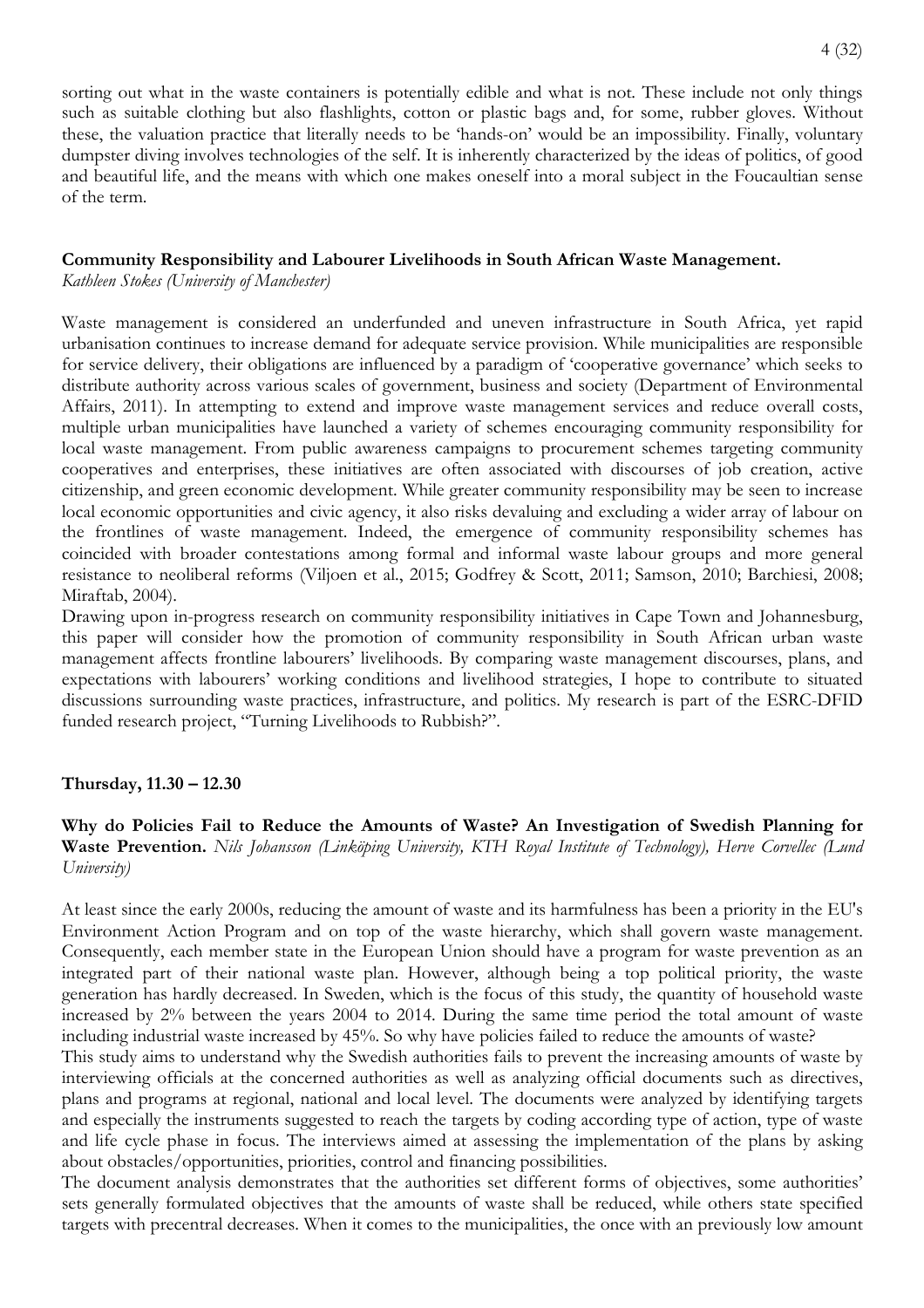of waste per capita have often stricter targets than those municipalities that created more waste per capita. At the same time, there are commonly several parallel objectives for waste prevention in different official documents at the same authority level. There could thus be an uncertainty about which of the different objectives and associated measures that should be prioritized. The focus of almost all covered objectives is on waste from households or the municipal organizations, targeting textile and food waste. Since households and municipal organizations accounts for only a few percent of all waste generated in Sweden, the objectives contribute at best only to a small effect on the total amount of waste.

In the official documents a variety of instruments to reach the waste prevention objectives are proposed. Only in the Swedish waste prevention program there are over 100 proposals for action. However, since the objectives targets foremost household waste, the focus of the measures falls on individuals and the later phases of the material lifecycle; on consumption and end-of-life rather than on industrial actors and the design and production phase. The proposed measures for waste prevention are almost exclusively of informative character, rather than economic instruments. This means that incentives for households to reduce waste are lacking, while industry, producing most of the waste, almost entirely fall under the radar.

The authority with greatest responsibility to implement waste policies, the municipalities, are according law responsible for handling household waste, rather than industrial waste. At the same time, waste prevention means that measures needs to be focused on the phases before the material become waste, phases that the municipalities in general have no control over, expect from their internal organization. The way the current business model for waste management is constructed, which is based on waste tariffs, opens only up opportunities for municipalities to include waste prevention in their ongoing information campaign, since waste prevention is not included in the tariff. This means that there is capacity is lacking to work innovatively with testing and developing new methods for waste prevention.

To reduce the amounts of waste, the concerned authorities must be given authority to steer actors upstream and influence activities before the product has reached the market and eventually become waste. For this to happened, waste prevention needs to be removed from the waste hierarchy and the management of waste towards becoming a question about reducing consumption rather than only smart consumption.

**Bringing Environment Back to Waste Management: a Case Study of Waste Policy in Finnish Lapland.** *JarnoValkonen, Heikki Huilaja, Johanna Saariniemi, Veera Kinnunen (University of Lapland)*

In this paper we ask, what happens to environmental concern as waste closure travels from national policy to mundane waste management practices?

During the last 20 years Finnish waste legislation has been constantly modified in order to meet European Union's agenda to become a waste-free recycle society. The completely renewed waste legislation came into operation at the beginning of 2016. The new waste policy is based on the idea of "circular economy" in which waste is understood as by-products waiting to be economically utilized. As a result, waste has rapidly turned from something that there is too much into something that there is not enough. In short, waste has turned into a resource.

In this paper we trace recent changes in waste policy and waste-related practices in Finland. We have adopted the concept of "closure" developed by Maarten Haajer (1995) to illustrate how nationally defined understanding of waste within legislation and waste politics is translated into action at the operative, municipal level and how it, in turn, affects people's mundane waste practices. Our interest lies especially in what happens to the original environmental concern which has been wrapped inside the economical problem closure of waste.

In this paper we take waste practices in Finnish Lapland under closer scrutiny. Lapland covers more than a third of the geographical area of the country but has less than five per cent of the population. As the number of landfills in Lapland has been reduced from 15 to 3 since 2007, the waste transportation routes have become hundreds of kilometres long. Lengthy transportation routes together with tightened regulations as well as intense cooperation between officials, private sector companies and household actors related to transfer, relocating and reuse of municipal waste, makes Lapland an excellent case county to study how the national waste policy is enacted at the municipal level and in people's everyday practices.

Our ongoing *Society of Waste* -project seeks to understand waste in all its complexity from a social scientific viewpoint. The project seeks to understand, how does society shape waste and how does waste, in turn, shape society?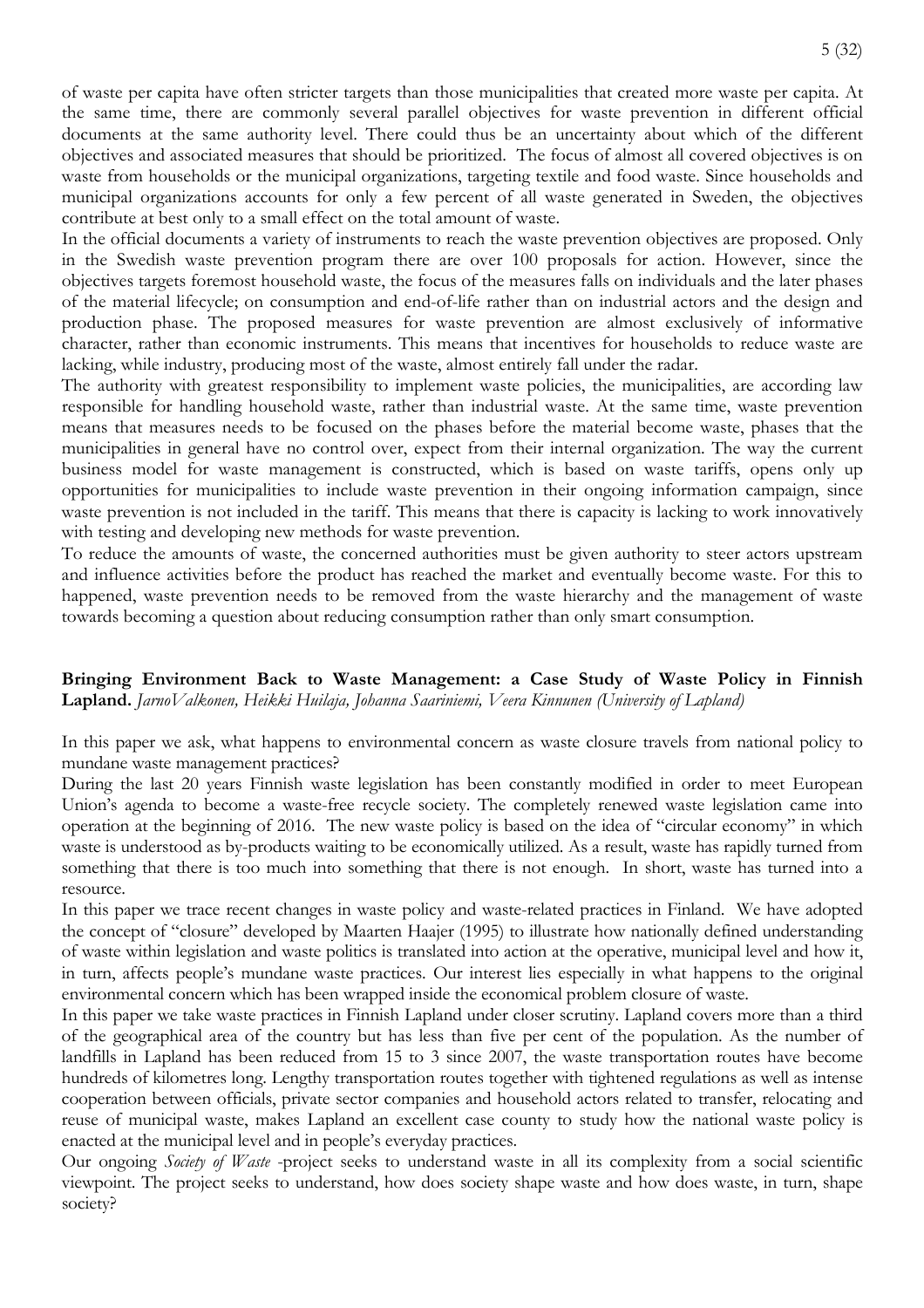#### **Reflections on Organic Waste Processing: Scale, Distancing, and Equity.**

*Sally Geislar (Yonsei University, Underwood International College)*

Research on closed-loop systems (Wachsmuth, 2012) or circular economies (Gregson, et al., 2015) attempts to reduce urban ecological footprints, in part by redirecting food waste from landfills to be transformed into new inputs. However, the emergent systems of provision (Bulkeley & Askins, 2009) reflect broader trends of corporate consolidation of waste management (Strasser, 1999; Rogers, 2005) through state-subsidized, largescale facilities (Platt & Goldstein, 2014), often leading to infrastructure lock-in (Corvellec et al. 2013). In this paper, I argue that these arrangements (re)produce both the power relations between communities, food, and waste management, and the distancing of consumers from their waste (Princen, 2002; Clapp, 2002; Geislar, 2016).

As new narratives redefine organic waste as a resource rather than a risk, (Corvellec & Hultman, 2012), its extraction to remote facilities under exclusive contracts increasingly becomes a question of equity. These materials must be re-conceptualized as a source of power; power to nourish soil to grow food, or to gain energy independence. Yet the lock-in of large-scale incinerators, composters, or anaerobic digesters (re)concentrates power among the vertically-integrated waste management industry. Instead, food waste material flows should be integrated into urban agriculture efforts via community-scale compost systems, or into new technologies making small-scale anaerobic digestion economically viable (Case, 2014).

The current assemblages also (re)produce the effects of distancing, severing important feedback loops between waste generators, their sorting practices, and externalities of processing. I outline an interdisciplinary research agenda for scholars and practitioners to understand whether and how localized control of excess food materials improves equitable outcomes for communities, reduces the effects of distancing, and reduces negative externalities of the food system by transforming the socio-ecological relationship between communities, their food, and organic waste processing.

This theoretical piece is informed both by my interdisciplinary research on urban food waste in the Netherlands, the U.S., and South Korea, as well as by my role implementing large community-based field experiments to inform a partnering municipality on their curbside organics recycling program in California.

#### **Sustainability in Istanbul and Waste Culture Practices.** *Hürriyet Konyar (Akdeniz University)*

We see waste culture as related with changing consumption relations. The new dimension of consumption culture in ethical form. Ethical consumption is preferred more especially in food consumption, the main object being the human health and protection of nature. A new environmentalist ethical understanding arises by the help of consciousness developed by environmentalist non-governmental organizations. We can say that the foundations of the emergence of the waste culture focusing environment and human health is in this new consumption understanding.

It is especially important for middle class individual to adopt this new environmentalist ethics and consumption understanding. New life style experiences are acquired by the desire of being healthy and living in a clean environment. But these individuals differentiate themselves by separating themselves from other classes by the help of this experience. This social segment who acquired ethical consumption understanding as cultural capital in accordance with Bourdieu's explanation, has an interest in natural food and their interest goes beyond acquiring organic food further to such activities like producing healthy food at home (e. g. yogurt, bread, etc.) or growing tomatoes at her on balcony. All these new practices open the way for realization of new practices about arrangement wastes. As practices like arrangement of wastes for protection of environment and not leaving food wastes were emerging as a result of a new consumption understanding, it is observed that waste culture is becoming rational by the help of smart technologies brought by urban life. Women are the most important implementing individuals in Istanbul. For this reason it is observed that these practices have gendered aspect. In the study which we made in Istanbul (between 2014 and 2016, TUBİTAK PROJECT NO:114K079) in this perspective, we collected data by having deep interview with 92 educated and professional middle class individuals who developed waste culture in compliance with a new food ethics. In this study; 1-food purchasing and 2-waste practices in consumption practices during cooking process.

Obtained findings belong to two different life styles in Istanbul one of them being conservative and the other as modern. It is observed that individuals living in conservative life style had developed practices protecting human health and environment in perspective of interpretation of Islamic sources. On the other hand, it is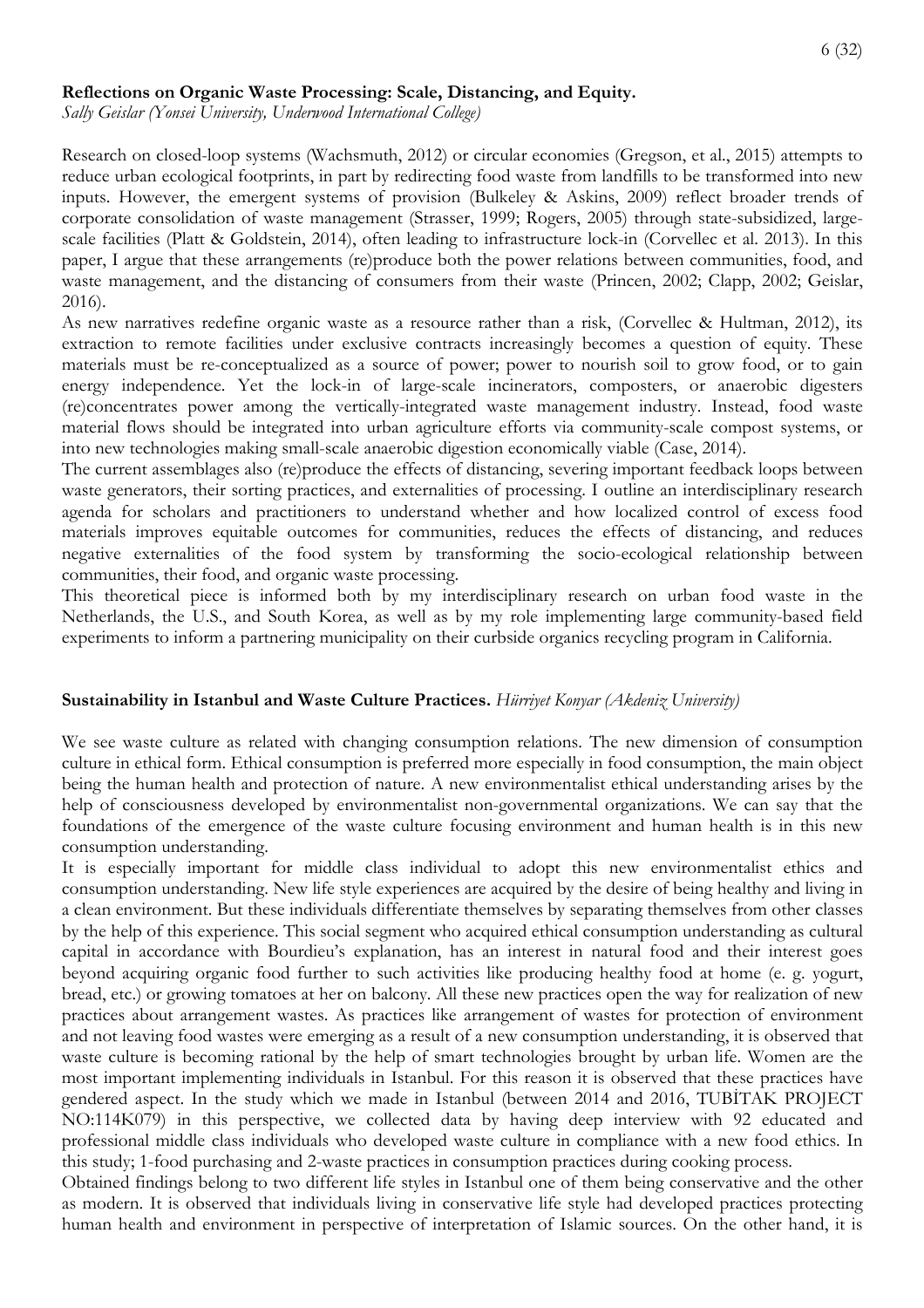observed that individuals living in modern life style had implemented waste practices considering environment and human health in perspective of urban living consciousness by participating to non-governmental organizations.

#### **Thursday, 13.30 – 15.00**

## **Constructing a Chaîne Opératoire: a Way to Understand how Urban Societies Relates to Waste.**  *Elisabeth Lehec (Université Paris 1)*

Recent researches in the field of urban metabolism and urbanism allow to consider waste management in cities as a both technological and social issue (Barles, 2015). If territorial ecology views waste as a material flow that crosses through cities (Fisher‐Kowalsky, 1998), it does not deny the fact that this flow is socially produced and passes through a technical infrastructure ‐ urban material network (Dupuy, 1984), or decentralized system (Coutard, Rutherford, 2009) set up by stakeholders and citizens. From this point of view, studying the way urban society sets up and uses technical systems is a way to explore the social and cultural relation that links urban this society and to her its waste.

The paper firstly expose outlines the theoretical contribution of technological anthropology (Leroi‐Gourhan, 1943 ; Mauss, 1934) to urban studies for the comprehension of waste management in the cities, considering the technical systems, the matter, stakeholders and service users altogether: one way of studying theose three inseparable components of waste management is indeed through the chaîne opératoire approach (Lemonnier, 2010), that which allows to re-construct the order arrangement of the different steps used to produce an artefact ‐ in that this case, waste technical waste systems in the city, as it allows to understand social and cultural matters underpinning a technical process. The second part of the paper illustrates the theoretical and methodological assessment of technological anthropology by relating a field survey that took place in Paris, around service users setting up a decentralized and technical system - collective compost bins – to spontaneously locally manage et re-use their own organic waste, with the financial help of public institutions. The construction of a chaîne opératoire of local composting allows to observe the material process involved in reducing and recycling waste and to seize the invisible and contradictory motivations of city-‐dwellers and public institutions in setting up this technical device. While the former seem to have invented a new waste management technology, - without willing it, as they rather consider their organic waste as a raw material-, the latter painfully integrate that new way of relating to rubbish in the networked city institutions.

#### **Dirt and Freedom.** *Udo Pesch (Delft University of Technology)*

In a number of respects, modern cities have bestowed us with models of human behaviour. Two of these models will be featured in this paper. First, there is the model of political liberalism, which has emerged from the need of urban dwellers to deal with people that have different political and moral orientations. Second, there is the pollution management model, which, in contrast with the urban political disposition, can be basically seen as intolerant: the aggregation of people implied an accumulation of waste streams, which have come to be managed by seeing waste as something that should be removed, as matter that should be made invisible. Both city-based models have their rural counterparts. In general, small communities appear to be much less tolerant to deviant ways of conduct and thought, while waste is seen as factual part of life, or even as a valuable resource.

Faced with the unprecedented urban challenges in terms of globalization, migration and pollution, we have to rethink the efficacy of these models. We cannot maintain the pollution management model, we have to become tolerant to waste, accepting it is a resource. At the same time, we have to withstand the threat of intolerance regarding diversity of people and their moral convictions. This paper will trace the political, economic and technological developments that either help or jeopardize the effectuation of these demands.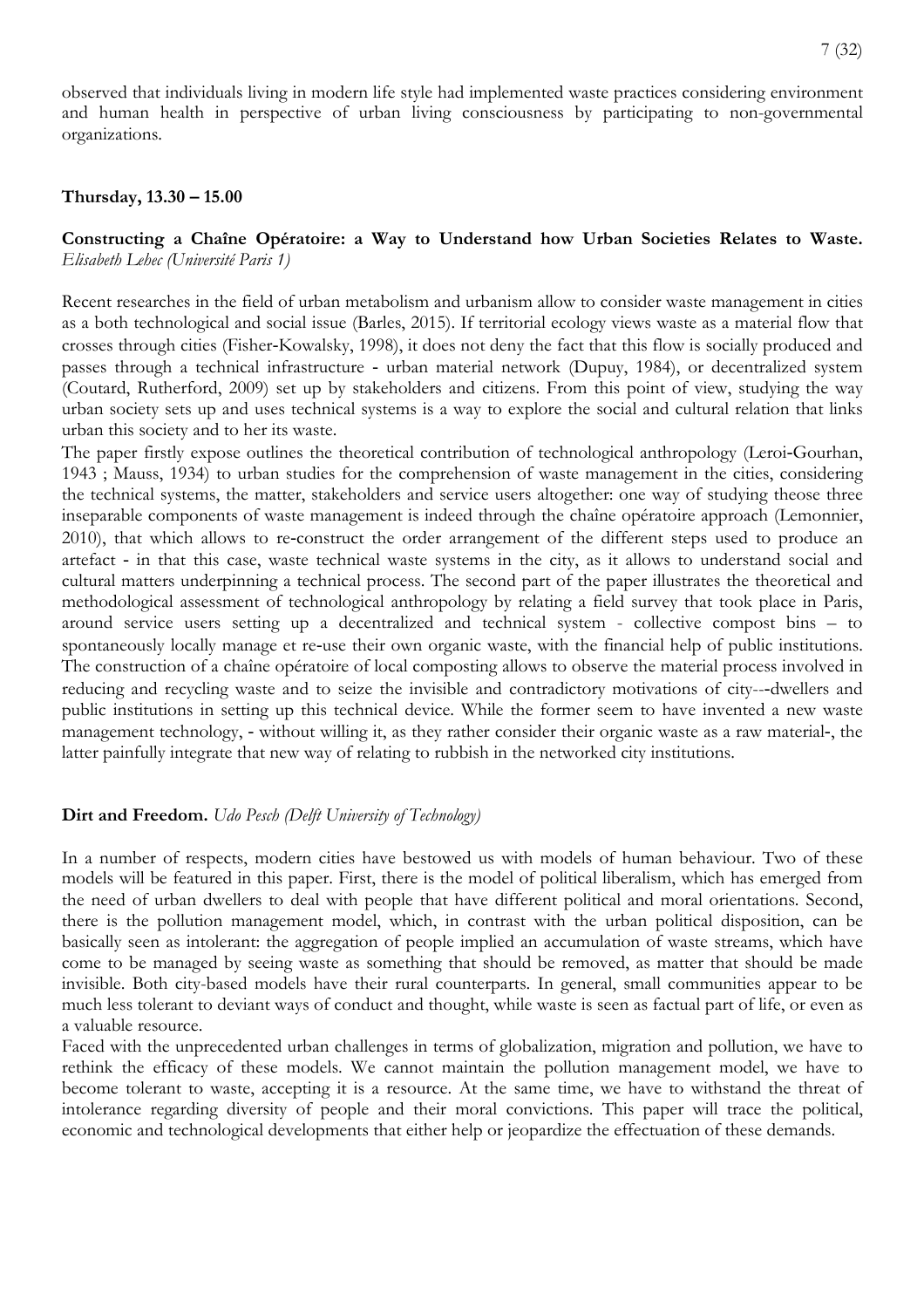#### **Trashures – Next Generation Waste Management.**

*Elin Önnevall , Annelise De Jong, Lizette Reitsma (The Interactive Institute Swedish ICT)* 

There is a growing attention for circular economy approaches in sustainable consumption. This is due to increasing awareness of the fact that materials are scarce and there is potential for retrieving materials into the cycle other than recycling such as direct reuse. This has been applied for several materials, such as textiles, but not so much with other types of household waste, such as plastics. This is a relative new field and connects various disciplines such as behavioural economics, social psychology and design. This paper presents a case study into turning household waste into treasures.

During 2014 half of the household waste (47%) consisted of combustible waste (sopor.nu). In this pilot 11 tenants in Uppsala has been given a box with the instruction of collecting plastics (not packaging) and textiles (non usable) for three weeks. On November 22nd 2016 we held a workshop together with a recycling design teacher in which the tenants were given the opportunity to learn how to create something out of their waste. After the workshop seven boxes were sent to three design companies. This material will be offered back as new products. Through interviews we will explore how the tenants look upon these new objects. Equally important for the project is to explore new ways of consuming and discuss the relationship with waste, consumption and wellbeing in everyday life.

Central to this project is also the idea of a more sustainable business model around the usable material that currently goes to combustible. Our focus is in line with a new trend in which materials previously seen as waste are now included in the circle again and returned to a market (http://www.oogstkaart.nl, http://www.reverseresources.net/). Our project also connects to research initiatives in the area of waste (RE:Source, Agenda Waste Free City) and the European initiatives including The 7th Environment Action Programme (EAP) as well as design research (Šimbelis et al 2016 and Loschiavo Dos Santos 2011)

#### **Exploring the Landfill Commons.** *Patrick O'Hare (University of Cambridge)*

This paper critically explores the conception of Montevideo's landfill (cantera) as an "urban commons" and extends this to waste repositories in developing countries more generally. Drawing on a year's ethnographic fieldwork conducted with waste-pickers (known as clasificadores) in and around Uruguay's largest landfill of Felipe Cardozo, it argues that as well as a technocratic space of risk management, the landfill serves the city's poor as a source of value, and a refuge from low-paid wage labour.

Oral histories collected from waste-pickers provide testimony of ways in which the Montevidean landfill has acted as a resource for vulnerable populations such as single mothers, Afro-Uruguayans, rural immigrants and the urban poor more generally. The attempt to restrict access to the landfill and its (waste) materials is conceptualized in the paper as a process of "hygienic enclosure", one which has been stubbornly resisted by waste-pickers. The paper then goes on to explore what arrangements govern current access to the landfill, what materials can be extracted and what forms of life are sustained.

The arrangements implicating access, extraction, enclosure and resistance bear a striking resemblance to the historical case of the English commons. A comparison of both cases challenges romanticized and idealized accounts of the commons in certain strands of contemporary theory. The reconceptualization of waste streams and repositories as "commons" also provides as new standpoint from which to understand current trends in the formalization, appropriation and technocratic management of discards.

#### **Rethinking Rubbish: Unwrapping the Transformative Potential of Rubbish in Lagos, Nigeria.** *Precious O. Akponah (University of Leicester)*

Drawing on the literature surrounding materiality (Dant 2005, Miller, 2005), the biographical movement of things (Appadurai, 1988) and specifically Michael Thompson's (1979) "rubbish theory", this paper aims to trace the 'social life' of rubbish in Lagos, Nigeria, to understand how 'rubbish' shape individuals' livelihood within a network constituting an economic, social, cultural and political nexus. In particular, this research explores how meanings of objects (rubbish) are negotiated and transformed from one context to another through processes of exchange, display and re-use. Such an approach questions and rejects the orthodox view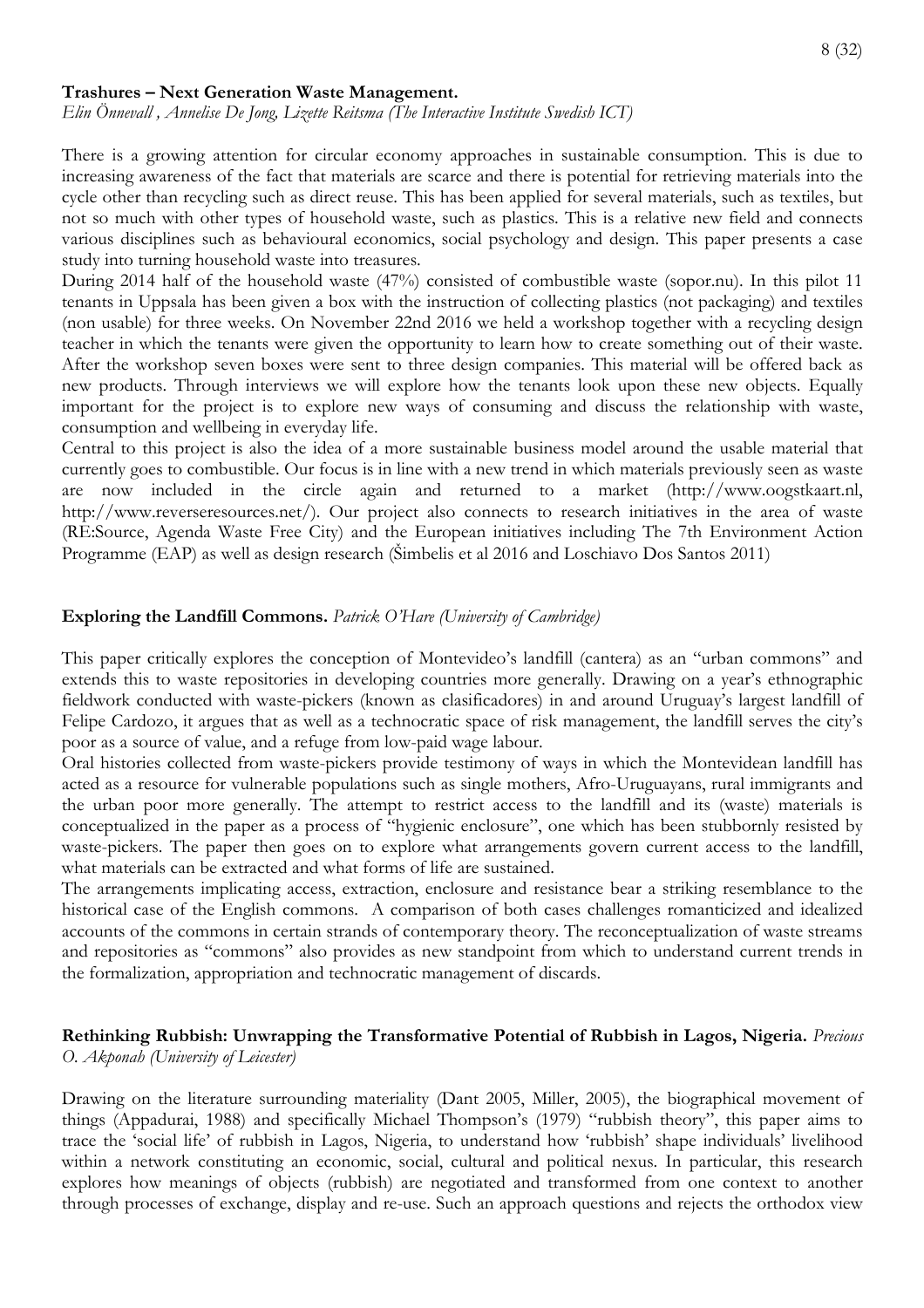of rubbish disposal as limited to environmentalism and sustainability. Instead, the research pushes these boundaries, investigating how rubbish sustains livelihoods and relationships in cities like Lagos.

After spending 6 months participating, observing, and interviewing the key stakeholders involved in the organization of rubbish in Lagos (i.e. artists, householders, scavengers, scrap dealers), an understanding emerged of how the disposal and potential re-use of 'rubbish' serves as the life blood which fuels social and economic relationships between the various stakeholders. In particular, findings illuminate how meanings emerge following an interaction between the social and material properties – that is the co-creation and coproduction of meanings taking place between subjects [people] and objects [things]. Not only that, the research shed light on how the marginal position of certain stakeholders (i.e. scavengers) overshadow the role they occupy in the waste management circle as well as their significant contribution to the informal economy.

Such findings highlight practical and policy implications for recycling and waste management. The conclusions are equally relevant to local Nigerian communities and stakeholders within waste management circles in terms of alerting them to the possibilities for creating value through rethinking our perception of 'rubbish'. Consequently, this could lead to an upturn that will serve as a bedrock for future economic growth and development for not just Lagos, but other similar cities in developing countries around the world.

#### **Repair Movements' Commoning Practices. The Case of the Bike-Kitchen in Sweden.**

*Patrik Zapata, María José Zapata Campos (University of Gothenburg), Isabel Ordoñez (Chamers University of Technology)*

In response to the current consume-and-discard society, the last years have seen a rapid proliferation of collective mobilizations around repair and maintenance, aimed at challenging the patterns of production and consumption within neoliberal capitalism. This paper contributes to current efforts to expand environmental movement and organization studies theories with the urban commons literature to explore the role of maintenance, repair and care in 'commoning'- or in other words creating urban commons. The paper is informed by the case of the Bike-Kitchen in Gothenburg, a bicycle repair workshop where abandoned bikes are recovered and given to members who are taught to repair them. In-depth interviews, ethnographical and visual observations support the analysis. In the paper we show how through their repairing practices, these movements develop the ability to reinvent, appropriate, and provide urban commons by transforming private assets –the bikes- and space, on their own terms, as an alternative to market and State. As it has also been observed in life-style movements, our analysis also notes how the openness of the commons movement, fuels a broad recruitment of participants driven by diverse rationales and motivations. The paper shows the ability of commoners to imagine and create the value-to-be and the affordances in these assets; as well as to develop the knowledge, competences and practices needed to recover and repair the bikes and create new urban commons. It also shows how these movements, without overtly expressing a conscious political action, challenge dominant institutions such as private ownership and recall alternative imaginaries through ideas of environmental stewardship, and duties of care.

## **Towards a Circular Economy…. of Proximity? Different Interpretations of Proximity's Typology.** *Jean-Baptiste Bahers (Ecole des Métiers de l'Environnement), Mathieu Durand (Université du Maine)*

The circular economy is a new consensual concept, which is supported by all type of stakeholders in waste management (private companies, enterprises of social economy, NGO, Regional and local governments). However, circular economy isn't' well defined (Buclet, 2014; Gregson et al., 2015). What does it mean and at which scale is it implemented? The proximity principle advocates in the European and French regulations that wastes should be managed close to the point at which it is generated, but there is no definition on which geographical scale it is supposed to be respected (Cirelli, Maccaglia, 2015). How could we think on a local and circular economy including the social, economic and environmental issues of the industrial society? On the basis of a quantitative and qualitative methodology, these situations are analyzed and regrouped in a typology of six proximities.

The first objective of this text is to understand the implementation of the proximity principle according to the waste recycling chains. The methodology is based on analyzing the urban metabolism for few cities (Barles, 2014) and identifying the spatialization of waste flows. The geography of waste is dependent on the spatial distance, the interpersonal networks, the organization of waste chains and the professional partnerships. The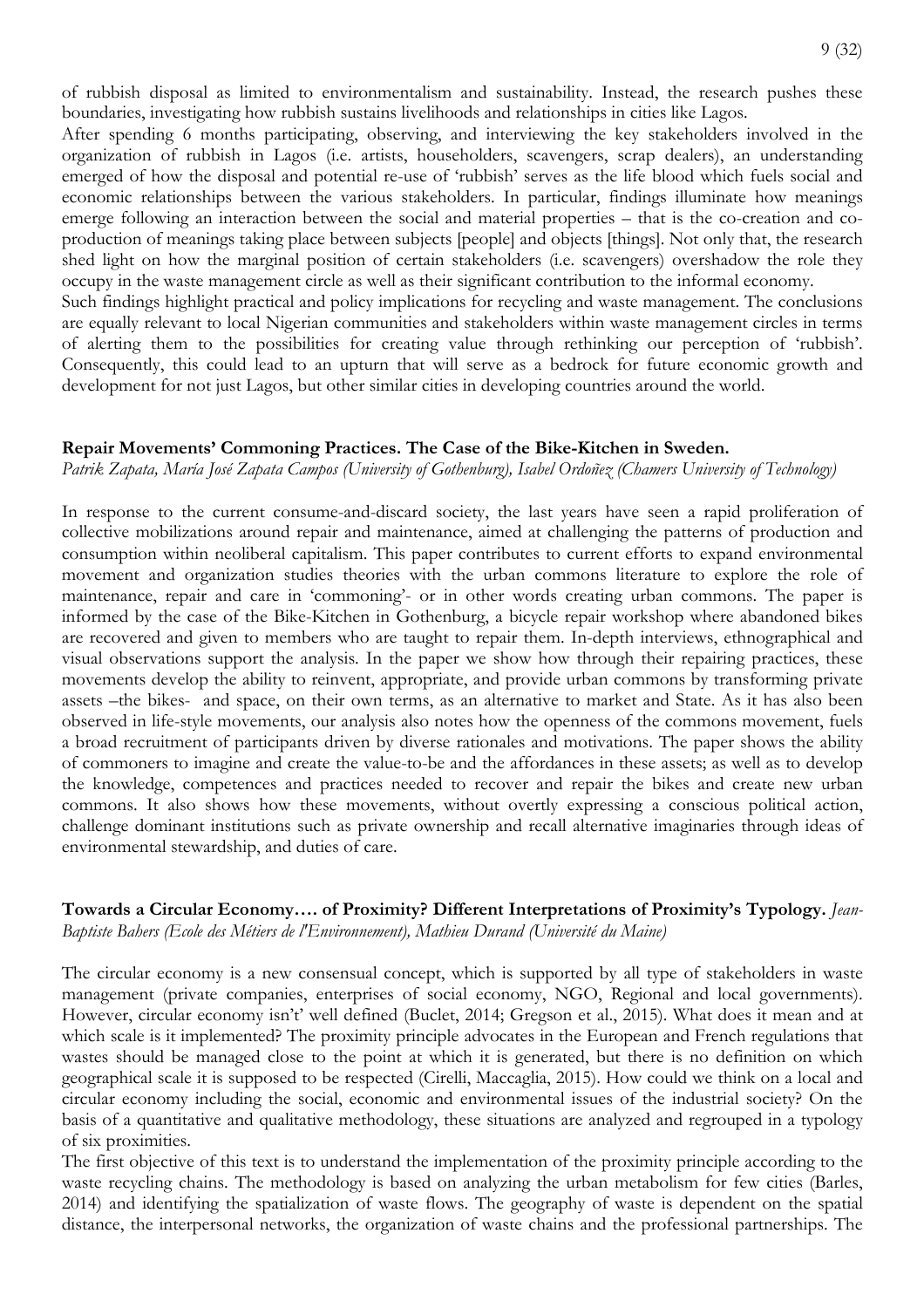implementation of proximity is quite complex and affected by the "geometry variable" according to the types of waste. Some of them are managed at local scale such as the putrescible and fermentable waste, the bulky refuse, and final waste. Others are easy to transport (e.g. waste with high value added or hazardous waste). We aim at interrogating the criteria which determine these geographical issues (Bulkeley, Gregson, 2009). The complexity of Extended Producer Responsibility implementation is one of the key to study the spatial analysis of circular economy.

The second objective of this communication is to analyze the interpretation by all type of stakeholders in waste management. For this purpose, 57 semi-structured interviews were carried out between 2013 and 2015. The stakeholders, who were interviewed, were waste companies directors, social enterprises managers, producer responsibility organization (PRO) managers, state government engineers, regional government engineers, local government engineers, professional federation representatives, NGO representatives, and experts. We want to compare the discourse of the local governments with their political programs and the actions of waste companies. The insights of this research are to build different typology of proximity in the emerging circular economy. Therefore, there are lots of contradictions between stakeholders regarding the role of waste management plans, industrial strategies and stakeholders' practices.

#### **Repoliticizing Waste: A Discursive-materialist Critique of the Circular Economy.**

*Francisco Valenzuela (Nottingham Trent University), Steffen Böhm (University of Exeter Business School)*

The discourse of zero-waste and the circular economy has been championed by key players, such as the European Commission, management consultancies, NGOs, academics and multinational companies, in recent years. Given the all too obvious social and environmental crises associated with out-of-bounds growth capitalism, the circular economy has been one of the main references for rebuilding and reforming a political economy of sustainable growth. In this interdisciplinary paper, taking cues from philosophy, cultural studies, political economy and management studies, we detect a de-politicizing strategy in this attempt of reform, and, consequently, aim at re-locating a position for the politicization of the circular economy. We do this by offering a unique discursive-material theoretical framework, bringing together Marxist and Lacanian psychoanalytic readings of contemporary political economy. This will allow understanding both the subjective relation with the meaning of waste and the material exchanges that place the subject in the position to produce and consume waste as a valuable commodity. In our quest to (re-)politicize waste, we offer three practical steps that aim at interrupting the endless repetition of waste, which include attempts to eradicate it. We will illustrate this argument by making reference to the circular strategies of a range of multinational companies, including Ikea, H&M, Renault and Coca Cola.

## **Enhancing the Critical Perspective of Zero Waste through Post-normal Technologies.**

*Lucy J. Wishart (University of St Andrews)* 

Zero waste is a globally recognised term for waste reduction, and yet it remains an equivocal concept. Initially signifying a radical reorganisation of resource use within modern society, as the term has been more widely adopted, zero waste has become associated with technical and bureaucratic policy goals. This shift raises the question of whether zero waste has become an easily adopted signifier for sustainable resource use in what is otherwise a business as usual system. In this paper I assert the potential for post-normal technologies to promote a vision of zero waste which would encourage a more critical perspective on the organisation of modern resource use. My argument emerges from my realist governmentality analysis of the zero waste policy regime in Scotland in which I draw upon conceptualisations of zero waste from interviews with policy-makers and policy documents. I suggest that although elements of a governmentality for sustainable development are present within the Scottish regime, participants lack the knowledge, space and capacity to adopt the more radical elements of their zero waste ideas. I find that in the Scottish context, zero waste manifests as both a complementary and contradictory technical and philosophical goal. Using insights from this case study, I explore how the post-normal concepts of extended peer-communities; agonistic processes and ecological citizenship could enhance the potential of zero waste as a critical perspective on the organisation of resource use in modern society.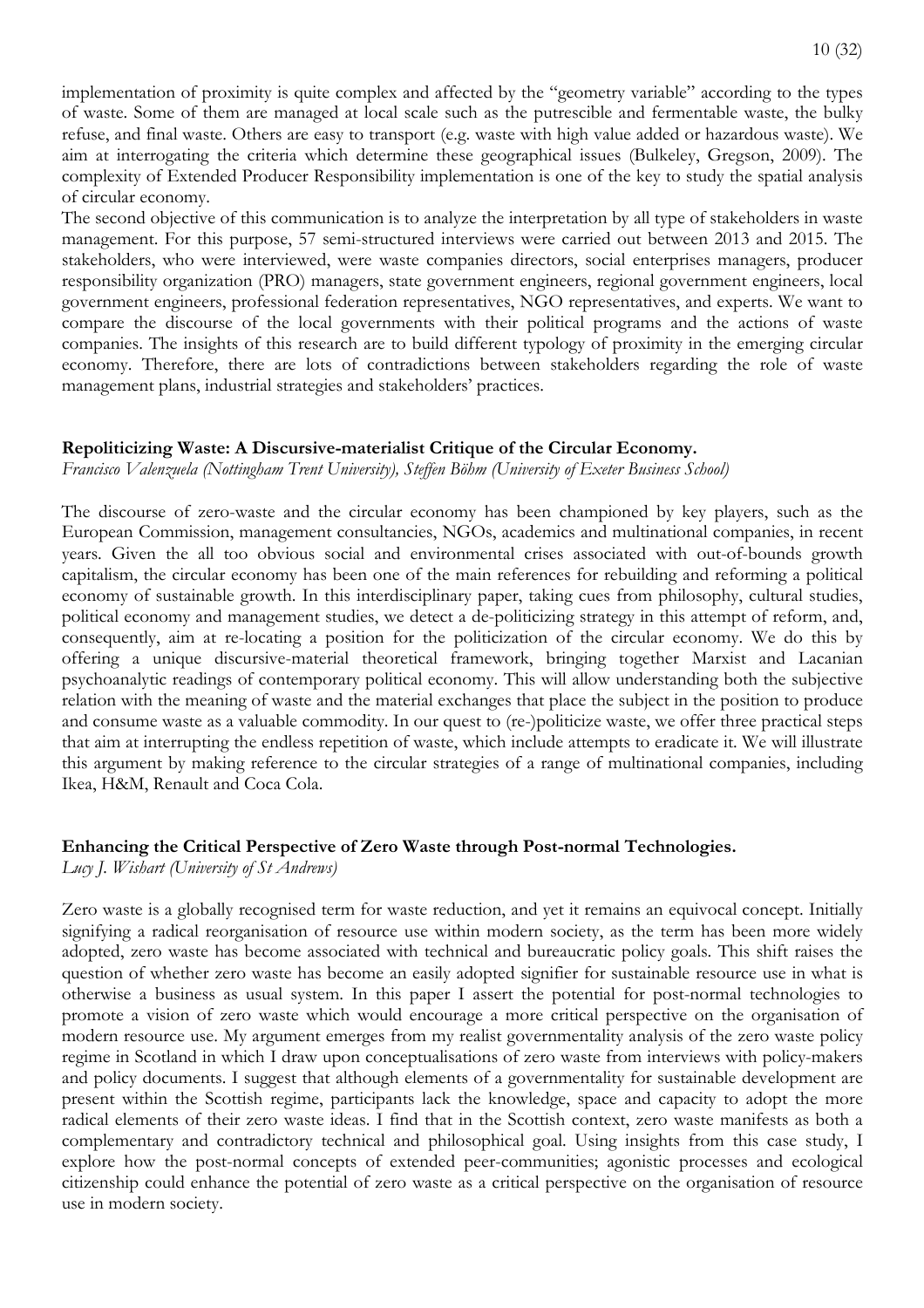## **Plastic Roads to Zero Waste? On Paradoxes of Recycling.**

*Sven Bergmann (University of Bremen), Yusif Idies (Leipzig University)*

According to the guardian, the city of Rotterdam considers to pave streets with recycled plastic bottles (Darroch 2015). By doing so, the roads should require less maintenance, perform better under extreme weather conditions, while the emission of carbon dioxide would be reduced, resources saved and plastic-waste problems could be revised. In brief: both company and city council are following the vision of a closed material cycle, in which plastic waste is expected to be contained or even eliminated.

From the point of view of Critical Discard Studies this raises different issues. As Gray-Cosgrove et al. have stated: long enduring wastes like plastics "may be spatially moved and "cleaned up"", but "continue to endure in time, which means remediation becomes an exercise in shifting materials in space rather than their elimination" (2015, 1). Hence, not the waste/resource itself is affected, but it's temporal and spatial mobility. This in turn may provoke drawbacks, unintended reactions, and at least questions: To which extent bottles can be recycled to roads? How much/many primary resource/s affords the "closed loop"? What is the conversion rate of the roads? How are they maintained? Are the plastics fixed in the streets or are they even more mobile (through effects of erosion)? So after all it has to be asked, whether the plastic road, intended as sink, may turn out to be a spill.

This collaborative paper is an approach of relating and intersecting our ongoing research on plastic pollution (Bergmann) and zero waste (Idies).

## **Municipal Waste Dump and Garbage Strike Politics in the Medium City of Sub-Saharan Africa: The Case of Bafoussam, Cameroon.** *Rolande C. Makamte K. (University of Lausanne)*

Garbage strikes have taken place recently in cities of the global South revealing social movements against waste disposal politics and dumpsite. While the field of environmental justice has gained increased attention by researchers, so far, little is said about the forms of garbage strikes in sub Saharan Africa's medium-sized cities where the majority of Africa's urban population live. Furthermore, beyond a significant attention to poor waste management effects in the growing field of urban political ecology, not much evidence has been given to the connotations of municipal solid waste in these cities. This article contributes to fill these gaps through the case of Bafoussam in Cameroon, a rapidly growing medium-sized city with pluralistic socio-economic and urban characteristics. It analyses social movements around waste and therefore, the emergence of municipal waste's meanings developed in marginalised neighbourhoods and along municipal waste management chain. Rubbish is addressed as a resource disputed by some urban dwellers and rejected by others. Based on focus groups with urban minorities, semi-structured interviews with key stakeholders and household surveys, the paper identifies the forms of garbage strikes in Bafoussam and explores the vocabulary of rubbish over areas of the city. The article examines the expressions of socio-environmental inequalities related to waste disposal, and reveals that municipal dumpsite normally considered as an obvious improvement of urban cleanliness appears as an instrument for a minority to unveil development issues of their area through passive and political acts.

## **Studies in Eating, Walking and Wasting in the City.**

*Lynnette Widder (Columbia University), Jessie Braden (Pratt Institute), Joy Ko (RISD)*

City life is characterized by peripatetic consumerism: paths through the city are lined with opportunities to purchase foodstuffs, either to satisfy our immediate hunger or to accommodate everything we might wish to cook at home. The routes we take say as much about us as consumers as do the purchases made: both qualitative and quantitative studies of city dwellers and of general consumer behaviors (Penn, 2005; Erincik et al, 2015; Berry, 1969) have ascertained that the synergy between space traversed and purchasing behavior is characteristic of both the city and the individual navigating it, with consumption occurring both opportunistically, along the route, and at a destination to which a route leads.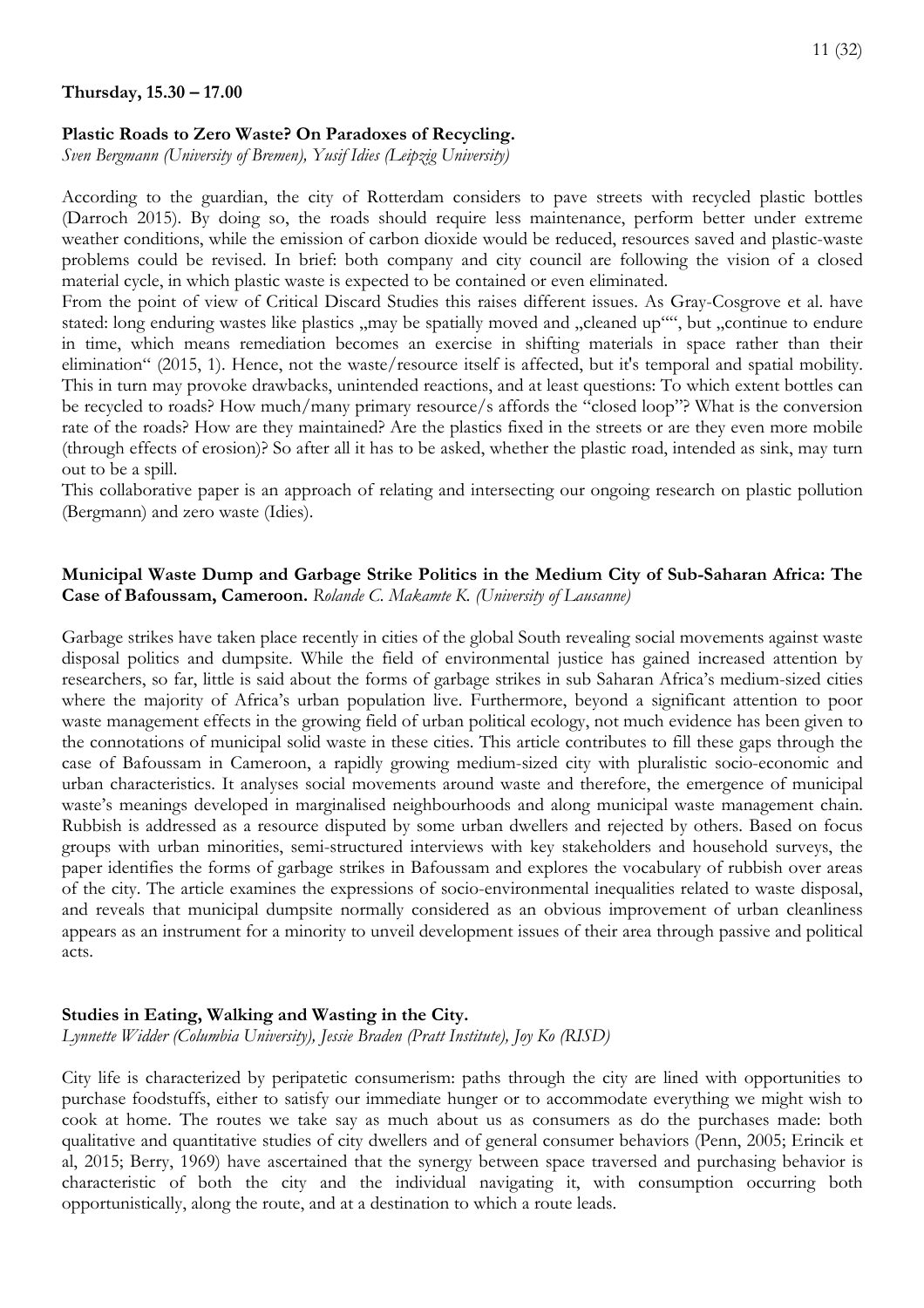Using the powerful tools offered by GIS-based apps and GPS mapping, coupled with photo and text journaling integrated into the apps, to test urban movement/consumption link, we have completed a series of focused studies on the interfaces among eating, movement and waste production in upper Manhattan, New York City. The technology we deployed allows both quantitative and qualitative assessments. While "big data" methods usually aim to diagnose prototypical behaviors and motivations through the accrual of as many data points as possible, we have repurposed ubiquitous computing to offer a series of bespoke, highly individual case studies. Our five subjects each represent a unique variation on the interplay of movement, food consumption and waste – in particular, non-organic wastes, whose impact on New York's ecological footprint is most critical.

Our data analysis offers a broad spectrum of initial conclusions. These include insights into the comparative practices of on-line, dedicated and just-in-time grocery shopping. The analysis also addresses the outcomes in terms of non-organic waste of consumers' decisions to favor perceived efficiency by eating on the go and disposing of items in the public realm. Finally, the plotted tracking information, accompanied by real time photographs and journals, suggests how movement within the city is impacted by the quest for food; and, alternately, how the presence of highly varied food options is overlaid onto the typical spatial patterns pursued by the individuals studied.

#### **An anthropologist and a toxicologist consider the potential 'hazardous' classification of polystyrene.** *Trisia Farrelly (Massey University)*

Polystyrene (PS) is a petroleum-based plastic made from the styrene monomer, vinyl benzene. Since it was first commercially produced in 1930, it has been used for a wide range of commercial, packaging, and building purposes. In 2012, approximately 32.7 million tonnes of styrene were produced globally and polystyrene is now a ubiquitous household item worldwide. In 1986 the United States Environmental Protection Agency (EPA) announced that the polystyrene manufacturing process was the 5th largest source of hazardous waste. Styrene has been linked to adverse health effects in humans and in 2014 it was listed as a possible carcinogen. Yet, despite mounting evidence and public concern regarding the toxicity of styrene, the product of the polymerisation of styrene, PS, is not considered hazardous. This paper draws on the new materialisms to attend to the relational, unstable, and contingent nature of PS polymers, monomers, and other additives in diverse environments. We thus highlight the complexities involved in the political lives and afterlives of PS including its potential categorisation of PS as 'hazardous,' and the futility of demarcating PS as 'household waste.'

## **Values in a Bottle.** *Dario Minervini (University of Naples "Federico II")*

Arguments about the relevance of urban waste sorted collection in minimizing environmental impacts are recurrent and well-known. One of these statements concerns the role of households in practicing a propter selection of materials. Citizens are continuously asked to directly support the qualitative and quantitative goals of the urban waste management also in economic terms. Indeed people participate in the co-construction of the "value" of waste that is performed in the recycling process, even if in a very specific stage. But the sociomaterial process of value construction extends from the production of the plastic packaging to material recovery and recycling, involving both private and public interests, in a multilevel governance scheme. So how the value of a plastic bottle is shaped "in practice" along the entire chain is not a mundane detail. How much is a plastic bottle worth? Who accounts for it? Who pays for it? Who benefits from it? In this paper there is an attempt to grab the complexity of these interrelated questions.

An ethnographic research strategy is adopted to investigate the case of the plastic packaging. In particular the shadowing of a plastic bottle is conducted and accounted. The pivotal idea is to follow the complete life cycle of a bottle focusing on what is generally considered a property of the bottle itself: its value. The empirical effort is characterized by a pragmatic perspective, looking to how value is performed in the chain more than why plastic worth more ore less. Values is considered a socio-material output of a heterogeneous and performative process in which socio-material devices, discourses, norms, actors, enact - and are enacted by – the plastic bottle. Actor-Network Theory (ANT) sensitivity leads the methodological and analytical strategy of research.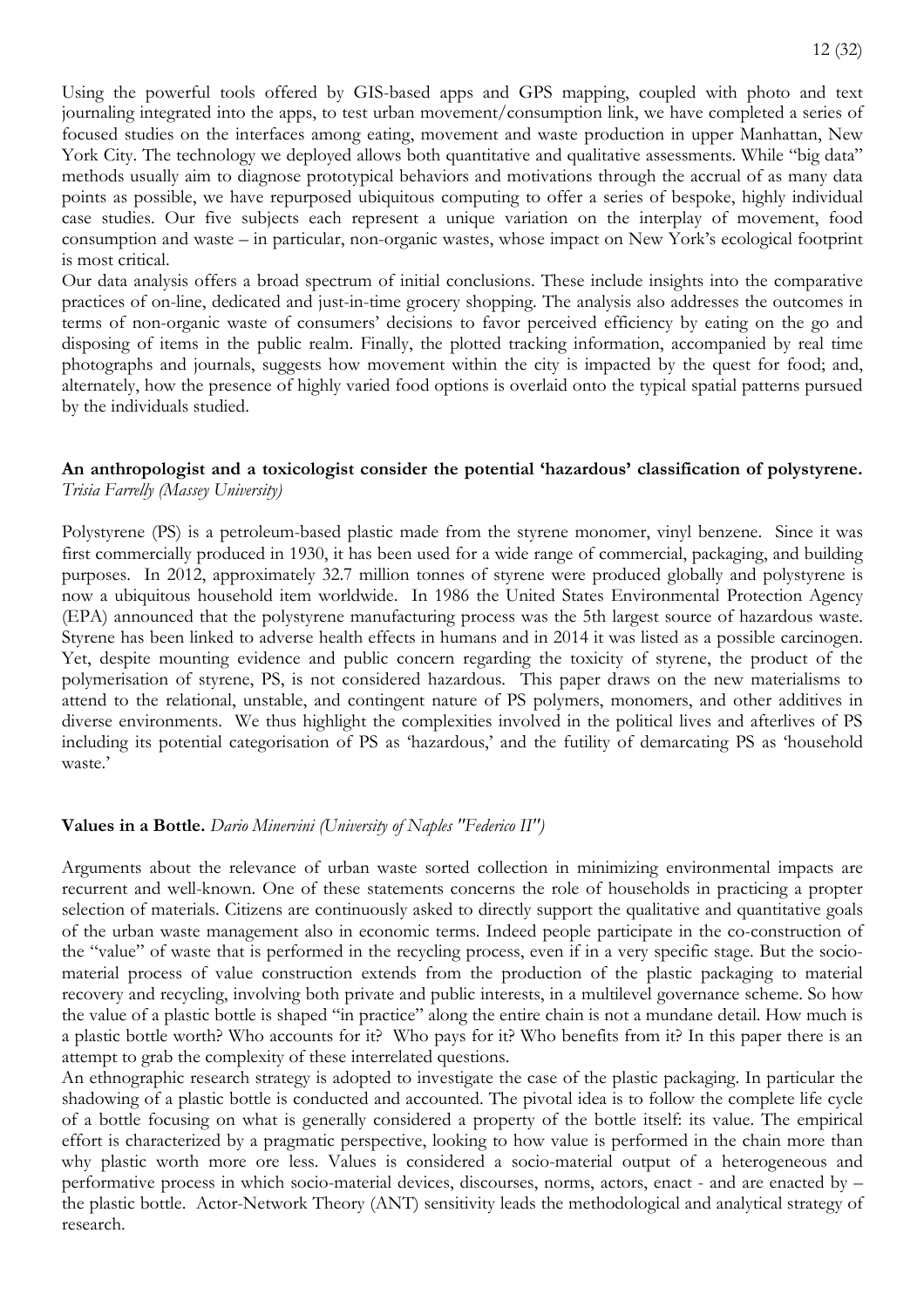At the same time the research answers are inspired by a critical approach developed within the Foundational Economy (FE) programme. In short FE can be considered a field of research and a theoretical argument. The field fit with those sectors in which goods and services are taken for granted and provided as public utilities. The theoretical hypothesis is that a value extraction dynamic is enacted in this multi-sectorial field. In this case the point is "how" private actors extract value from the chain of plastic bottle production, use and recycling. In doing so we try to retrace the intertwinement between economic logics and the socio-environmental rhetoric about sorted collection of waste.

The specific focus of the research is due to the fact that in Italy plastic impacts the overall of packages (including paper, glass, wood, steel, aluminium) only by the 16,1% but represent the 74,4% of the total value of the so called CAC, an environmental contributions payed by the packaging producers (CONAI, 2014). Indeed the Italian packaging waste system is based on a compulsory National Packaging Consortium that manages the logistic and the economy of the different materials flows. In particular CONAI support municipalities in the sorted collection of urban waste, and is supported by the environmental contribution above mentioned. This consortium can considered a "black box" where is concentrated a relevant part of the valorisation process of plastic waste and the ethnographic shadowing of the bottle allow to retrace the agency of actors, devices, technologies involved.

The research is in progress and is being carried out in different organizations (a national packaging company, a multinational company of mineral water, a local supermarket, a municipal company of waste management, etc.), spread in different regions in Southern Italy. For each stage of the chain negotiations, meanings, judgment, discourses, procedures of creation and stabilization of the bottle value are observed and recorded.

Finally, in answering to the research questions, we will critically discuss the "active" role of the household in the process of value construction of plastic waste. The argument will be focused on the asymmetries affecting the relationship between agencies enacted within the socio-material network performing the chain of valorisation and the power of accountability and "visualisation" of waste value.

## **BIG Dreams Burnout.** *Jens Peter Mortensen (Danmarks Naturfredningsforening)*

The political and economic scandalized waste incineration sector stands in front of big changes in the transition to circular economy. Incineration of waste is destruction of resources but the incineration also supplies the energy systems especially the district heating grids with the lowest price fuel. The incineration sector has started the transition based on the massive critique of the scandalized new waste incinerator in the center of Copenhagen.

Food waste contains 80 % of water and cannot burn. The two biggest retailers concerns in Denmark protested against the new incinerator by collecting all food waste from their supermarkets in Copenhagen and deliver it for anaerobe digestion. They started food waste reduction programs too. The retailers spread the praxis to supermarkets all over Denmark and will hopeful also do it for supermarkets in other countries, Sweden, Norway, Germany and Poland if they have not done it all ready. Taken food waste out of the incinerators makes the incinerators produce more energy. Burning food waste requires double of energy than the content of caloric value.

Circular economy cannot be developed without extended cooperation between industry and municipalities. This is complex because both parties have to think new thoughts, new solutions and new cooperation forms especially on household waste/resources. Food waste from households is best collected separately by municipalities but it is not given that the operators of anaerobe digesters should be municipal. The important matter for the anaerobe digesters is the location close to the waste incinerators so that they can burn the produced biogas substituting waste. The digistate has to go back to farm land.

When it comes to other waste fractions it becomes more complicated especially when it concerns plastic and other packaging materials. For the moment most plastic waste collected is burned. This needs to be changed.

Collection and reduction schemes have to be developed. From the many different collection schemes all over Europe it seems to be two directions for reduction, collection and recycling of plastic: One municipal collection of low grade plastic recycling and one collection between retailer and consumer for reduction and high grade plastic recycling.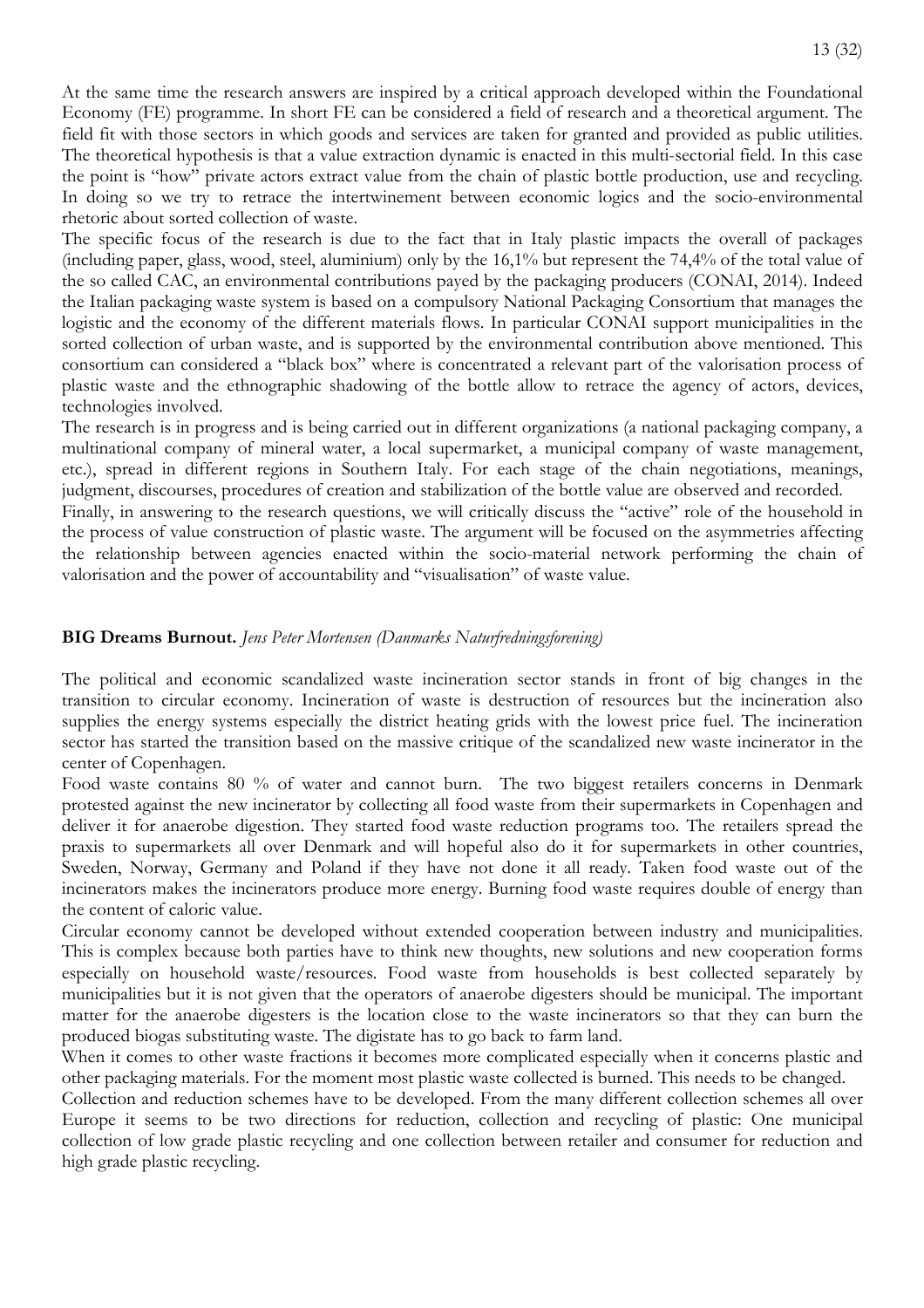## **Envisage Waste: Design Engagements from within a Bureaucracy.**

*Caroline Ektander (Independent Researcher)* 

What we throw and where it goes is a public dilemma that has gradually and imperceptibly been removed from our contestation over time. Built on this analysis, I started to court the waste department in Stockholm and my entanglements have since then only deepened.

The waste department within the state-owned company Stockholm Vatten hold an operative role in shaping our urban landscape through the contracting of waste services. These services include the collection and processing of household and company waste, as well as the building of physical infrastructure. The waste department is also solely responsible for drafting and implementing policies that push the waste agenda into the cities planning documents. Despite this instrumental role in shaping our cities, the waste department sit on limited proficiency in the field of urban planning and design.

Reacting to the design opportunity, I embedded myself within the bureaucratic body between 2011-2015 with the core mission to influence and shape decisions regarding waste visibility. I set out to understand the complex waste flows and to circumscribe points in the system – it's bounded spaces - where the contact between waste and citizen could be renegotiated and reimagined through design. The outcome of my practice was a handful of built artefacts, a set of processes and relations knitted between the splintered departments of the bureaucratic landscape.

In this paper I will, in a practice-based spirit, retrace and reframe my entanglements with the bureaucratic body and systematically unpack my interventions. I will go on to propose new trajectories and territories of engagements with waste within the public body, while staying true to my conviction that waste needs to be repeatedly and relentlessly acknowledged and contested.

# **Attempts at "Climbing Up" the Waste Hierarchy: Participatory Design and Makers' Culture to Explore New Practices and Infrastructures for Waste Prevention.** *Anna Seravalli (Malmö University)*

ReTuren, a neighborhood upcycling center has been a pilot for a new waste handling service, driven by VA SYD, Malmö municipal waste organization. By using participatory design approaches and makers' culture, ReTuren has been involving diverse actors in exploring new practices and a possible infrastructure for waste prevention. The paper draft presents and reflects upon such exploration, discussing its outcomes and the methods, which have been guiding it.

Waste prevention has been depicted as a major rupture for the waste branch, since "wasting less" challenges traditional reasoning about and existing orders within waste handling (Corvellec and Czarniawska 2014). Thus, the question of "climbing up" the waste hierarchy seems to require both new actions and practices for behavioral change, as well as new infrastructures to support and organize such actions and practices. To further articulate the notion of infrastructures, a possibility is to build on the work of Star and Ruhleder that define them as relational, practical and situated arrangements including not only technological artifacts but also knowledge, competences and people. Additionally, they underline how infrastructures and the practices they support are mutually interdependent and continuously influence and modify each other (1996).

ReTuren has been experimenting with improving the handling of household waste and with different activities to encourage waste prevention among citizens. Such experimentations relied on Participatory Design approaches and entailed the active engagement of different actors who collaborated in and for ReTuren. This constellation of different actors provided competences and knowledge for driving ReTuren. Moreover, it played a fundamental role in the continuation of ReTuren, when the decision of interrupting the pilot was taken. In such respect, ReTuren has been also a matter of exploring a possible infrastructure for waste prevention.

When it comes to the approaches, a central role has been played by infrastructuring and commoning. Infrastructuring (Hillgren et al. 2011) entailed to align different people, resources and knowledge and consider how, on the long-run, such a constellation could be maintained and support ReTuren functioning. To nurture the commitment of the different actors , the pilot relied on a commoning approach (Seravalli 2014), which actively fostered co-ownership over ReTuren among the different involved actors. In infrastructuring and commoning for ReTuren, a central role has been played by makers' culture. Makers' culture refers to a growing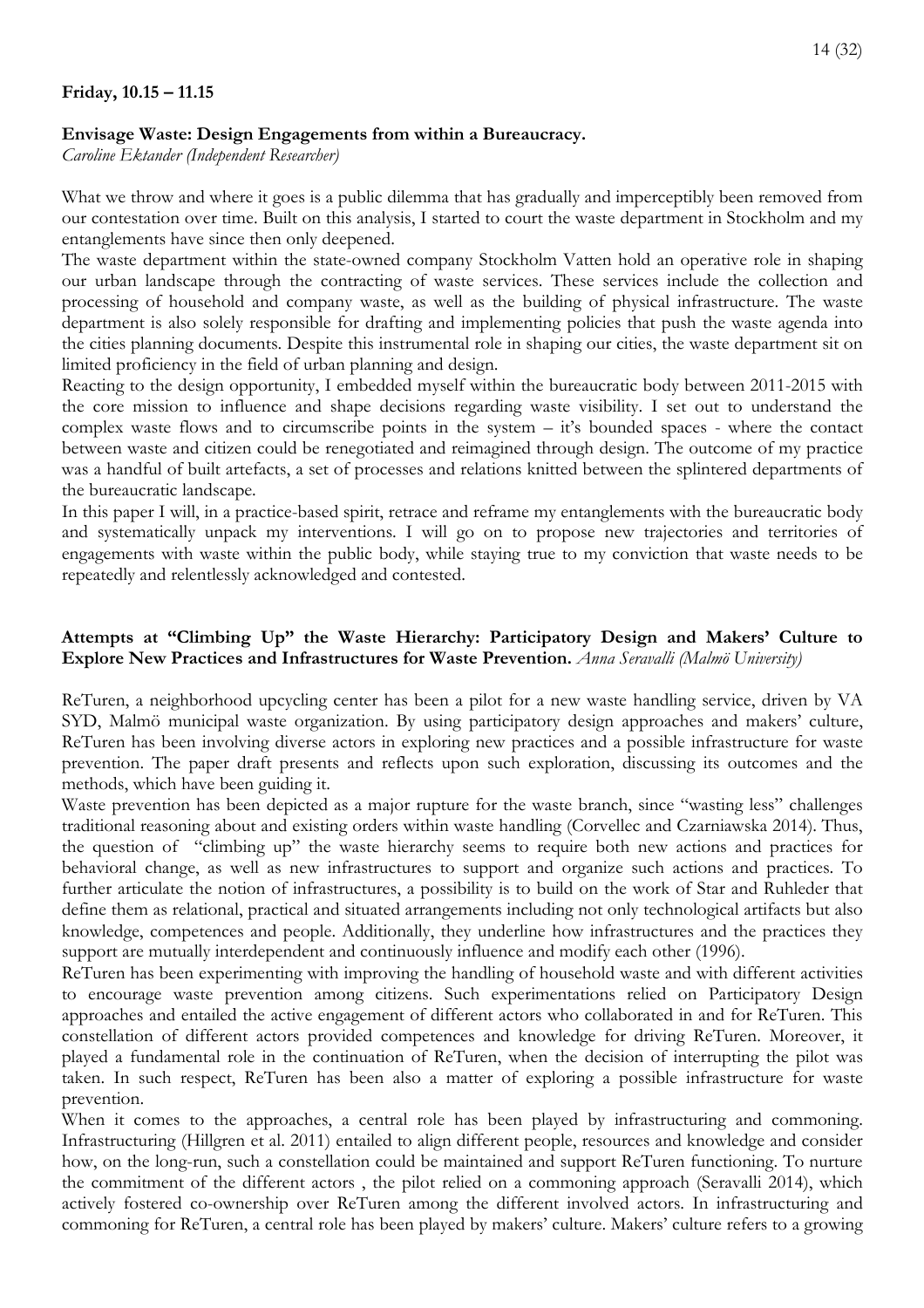number of initiatives in which non-professionals engage in repairing and making things by collaborating with each other and sharing knowledge. In ReTuren, makers' activities were organized to inspire citizens towards waste prevention and they provided also the opportunity to align different actors' concerns about ecological and social sustainability.

ReTuren has been exploring how alliances across sectors and with citizens can support waste prevention practices. In order for such emerging infrastructure to be sustained in time, it arose the importance of grounding co-ownership and collaborative processes on the ground but also among managers from the different organizations and decision makers.

## **Householding, Care, Recycling, Female. Keywords in the Social History of Textile Repair in the last 200 Years.** *Heike Derwanz (Universität Oldenburg)*

At the precise historical moment when the quality of clothes gets poorer and poorer, the purchase of new clothing is cheap and easy and young people are said to be unable to do any textile repair, the art of visual mending appears. This practice exposes the broken parts as it highlights the repair work. As a countermovement to the practice of throwing away and part of the slow fashion practices, visual mending counts as upcycling because a changed product with other qualities has been created (Fletcher 2008:113ff). In the do‐it‐yourself scene, artists like Celia Pym, Beth Billups or Tom of Holland are well known for their works of visual mending. Through her aesthetic work the value of clothes and repair is re‐enacted ut here with an eccentricity in opposition to the everyday appeal of unpaid female household practice that prevents waste.

The article employs data of an ethnographic fieldwork about mending firstly in households, secondly in a museum textile collection and thirdly via visual mending blogs. It then shows that repair practices are mostly forgotten in the cultural anthropology of textiles (Mentges 2005) with a last exhibition in Germany in 1983 (Flick‐Werk). Not to mention that it did not find its niche in the prevailing fashion studies and is said to be invisible in science (Twigger Holroyd 2016:285; König 2013:571; Kaschuba 2003). Only some texts like Langreiter/Löffler (2013) in Germany or König (2013) and Smith (2014) actually focus on repair even though it should be a central topic in research about everyday practices in anthropology. From the perspective of sustainability research there is now an interest (see Mendrs Workshop at Plate 2015) that draws connections to moral motivations beyond scarcity or crises as its framed in older texts (Flick‐Werk 1983).

Through my ethnographic data on textile repair in Hamburg/Germany and media analysis I will contextualize these practices between images of female care work, frugality and world saving through recycling. The question of the meanings of repair in changing historical contexts will lead through the text.

# **"Follow the Things" - Donated Clothing in a Reuse Mall Context.**

*Lars Hedegård, Eva Gustafsson (University of Borås)*

This study is inspired by the "follow the things" movement that trace and document the history and travels of ordinary consumer goods such as jeans, shopping bags, food, blouses or hair extensions (see http://followthethings.com/ for a collection of travel reports). Narratives about products' origins and transformations have become part of the discourse on sustainable consumption, and it has been suggested that the post consumption phases of goods should be included in these narratives (Gregson et al (2010). This study can be seen as a response to their call, and we start our inquiry at the containers for textile recycling at the ReTuna mall ‐ the world's first mall for reused goods ‐ (see www.retuna.se). The narratives of garments will be documented through interviews with the donors, and we will shadow the garments through the re‐cycle process at the ReTuna mall. ReTuna Mall aims for reuse, i.e., to re-introduce disposed garments to the fashion consumers visiting the mall. Accordingly, some garments will re-enter the consumption phase, but most garments are likely to be sorted out and re‐defined into other purposes than being wearable.

Reuse s one f the most common strategies used by fashion companies in their attempt to make the supply chain sustainable (Kant Hvass 2016). Obviously, reuse f fashion reduces the demand for new garments, which in turns reduce the negative environmental impact of the textile production processes (Woolridge et al. 2006, Farrant et al. 2010, Castellani et l. 2015). Reuse of fashion goods has the same basic structure as that of waste management, i.e., organized in three separate phases: collection, sorting and reprocessing. The literature on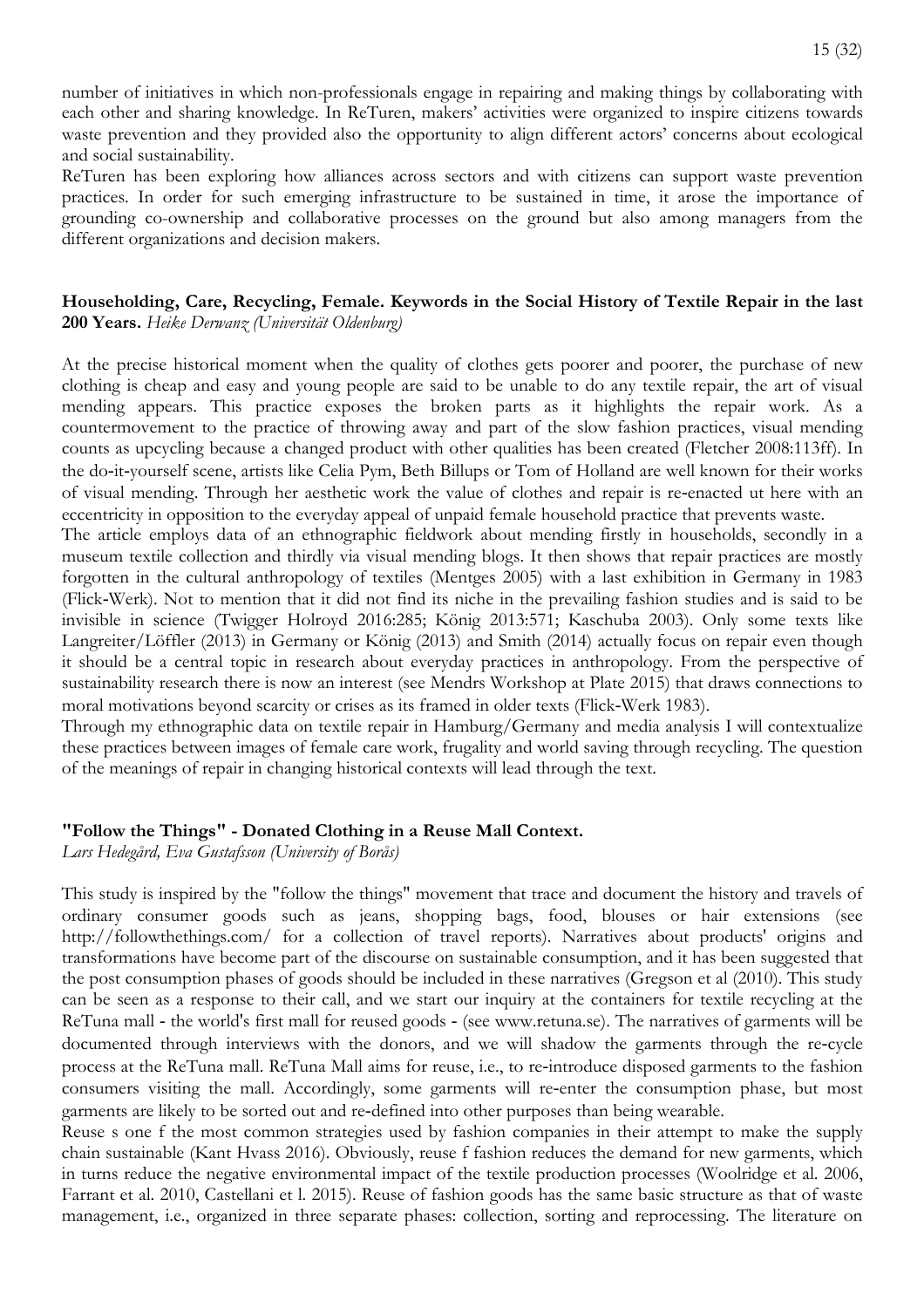reuse in general is extensive, and studies on fashion reuse have become popular too. To give some examples, studies of consumers fashion disposal behaviour concentrate in most cases on disposal channels, behavioural motivations, disposal reasons and demographics of consumers that behave in specified ways (Laitala 2014). Studies that focus on donation of fashion as disposal method on the other hand (i.e. Ha‐Brookshire and Hodges (2009), Ekström et al. (2015) describes general motives for the disposal, but do not uncover the actual process or the activities that are involved in the donation ‐ i.e. why is the individual garment donated and how is the sorting performed. These type of questions are touched upon in studies of the practices of sorting (Hawley 2006, Botticello 2012), but these do not follow the garments through the whole process. Of interest for us is also studies on waste management in general, e.g., Åkesson's (2012) study on how a disposed goods are transformed and given new meanings as they travel through the phases of reuse; that what is waste at one phase will transform into a resource in another. Disposed goods can also, with or without disassembling, re‐appear in different shapes with different meanings at another stage in the process (Gregson et al. 2010). As stated above, we will trace and document the travel of donated fashion garments through the collection, sorting and reprocessing activities at the mall. For each step we pose two major questions: what happens and

who/what are involved in this. In doing so, we take on the ANT approach to ur objects of study and consider non‐humans as equally possible instigators of actions and inscribers of meaning as humans. From our literature review, we believe that our study provides a somewhat novel approach to fashion reuse, and that it has the potential to contribute to the growing body of knowledge of sustainable fashion.

## **The B Side of Social Innovation. Grassroots Technologies Development and Waste Picker Cooperatives in Greater Buenos Aires (Argentina).** *Sebastián Carenzo (Universidad Nacional de Quilmes)*

This paper draws on an ongoing collaborative ethnographic research developed with Reciclando Sueños a wastepicker´s cooperative located in Greater Buenos Aires. This collective experience Currently has been developing experimentation skills for recycling materials recovered from households and industrial locations, managing to develop a sort of "verticalization" of its production process. In addition, they have focused its experimental praxis on post consumer plastic materials that lacks a market to be commercialized, and therefore, are buried in landfills. Drawing on an ethnographic analysis of this active experimental work I will focus on three related analysis lines:

In the first place, my current reflection raises an uncomfortable question: which actors are legitimately qualified to develop practices of technological innovation in the field of waste management in our contemporary urban societies? This issue becomes especially relevant if one consider that this creative/experimental praxis is carried out by "cartoneros" (wastepickers) who lacks the symbolic, economic and technical capitals required to socially legitimate these competences.

Secondly, my aim is to challenge the linear relationship between "value adding" and "technological development" when analyzing the situation of informal recycling. Specifically I discuss the top-down, linear and deterministic approaches to address social innovation issues that are promoted either from gubermental and non-gubernmental institutions.

Finally, a third reflection addresses the limits of this practice of innovation that does not follow established bureaucratic and procedural standards. Departing from the notion of epistemic (in)justice, initially proposed by Miranda Fricker (2008), I draw a critical reflection on the requirement of transparency, as a key issue that shapes innovation skills aimed at waste management, and defines what is still thinkable and (un)thinkable in this field.

## **Governance of Peri-urban Metabolism. Linking Waste Management and Urban Planning.**

*Andreas Obersteg, Jörg Knieling (HafenCity University Hamburg)*

This contribution is produced in the frame of the Horizon 2020 Project REPAiR (REsource Management in Peri-urban Areas: Going Beyond Urban Metabolism). REPAiR aims at extending the concept of Urban Metabolism (UM) through two aspects: by exploring the roles of governance, territorial and socio-cultural characteristics; and by strengthening the relationship between resource management and design - not only of products, but also space.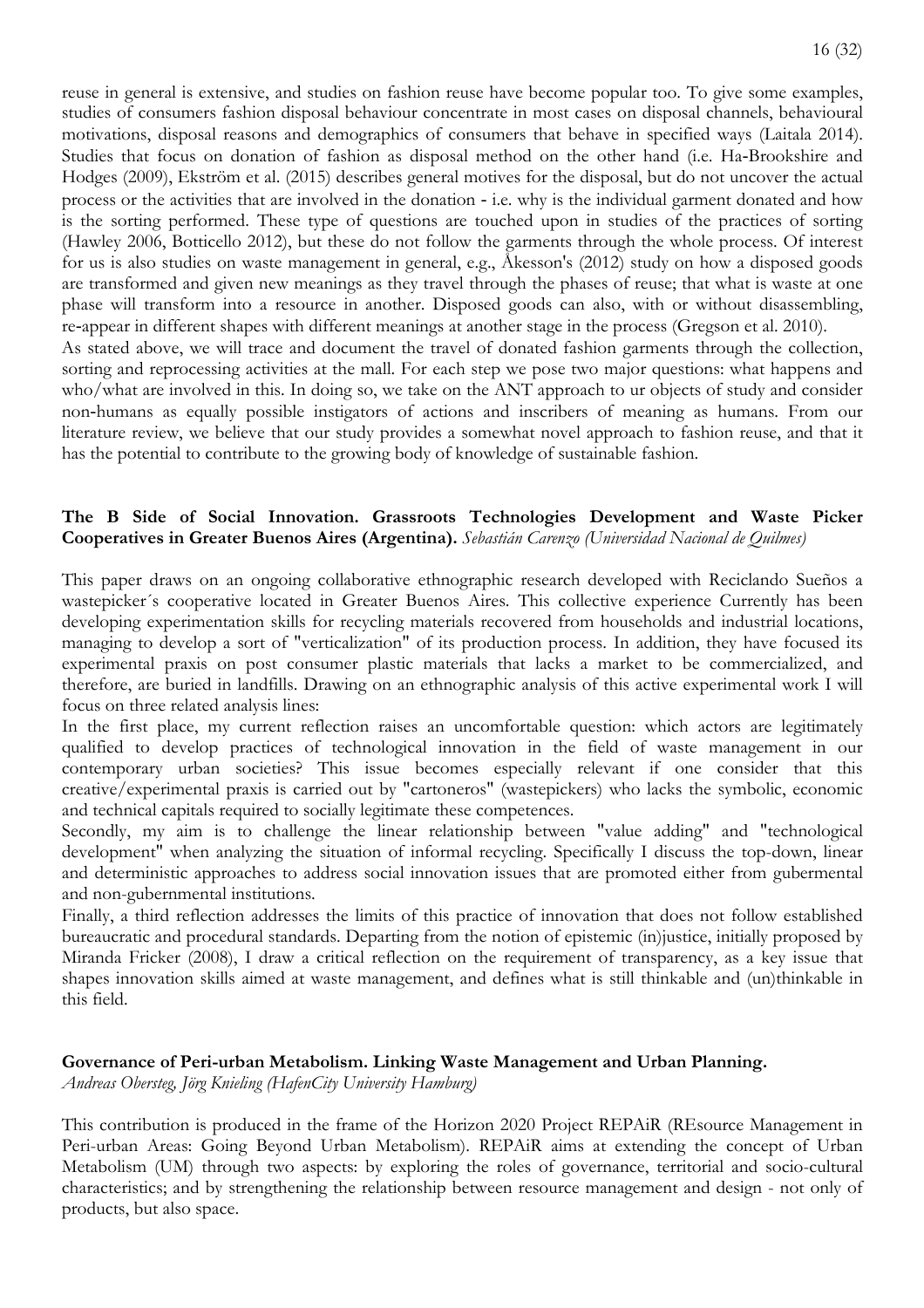For these purposes REPAiR will develop, test and implement strategies for improved urban metabolisms in six peri-urban living labs in the case study areas of Amsterdam, Ghent, Hamburg, Łódź, Naples and Pécs.

The focus of this presentation will be firstly on results of a governance analysis in the case study areas, with a special emphasis on the governance setting of the case study in Hamburg. This case study aims at improving waste metabolisms with a priority on bio waste. Its area comprises peri-urban parts of the district Hamburg-Altona and the County of Pinneberg. The area is characterized by a variety of urban and peri-urban settlement types (e.g. urban cores, village centers, suburban detached houses, large housing estates, retail, logistic etc.), open spaces (e.g. agricultural land, natural preservation areas, etc.) and a very distinguished concentration of tree nurseries and horticultural farms (circa 500 enterprises).

Within the presentation, the governance setting and the various stakeholders will be mapped and an overview of their interests and possible conflicts will be given. The stakeholder setting comprises 4 main typologies: actors from the public sector on numerous governmental levels (municipal, county, land, national, EU) and different fields (waste management, environmental planning, spatial planning, business development); the private sector (agricultural enterprises, waste management, recycling, housing and real estate); intermediate actors (NGOs, economic chambers, associations); and citizens (inhabitants of different types of quarters and neighborhoods with different socio-economic and cultural structures as well as different types of built environment).

The presentation will conclude with an outlook on next steps in the research, including a typology of different settlement types to be examined and first ideas for participatory research in these areas.

#### **Friday, 11.30 – 12.30**

#### **Constructing the Waste-scape – Spacing Practices in a Waste Management Company.**

*Anette Hallin (Mälardalen University), Carina Färm (Vafabmiljö AB)*

As the awareness of the need for strategies for sustainability has grown, the interest in waste management has increased. With policy documents like Agenda 2030 and the European waste framework directive , waste management is on the agenda of international, national, regional and local governments, and the pressure to manage waste well is increasing, also in Sweden. The purpose with this paper is to explore how a waste management company deals with this increased pressure on an organisational level. We do so through by analysing a case.

The case is a mid-sized waste management company following the business model that is common among several waste management companies in Sweden. The business model includes three types of activities: public service activities that collect solid waste from households, commercial establishments and industry; processing activities that transform this waste; and marketing activities that enable products and recycled material to reenter the economy (Corvellec, Bramryd, & Hultman, 2012). Formerly a company owned by 12 municipalities, but since 2016 a municipal body of its own with representatives for the former owners (the municipalities) as executive board, the organisation has undergone great changes during the past year. It has taken over all members of (white collar) staff that previously worked at the municipalities with waste management issues and has today increased responsibility for what types of waste to collect and process. Today, the organisation totals about 250 employees, including administrators, managers, customer service, sales personnel, as well as waste management workers of various kinds.

Semi-structured interviews have been undertaken with 21 managers at the company. In addition, an ethnographic approach has been used where the researcher has spent one day a week during 6 months at the company, observing and documenting meetings and participating in waste management activities. The empirical material consists of transcripts of the interviews, field notes and photos taken during the days at the company. In addition, this paper is written in collaboration with the director of the company, and together the authors have worked inductively, from a curious stance and shared interest in how organising happens on a micro-level and how this can explain what goes on in the company.

A first analysis of the empirical material shows that the multi market-exposure of four different and conflicting markets, the markets of politics; waste-as-material; technology; and commerce, that Corvellec & Bramryd has identified in another study of Swedish wastemanagement companies not only exist also for this company (Corvellec & Bramryd, 2012). Our analysis however also shows that the logics of the four related markets not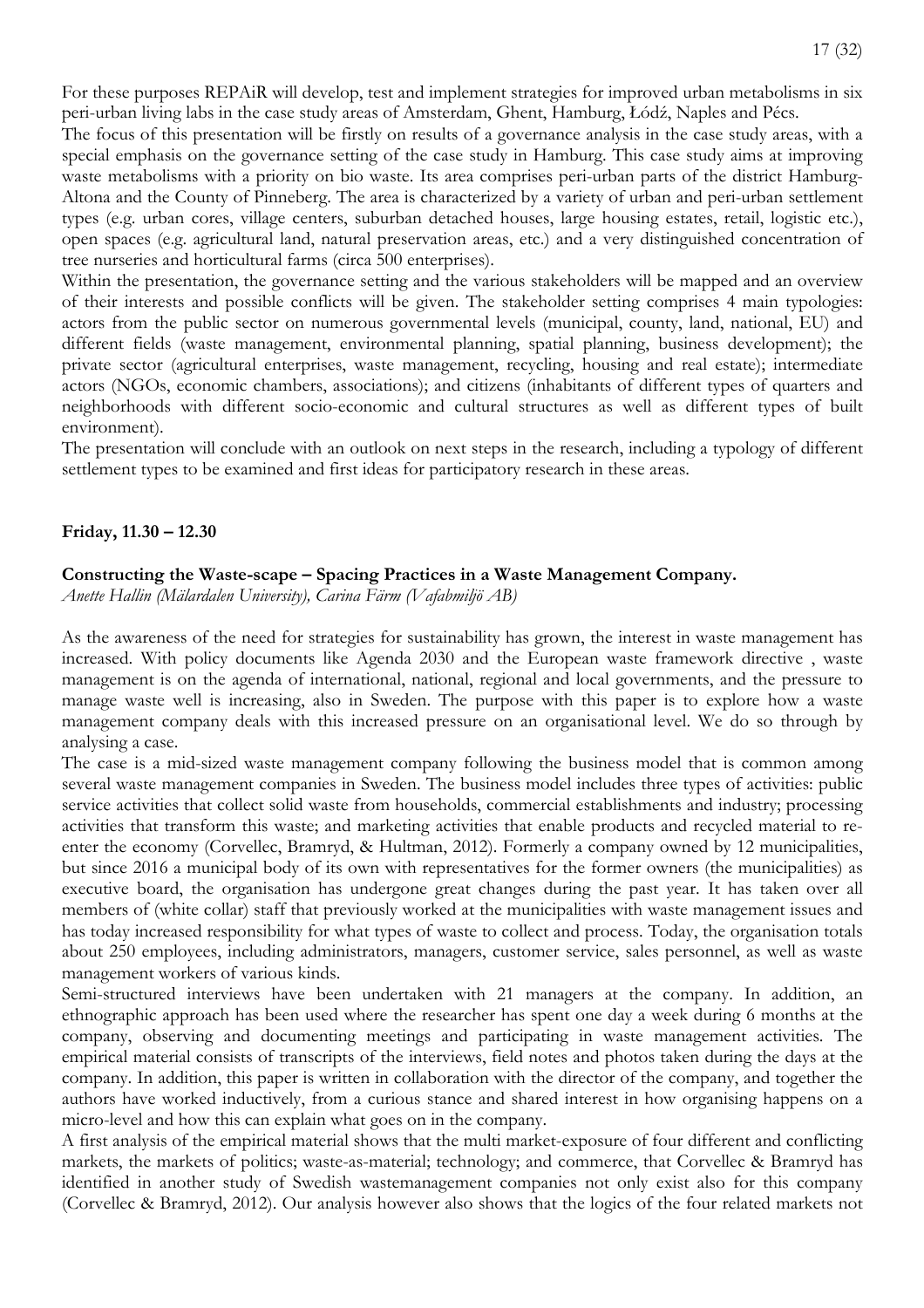only play a strategic role for the company, but that they play out on an organisational level and on a day-today-basis, creating internal conflicts within the company.

We then explore how the four logics are constructed by those voicing them, in time as well as in space. This way we are able to dismantle the spacing practices (Vásquez & Cooren, 2013) of the waste scape of the waste management company is constructed; "waste scape" here referring to the organisation as a whole rather than to the physical place where waste is dumped and/or processed (cf Alley, 1998). These spacing practices disrupts the organising of the company and creates tensions, but at the same time seem to work as a basis for creativity and development (cf Drazin, Ann Glynn, & Kazanjian, 1999).

We conclude that managing the conflicts that emerge as the different logics clash as different spacing practices take place on an organisational level on a day-to-day basis, is thus not only a strategic challenge (cf Corvellec & Bramryd, 2012), but a managerial and leadership challenge of waste management companies.

#### **Evidencing the Waste Effect of Product-Service Systems (PSSs).**

*Herman Stål (Umea University), Hervé Corvellec (Lund University)*

This paper adopts a waste-centric analysis of Product-Service Systems (PSSs) to demonstrate that they do not automatically contribute to a dematerialization of the economy, a decoupling of production from material and energy consumption, and thus a transition toward sustainability. A qualitative analysis of various Nordic fashion PSSs that uses a combination of Tukker's (2004) classification of PSSs and the European waste hierarchy model demonstrates that the waste effect of a PSS is independent of its being a product-oriented, use-oriented, or result-oriented system. Rather, the effect depends on how the business model of the PSS organizes material flows at production, distribution, use, and post-consumption stages in relationship to prevailing waste regimes where the PSS operates. We suggest that if a PSS is to reduce its waste effect and contribute to dematerialization, its business model should design material flows that fit with the prevailing waste regimes within the area it operates and prioritize waste prevention before considering reuse, recycling, energy recovery, and landfilling.

**What Is and What Should Be Food Waste: Trade-offs between European Institutional Tendencies and Regional Stakeholders' Discourses.** *Raquel Diaz-Ruiz (Polytechnic University of Catalonia), Montserrat Costa-Font (Scotland's Rural College), Jose M. Gil, Feliu López-i-Gelats (Polytechnic University of Catalonia)*

Increasing attention are being devoted to anti-food-waste initiatives comprising both governmental-led and grassroots initiatives. The diversity in the ways food waste is dealt goes with the diversity in the ways it is conceptualized. There is neither official definition nor a definition generating large consensus. Multiple discourse on food waste coexist. This points the food waste domain not only as an emerging issue, but also as a largely controversial one, particularly in Europe, but not only. Despite the existing discrepancies, there is wide consensus on the magnitude of the challenge and the urgency of taking action. This was reinforced by the declaration of the Sustainable Development Goals (SDG) in 2015.

The influence of food waste definitional mind sets (discourse) on the prevention and reduction policies is crucial. In fact, both sides are interrelated. What is and should become food waste is currently being discussed nowadays with special attention in the European Commission within the new Circular Economy Package. This process could be understood as an attempt of institutionalization of a given mind set (discourse) to impose a common definition and reduction targets, and specific agenda. But, halving food waste as it is proposed in the SDG requires the implication of every single stakeholder, at all levels: worldwide, European, national and local. Regional and local agents need to be particularly considered throughout the process of framing the problem as in the end the implementation of prevention or reduction actions will always be local. This process is just a sample of the occurring struggle among diverse discourses to signify food waste and accumulate strength to propose specific agendas. The vocabulary and definition used, that is the discourse, crucially influence the perception and attitude of different stakeholders towards the problem, and the policies that will finally be sponsored.

In view of that, the aim here is to examine the implications of the multiplicity of representations and interests held by regional food and waste stakeholders in order to include them in the current discussions. In particular, we focused on the Catalan context in which the use of the vocabulary in Spanish or Catalan has even more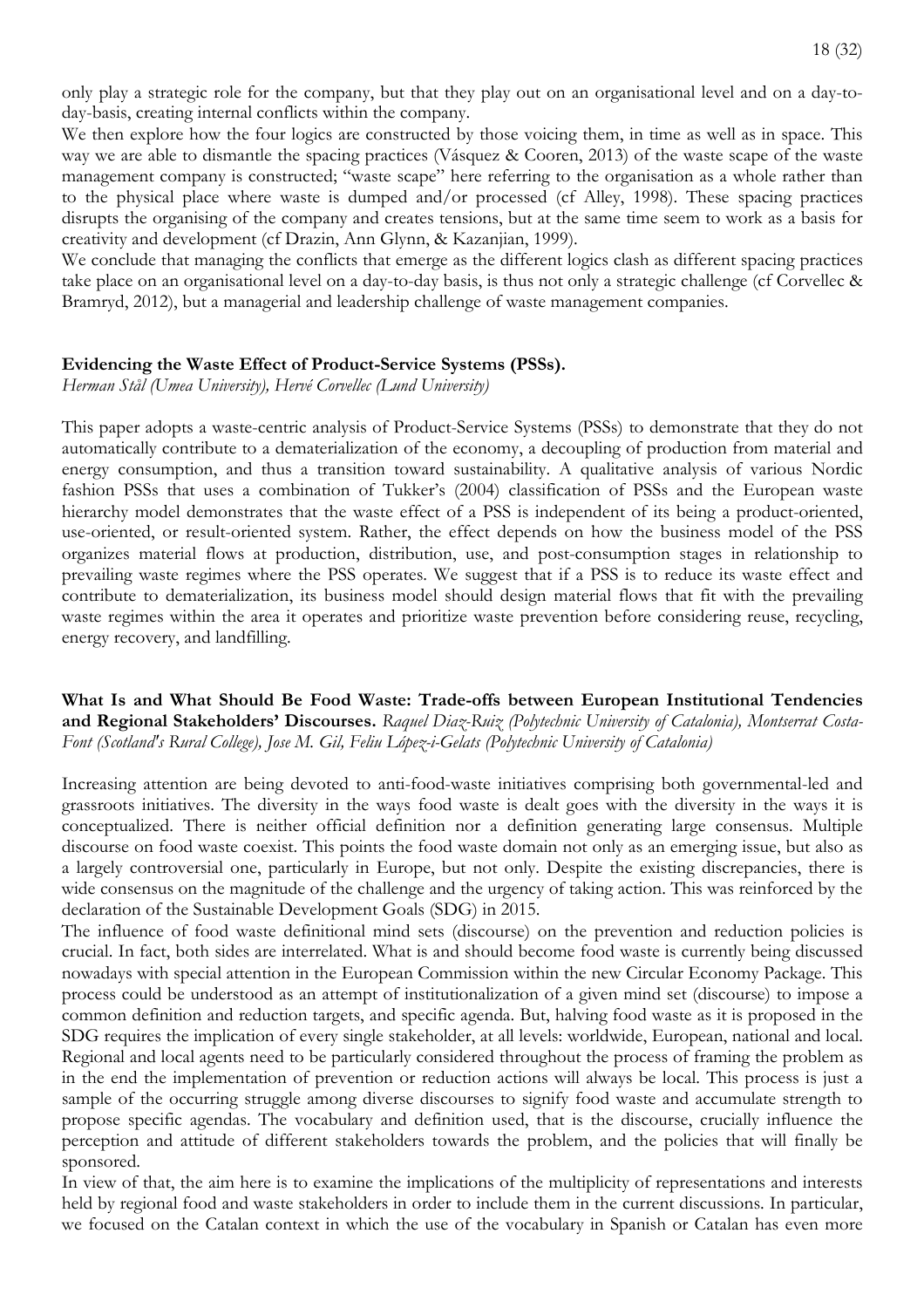negative connotations than the concept in English. Now that there is still no official definition or vocabularies is important to understand stakeholders' discourses to create debate spheres in which they feel comfortable to speak. To do so we carried out an exploratory analysis in two stages: i) in-depth interviews to stakeholders along the food supply chain with different profiles: governmental, private sector, social/sensitized ones; and ii) implementation of different workshops and in-depth interviews with stakeholders of the primary, industry and wholesalers food sector.

The results point that the concept of food waste, and especially the Catalan and Spanish terminology, generates a clear primarily rejection effect on food sector stakeholders. Stakeholders use a large variety of terms while focusing on different particularities of the domain. In addition, we identified four definitional discourses comparable to one of the European definitions of food waste. Moreover, we deepen on the acceptance of this definition based on the destination of the waste treatment within the fruit and vegetable, milk, meat and cereal sector. Despite the disagreement on the destination and vocabulary used there are some common points to work with. Based in our findings we discuss some practical and social implication as for example the necessity or not of using different vocabulary in Catalan and Spanish. Or how to adapt the concepts to communicate the issue to different stakeholders depending on the aim of the communication.

#### **The Politics of Food Waste – Governing Waste Reductions through Social Innovations.**

*Tobias Gumbert (Münster Univerity)* 

The reduction of food waste and its ecological and economic impacts has risen rapidly on public policy agendas in recent years. Governance strategies favored by international organizations and national political actors are predominantly technological solutions, optimizing food chains, gaining more accurate data concerning the extent of food waste, reforming date labeling and creating public awareness through campaigns and informational approaches. While many of these measures target entire food value chains, there has been a dominant tendency to focus on regulating the sphere of food consumption and editing wasteful behaviors.

A growing number of local and transnational anti-food waste initiatives widen this scope of reduction measures beyond the focus on efficiency gains and consumption behavior. A range of initiatives, such as the UK-based "Feedback" network of activists and food savers for example, critically address the role and responsibility of a multitude of actors within the "production" of food waste as well as existing structural dynamics, and foster a return to traditional strategies of avoiding food waste and thereby advocate absolute reductions. And yet, many governance schemes aim at incorporating these initiatives as "social innovations" that combat the inefficiency of the global agri-food system, thereby legitimizing Circular economy narratives and the dominance of the Waste hierarchy model through civil society participation.

The paper gives an overview of different anti-food waste projects and initiatives in the UK and Germany, their diagnosis of the waste problem, preferred solutions, goals and their motivations to engage with this issue. While some activists and socio-environmental anti-food waste movements question the win-win prospects of the economy/ecology dichotomy explicitly, others tend to buy readily into this discourse. A central question in this regard is whether a bulk of these relatively new initiatives can easily be integrated into existing governance arrangements of reducing food waste or if these practices can be categorized as alternatives to dominant political trends that are able to import innovative ideas to improve and/or correct current reduction trajectories. To answer this question, it is vital to understand to what degree these initiatives perceive themselves as being political, critical of a modern consumer culture and the growth paradigm in general. A content analysis of position papers, media reports and qualitative interviews will constitute the basis for the analysis.

#### **Cohabiting with Trash.** *Veera Kinnunen (University of Lapland)*

The European Union has set as its long-term goal to become a resource efficient "recycle society" by 2020. The ultimate goal is that the inevitable side-products of living will no longer be treated as an unwanted surplus to be gotten rid of but instead as a resource that can be reused again and again. In a perfect recycle society the materials flow in an endless circular motion and there is no need for new raw materials. The European Union is strongly guiding both production and waste management in this direction with its waste policies and legislation. This goal also affects how people live their everyday lives in homes and offices. Waste has become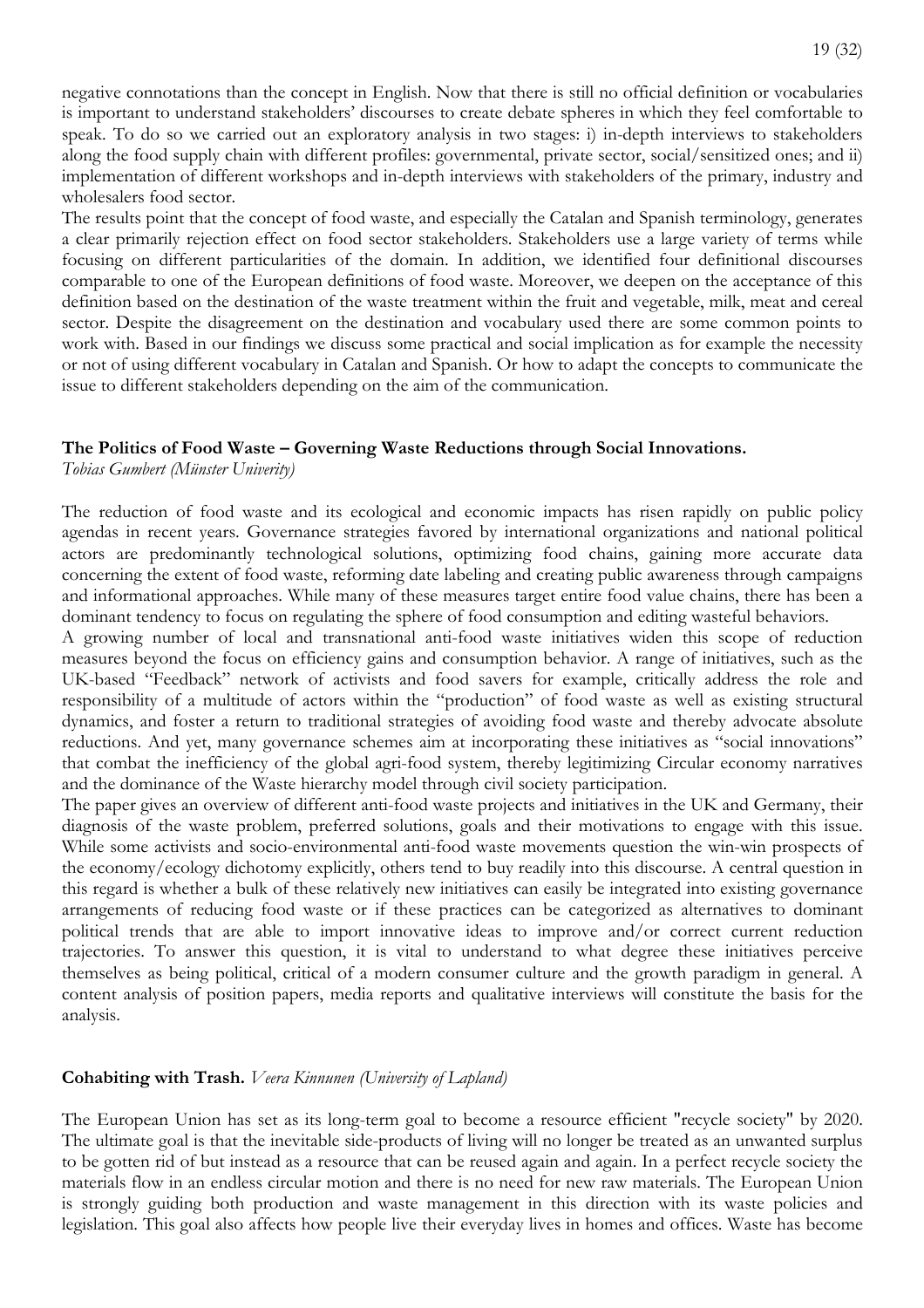a complicated matter and new routines and treatment practices are constantly forming around waste. Waste has ceased to be an abject to be quickly flushed down the drain or dumped in the bin. Instead, people are constantly finding innovative ways to co-exist peacefully with it. In this paper, I will illustrate the creative craft of living with waste through one specific form of waste treatment: Bokashi composting. In the practice of Bokashi composting waste matter is something that is not merely taken care of out of duty, but something to be thoroughly and joyfully engaged with. It is treated as a cohabiting companion that communicates and cooperates with the composter. I argue that Bokashi composting as a practice creates a new kind of ethical relationship with waste that is based on affectionate reciprocity and generosity (see Diprose 2002; Hawkins 2006). I am tempted to take the argument even further and add that bokashi practice enacts a new ontological stand in which boundaries between humans and other organisms are melted together. Humans as well as composts are no longer treated as clear unities but instead as lively meshworks (Ingold 2010) of microbes and other organisms.

## **"They just keep escaping and then coming back to haunt me": Fleeting Encounters and Fragmented Objects in the Flea-Market.** *Tara McAssey*

A 2009 report by the United Nations Economic Commission for Europe found that the European Union produces over two billion tonnes of waste and this is rising steadily every year. This is exacerbated by the reduced lifespan of many Western commodities, governed by the constant flux of trends. This results in goods being deemed redundant when they are no longer chic, rather than no longer useable. Such 'failures' of material goods to remain useful, necessary and wanted are often trivialised as being indicative of consumer greed and a predilection for 'newness'.

However, while waste may be defined as a 'spectral horror' (Hetherington, 2003:164) it can also be a resource. Disposal never removes goods completely but instead moves them along to other sites, creating new resources and forging new social practices.

Drawing on ethnographic research in Dublin, this paper explores the entanglement of humans and recycled/'pre-loved' belongings for sale within a flea-market in post-recession Ireland. The flea-market could be considered a trash heap composed of the detritus of society; a hodgepodge of broken, dusty, old objects. Yet, this superfluous, omnipresent trash, unwanted by most, comes to represent something very different for the flea-market's attendees.

The flea-market represents a subversive space where we witness the metamorphosis, and the reconditioning of, trash into useful, coveted and desirable objects. Here, second-hand exchange absorbs surplus 'waste' and propagates low-waste modes of consumption. This conduit for 'trash management' illustrates how people creatively utilise abundances of rejected material goods within iconoclastic spaces as an integral part of cultural expression. This paper seeks to explore how such practices of reassigning 'usefulness' and meaning to previously 'useless' and unwanted objects, translates into new discourses, value systems and social practices which are simultaneously multiple, contested and transformative.

## **Friday, 13.30 – 15.30**

## **From Waste to Energy: (Re)Cycling and Circulating Urban Flows.** *Laurence Rocher (Lyon University)*

Everyday practices regarding waste generation (such as composting, re-using) as well as policies stemming from local, national or European authorities (such as waste hierarchy or compulsory levels for material recycling, calls for circular economy, but also measures related to energy and climate concerns) induce a changing nature of waste that end up in municipal facilities. Material flows of waste are expected to evolve, given that quantities are meant to reduce, but also because of the sophisticated separation that has to be implemented in response of higher objectives of recycling. These changes are marked by sound uncertainties, despite of the increasing data produced and analysed by assessment tools and observatories. In the same time, socio-technical systems on which urban waste services rely are highly path-dependant, obdurate, driven by their own temporalities (such as the renewal of installations).

Eco-cycling urban waste induce a larger « problem-span » (from preventing/avoiding waste to valuing recycled materials or energy) and a growing number of separated flows. We hypothesis that these reshaped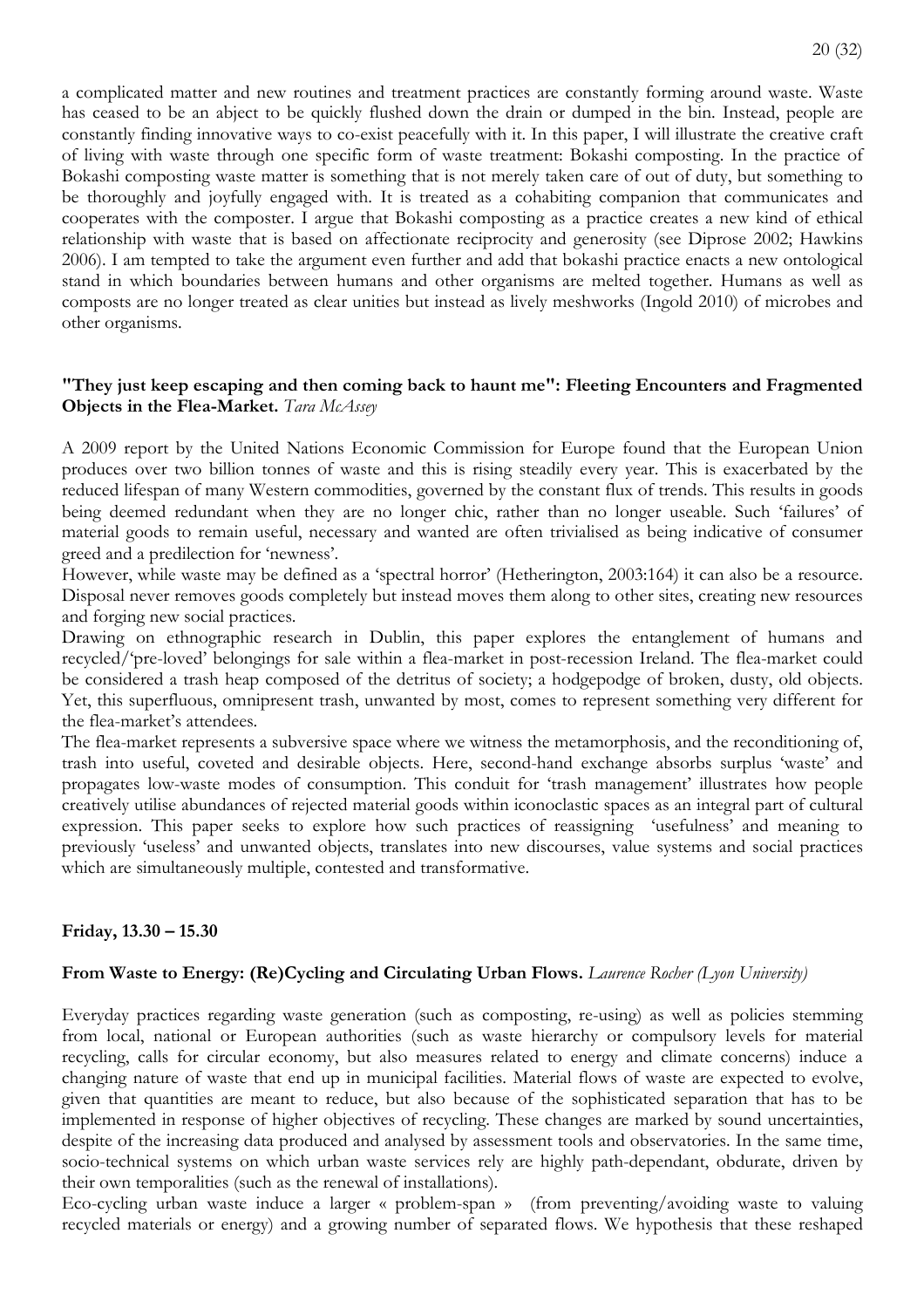flows has to meet with intricate infrastructural, organizational and jurisdicisional systems. By analysis waste-toenergy projects (from literature and real case studies in France and Europe), we aim to shed light on the complex issues and uncertainties urban services have to face when talking about managing these flows (of waste, of materials, of energy). We will show how the notion of 'reversibility' is taking importance in law, in decision-making, and in ruling plants and infrastructures.

## **The (Un-)becoming of Urks: Infrastructure Maintenance as a Liminal Condition.**

*Björn Wallsten (Linköping University), Hervé Corvellec (Lund University)*

This paper starts from an understanding of subsurface urban infrastructures as consisting of two distinctly different realms. The first of these is the connected, functioning one that supply modern societies with system services. The second one is the disconnected shadow world of "urks", i.e., rejected and left behind cables and pipes that have accumulated in quite substantial amounts as systems

have been continously altered (extended, retracted, repaired and so on) throughout decades of urban development (Wallsten, 2015).

Following from such a view, maintenance work might be understood as a luminal condition that on top of the fixing and mending that its normally associated with, also includes the decomission of superfluous system parts. Thus, maintenance is also a process of sorting things out in which urks are deported to a world where they remain materially present but no longer serve a societal function.

We regard infrastructure maintenance as a liminal rites de passage orchestrated by maintenance workers. In these interventions, system parts occur as waste-like, unstable, flickering that might be for example repaired and re-connected and yet again perform a systemic function, they might be disconnected and forgotten underground, or they might be dug up and recycled. In this way and contrary to the ANT argument that becoming must occur in relationships, system parts become urks when their relations are abruptly cut and their former linkages seize to exist. In order to engage in such an analytical effort, the role of maintenance and repair crews is pivotal since they are the gatekeepers through which all urks (un-)become.

## **Recovering food waste and the appropriation of spaces in the city of Lyon.**

*Fairley Le Moal (University Lyon 2, Stockholm University)*

Numerous innovative ways of sorting out and recycling waste are practiced worldwide, in a context where criticism leveled at the consumer society is on the rise due to the requirements of sustainable development.

This paper focuses on civil responses to the phenomenon of food waste and is based on a master's thesis in anthropology where I examined the processes through which unsold products found in supermarket bins and after street markets are recovered for consumption purposes. The ethnography was based on four months of participant observation and various interviews led with two groups in Lyon (France), namely *Récup & Gamelles*, a non profit gleaning organization and *Les Gars'pilleurs*, an informal dumpster diving movement.

Gleaning and dumpster diving activities used to be mainly praticed by destitute people and/or in informal activist spheres, but my research has proven that the recycling of food unsold food is also being appropriated by institutions, and companies. This observation of a plurality of actors mobilized around food waste enables us to put to the forth the dynamism of waste as a category, of which meaning is constantly negotiated according to the socio-cultural context, the time and the space.

From a material perspective, food waste can be understood through its mobility as an ex-commodity that has lost it's exchange value. By retrieving unsold products, the actors are reinstating the usefulness of abandoned materials and therefore gaining control over the production of value. This visibilisation of waste also generates appropriation processes of urbans spaces and contributes to processes of the making of the city. Spaces of waste become places of food supply.

Studying waste from an anthropological perspective, trying to understand the meaning of waste for the actors managing it gives us a lens through which to make sense of social change and political action.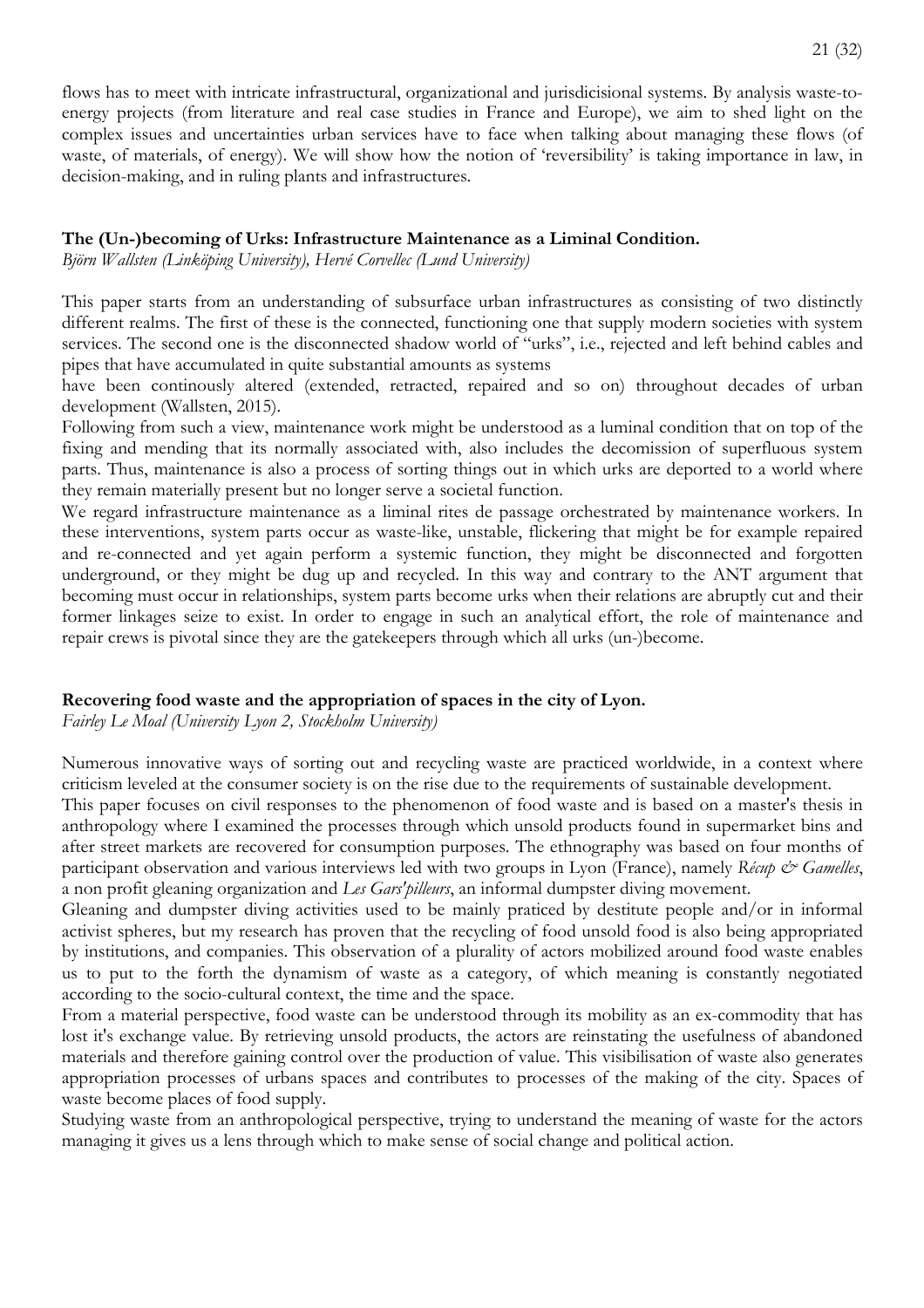#### **Wasting Folded: Notes on Consumers, Consumption and Food Excess in Everyday Life.**

*Sebastian Abrahamsson (Copenhagen University)*

In 2011, the FAO published what was to become an influential and widely-cited report on global food waste, its extent, causes, and possible means of prevention. At the very beginning of the document a clear distinction is made between *food loss* (which takes place at production, post-harvest and processing stages) and *food waste* (which takes place at retail and consumption stages). Whereas the former relates mainly to infrastructure, transportation and management as well as issues to do with weather and pest attacks, the latter relates mainly to human behavior. More specifically:

"At the consumer level, insufficient purchase planning and expiring 'best-before-dates' also cause large amounts of waste, in combination with the careless attitude of those consumers who can afford to waste food...Food waste in industrialized countries can be reduced by raising awareness among food industries, retailers and consumers." (2011: v)

The premise of the role attributed to the consumer in the quotation above is that s/he i) is a bad planner, ii) has a careless attitude and iii) is unaware of the problems with food waste. In this paper I wish to complicate the configuration of the food consumer/food waster as it is often presented in anti-food wasting campaigns, reports and policy documents. Drawing on examples from secondary sources as well as from fieldwork, I suggest that food wasting does not only happen when, or if, edible food is discarded in a bin. Excessive production of food, or the "misuse" of resources to produce animal protein may, for example, be considered wasteful if feeding a growing world population is at stake. Closer to everyday life, possible food waste may also become a relevant factor when planning a weekly menu, and shopping food, for a big family; potential waste is built into supermarket campaigns and retail strategies ("buy 3, get 1 for free"); packaging and the size of prefabricated meals may also determine whether a food goes to waste or ends up being eaten; and food waste management and recycling makes us, possibly, question the very idea of wasted food altogether.

In this paper, then, I wish to suggest that configuring waste as an outcome of consumer behavior is misplaced. Instead I will argue, drawing on topological ways to conceptualize time and space, that wasting is *folded* into and along the entire food chain from production through to consumption and disposal. Not as an actual wasted food item, but as a potentiality – an "absent presence" that troubles the (still) edible, yet perishable, food item in question. If food waste is approached in such a way – that is, as a potential outcome of growing, storing, making, marketing, packaging, branding, advertising, managing, purchasing, cooking, eating, etc. foods – it becomes untenable to suggest that the solution to the problem is raising consumers' awareness.

## **Food Waste Across Space and Place: Understanding the Transition of Food into Waste in the Context of Urban Lives in the UK.** *Jordon Lazell (Coventry University)*

Consumers continue to be responsible for a substantial proportion of food wasted in developed countries. Such concerns should be placed at the forefront of addressing food waste since efforts to minimise food waste within the food supply chain will achieve little if the end consumer throws away or mismanages perfectly edible food. We need to understand why consumers are so wasteful and despite increased academic research exploring this issue, several gaps and limitations exist in current knowledge. Solely agentive and cognitive considerations of how consumers behave have been challenged given the attitude-behaviour gaps demonstrated (Lazell, 2016), thus prompting a call for alternative approaches to consumer food waste behaviour (Evans, 2014). Such behaviours are inherently complex given the demands on consumer within their everyday lives (Quested et al. 2013), with performances of consumption embedded within the routines and habits of daily and weekly routines (Warde, 2005;2014). Much of the research on food wastage at consumer level is focused on the home due to the domestic anchoring of food activities however there is a lack of understanding of how practices outside this space hold influence. Questions remain over how different arrangements of living, such as differing consumption, working and leisure patterns, influence the decisions made and actions taken by consumers that lead to food wastage.

This paper gives further understanding of the transition of food into waste at consumer level. Specifically insight is given on how food consumption and subsequent food wastage behaviours are shaped by other practices performed over the spaces and places encountered in everyday life. A practice based approach was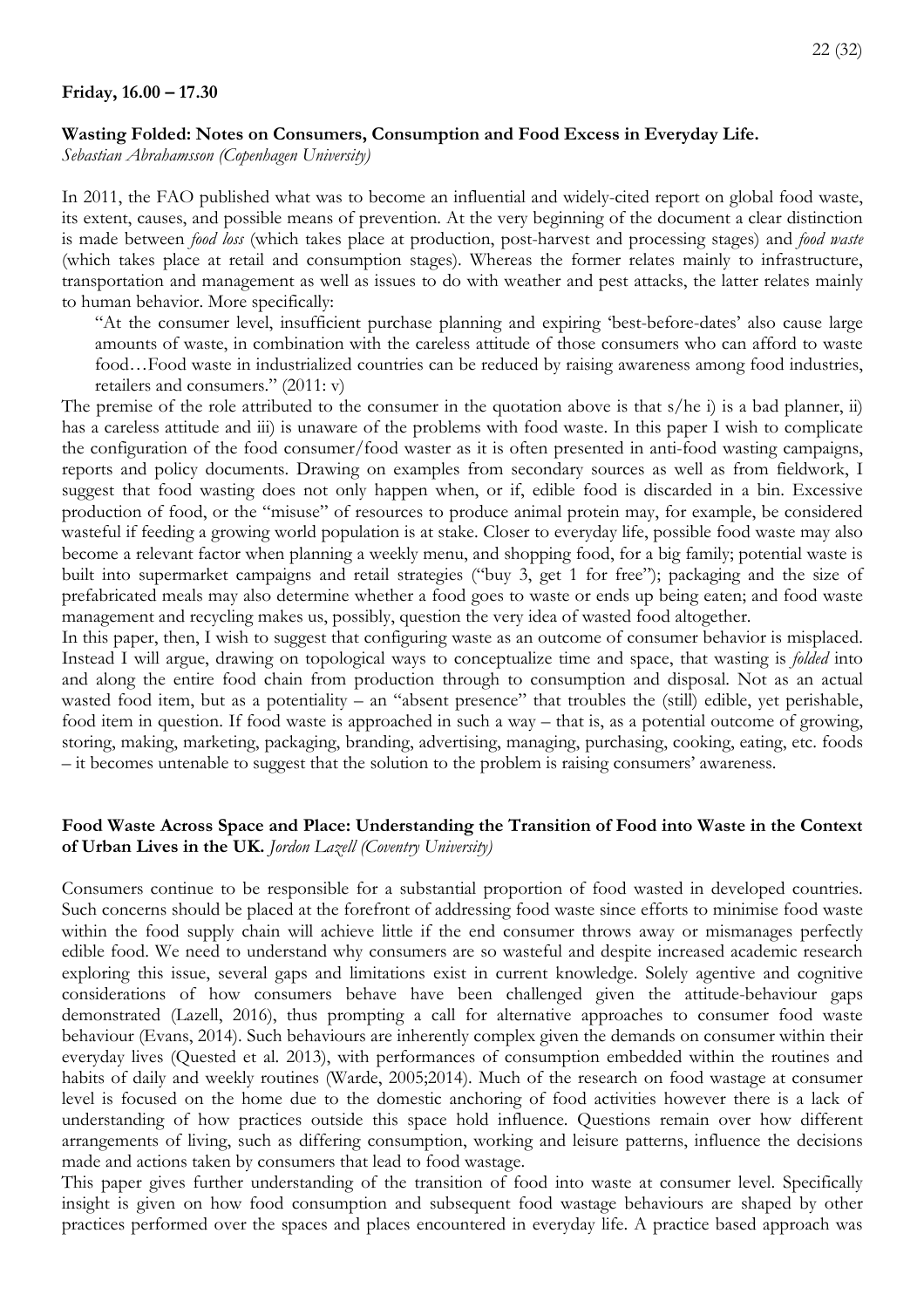taken, drawing upon the actual lived experiences of consumers to comprehend how the management and wasting of food varies across different patterns of living. An innovative mixed method qualitative approach was employed. 23 participants completed the study designed across two stages. Those involved took pictures of food prepared, eaten and thrown away and also collated shopping receipts for a period of a week. Following this a semi-structured interview took place where a discursive narrative was drawn from discussion of materials collected as well as participant employed mapping of weekly routines, places visited and their household arrangements. Findings indicate that comprehending consumption behaviour across spaces provides critical insights into the determinants of food waste at consumer level. Breaking down consumers into patterns of living arrangement serves as a useful way to differentiate habitual behaviours that lead to food wastage. Potential new focuses to develop and further current food waste prevention initiatives are offered.

## **Modern Kitchen - Utopia Redux or Hopeless Cause.** *La Vergne Lehmann (University of Adelaide)*

In the decades following World War II, the modern western kitchen started to develop through the combination of improved infrastructure in the form of facilities such as running water and electricity coming directly into the home along with the post-war manufacturing boom that was able to supply homes with a range of new kitchen appliances. In the supply of food to consumers, industrial agricultural practices led to an increase in the range and availability of produce and food processing technology increased the shelf life of many packaged food products. This was the modern Kitchen Utopia.

However, by 1960 when Vance Packard published 'The Wastemakers', kitchen appliance manufacturers had already identified the kitchen as a room where they could promote increasing consumption of kitchen appliances through planned obsolescence.

Since that time changes to lifestyles, working habits, technology, food health standards, labelling and food availability along with increased knowledge of different cultural food options have inevitably changed what and how people purchase, prepare and consume food. The food we consume is a combination of the organic food produce that we either purchase or grow ourselves, the processes by which we prepare and cook that food for consumption and finally the activity of consumption. All of this occurs in our kitchen and as a consequence produces waste. The kitchen was Utopia no more.

But kitchens produce more than just food as waste. Other waste by-products include the transient packaging materials and the more durable gadgets and infrastructure. In recent years the problem of rapidly growing landfills, the environmental impacts of poorly managed landfills and the recognition that much of what was being thrown away still had some value has seen the emergence of waste resource recovery. This positive reappraisal of waste materials, with their value increasing is a direct result of greater recognition of waste as a resource that can be put to better use through recycling and reuse.

Consequently, where once we considered the consumption – waste process to have a relatively linear path, that process can now result in a number of pathways where items or the materials in those items can be diverted back through the consumption system several times before they complete their journey. Perhaps we are finally seeing a Kitchen Utopia Redux.

## **Wastelands - an Oceanography of Trash.** *Petra Beck (Centre Marc Bloch)*

Oceans contain higher and higher concentrations of plastics and debris. With over 270 000 tons of plastics in the oceans<sup>1</sup> a message in the bottle will be hard to find. Marine pollution is growing. In 2050 there will be more plastic in the oceans than fish, a study stated recently<sup>2</sup>. Plastic is floating, the debris is forming gigantic assemblages; nightmares of consumption. Here it is: the "away" of throwing something "away". The "away" that doesn't exist. Being a "Place of no return", an "awayplace", a space, that can contain polluted things is an idea, that is connected to the socio-technical imaginary "ocean" since the ancient world.<sup>3</sup> Millions of tons of plastic "disappear" into the oceans every year, without evidence of their whereabouts. Here the material, origin of calculated chemicalphysical-

synthesis processes and rational design choices, becomes an amorphous, mystic matter, without a grasp. Plastic becomes the ocean and part of its myths. To counsel these assemblages and hear their "excruciating complexity"<sup>4</sup> and to see them as "an open-ended collective" is the aim of this ethnographical research.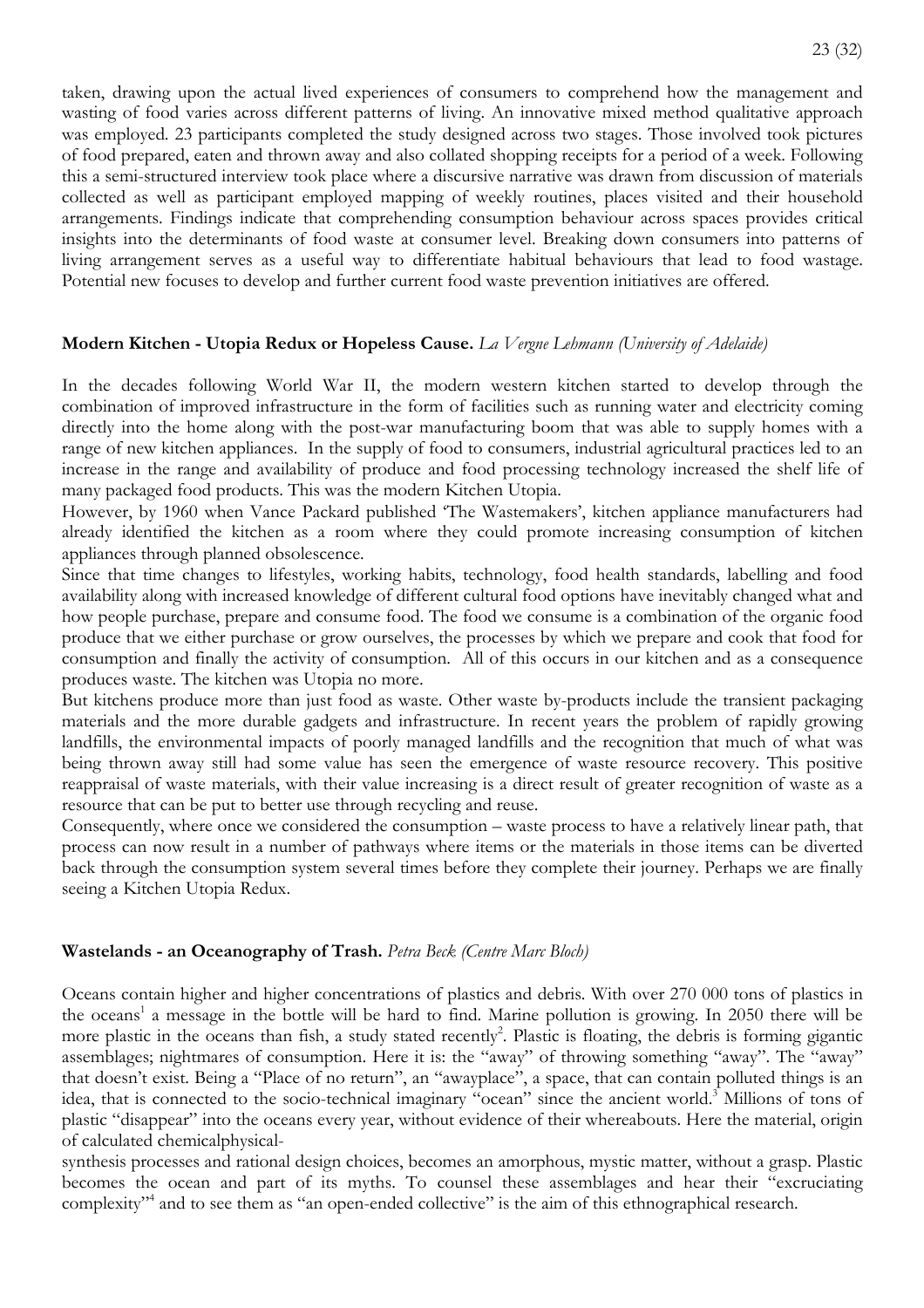The project examines the oceans as a specific thingspace that relates people and things on a global, biochemical, ecological, political and social level. The research focuses also on the complex materiality of plastics itself. How to work with plastics' complexity? What new conceptualizations of human-environment interfaces and relations emerge? How is plastic challenging the entities "nature" and "culture"? How do materialities and knowledge circulate through various scales – from nature-culture interfaces on a molecular level to global environmental politics and infrastructures?

The open questions concerning the quantification of microplastics, its complex interactions, behavior and effects are still as ubiquitous as the material itself. Over 10,000 types of plastic polymers, countless additives, complex interactions, a per annum production of 260 million tons, an almost infinite scope in usage, all this raises "the issue of the ontological status of plastics" (Gabrys, Hawkins, Michael, 2013: 4). And also methodological questions: How to develop an interdisciplinary language to work with "plastics"? How to deal with complex scaling processes? How to empirically work with global phenomenona?

#### **Designtransposal Workshops: Visualising the North Atlantic Gyre.**

*Katarina Dimitrijevic (Goldsmiths College University of London)*

We live in a plastic debris era. In the first decade of the twenty-first century plastic production quadrupled in comparison to the end of last century. Our global oceans are the largest unprotected ecosystem on the Earth. Anthropogenic litter is present in all marine habitats, from the coast to the most remote points in the oceans. Plastic and metal are the most prevalent litter item found on the deep sea bed. Plastic waste is concentrated in five rotating currents, known as 'gyres.' (Maximenko et al., 2012) Marine research has revealed that synthetic polymers are a toxic pollutant, as they are spread throughout all the world's oceans. Currently 269,000 tons of plastic composed of 5.25 trillion particles are afloat at sea (Eriksen et al., 2014). The impacts of plastic pollution, after entering the food chain, through ingestion, are: cancer, malformation and impaired reproductive ability (Takada, 2013).

KraalD is a design praxis, embedded in a social narrative which strives to journey beyond the product design vocabulary, exploding the design advocacy framework within socio-cultural, environmental and critical discard topics. The praxis argues that a "changing relation to disposal is a changing relation to oneself." (Hawkins, 2006) Thus, the overall aim is to promote the minimization of future urban landfill, nurturing socially relational and ecocentric attitudes. This paper explores design workshops as a social research method (Rosner et al., 2016) entangled with 'languaging' (see e.g. Tham, 2016) in design research practice. Therefore, it is worth mentioning at the very beginning that this research will use self-derived vocabulary, languaging within the text in order to 'flip-flop' (Bataille, 1991) in between complexity currents of the climate change, everyday plastic litter and design research; approaching aquatic pollution and rise of the 'Plastisphere' (2012) through the visual narrative of Designtransposal workshops held in various UK's High Educational settings during 2015. In reflecting upon three workshops facilitated by KraalD, the paper will further expand upon the initially posed question: How can we gaze in to the radical environmental changes facing us in the 21st century and visualise toxic chronic disaster in a joyful way?

The Designtransposal workshop is combining design advocacy and marine scientific data, as a participatory platform to support making, re-use and discussion on the social, cultural, political and science qualities of waste and 'social things.' (Brown, 2001) Worksop facilitates a 'trash talks' (see e.g. Spelman, 2016), a joyful conversations platform to create awareness of Global North's 'living in denial' (see e.g. Norgaard, 2011), hoping to support change in personal daily habits, materiality values and emotions with/in things. The paper will be visually narrated with the workshops' outcomes and praxis visual analysis, e.g. making and experiencing a toxic plastic soup at a Goldsmiths, University of London, graduate student workshop and co-creating garbage patch installations at University for Creative Arts & Falmouth University undergraduate student workshops, as the visual representation of the North Atlantic Gyra's qualities. The design workshops approach allows invisible marine debris to become visible, through do-it-yourself (DIY) and do-it-with-others (DIWO) technologies.

How can we transgress the surplus-driven consumer culture? Perhaps in taking on the seemingly valueless discarded plastic; in transposing things into a floating objects and 3D installations, we can reveal how disposed materiality can contain a dimension for spaces of possibility, creating new values and even hope for a Global and Planetary 21st century de-pollution scenarios. Thus, it feels as a personal imperative call, to all human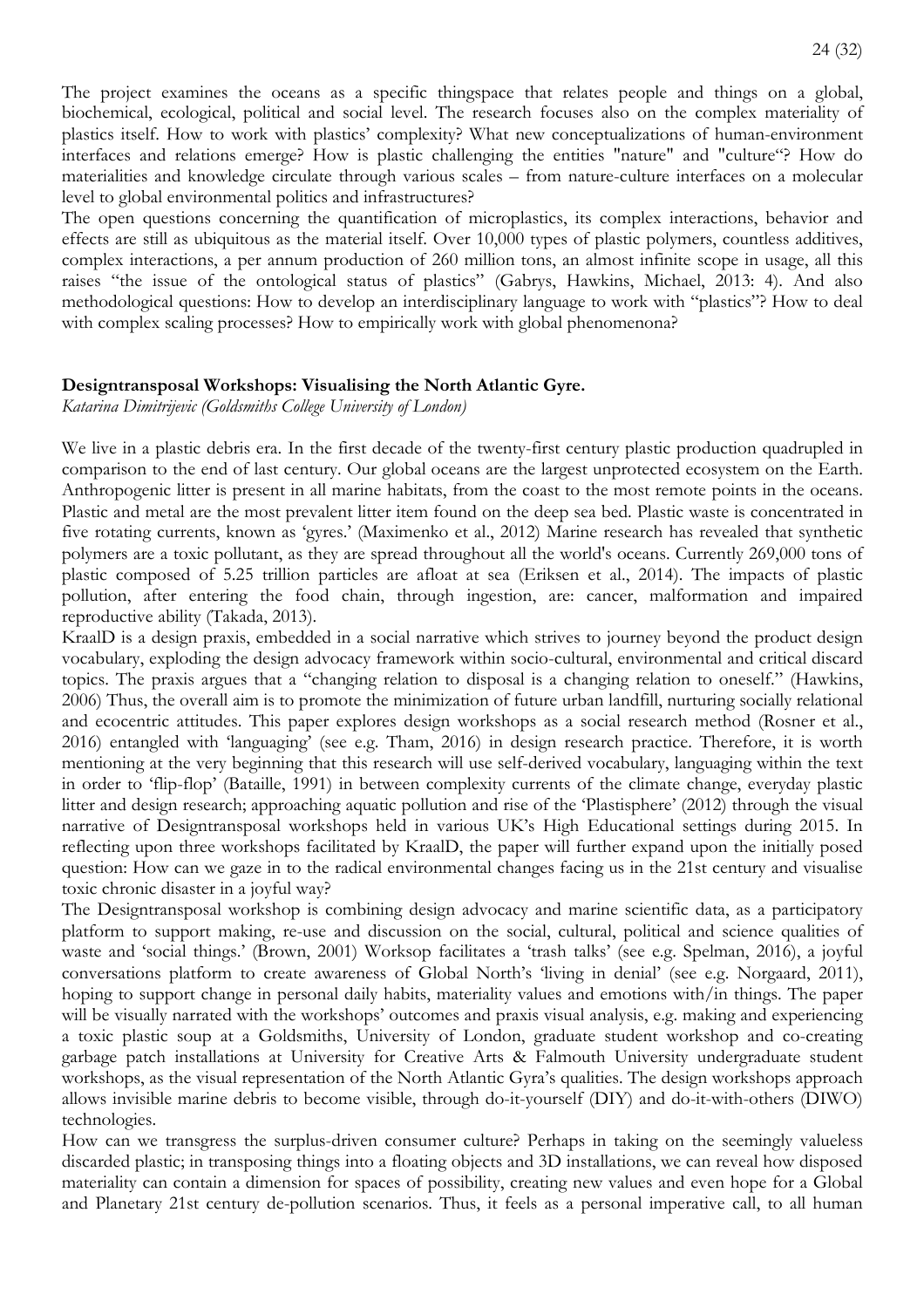collective that in order to raise new planetary paradigm, I/We need to start fundamentally transposing the way we design, manufacture, distribute, consume and dispose in our toxic futures. I trash therefore we are.

#### **Sand, Sky, Bottle Caps, and Bird Bones: Recovering the Animal in Chris Jordan's Visualizations of Marine Plastic Pollution.** *Micha Gerrit Philipp Edlich (Leuphana University of Lüneburg)*

In recent years, American photographer and filmmaker Chris Jordan has aimed to visualize what cannot be visualized and thus can be neither fully comprehended nor ethically considered. In the first installment of Running the Numbers: An American Self-Portrait, a series of digitally manipulated images begun in 2005 and collected in print format in 2009, Jordan interrogated, sometimes with acerbic wit, the excesses of an insatiable consumer society and grappled with the mind-boggling statistics that are commonly used to capture and, to some extent, mask the magnitude and detrimental impact of (late-)capitalist phenomena such as GMC Yukon Denalis or Barbie Dolls. In 2009, Jordan started a related and yet conceptually and aesthetically very different project to represent a major environmental problem that is literally out of sight, beneath the surface: On the Midway Islands, Jordan began to photograph and film young seabirds that were either painfully dying or had already slowly suffocated after being fed random pieces of plastic that their parents had collected in the socalled trash vortex, a remote area in the North Pacific the size of Texas filled with flotsam and jetsam. To the casual viewer, these haunting images, particularly the close and close-up shots of decomposing bird cadavers, their chests stuffed with gaudy, plasticky debris, evoke conflicting emotions similar to those triggered by, to give but one example, Emmet Gowin's austere black-and-white aerial photographs of the lunar landscapes of the Nevada Test Site. Jordan's macabre tableaus also issue a challenge to scholars in the fields of visual studies, discard studies, environmental literary and cultural studies, and animal studies, as they point to an issue that has been, particularly in comparison to other long-term, large-scale, but similarly elusive environmental problems such as radioactive waste, toxic pollution, or global climate change, underestimated and neglected. Jordan's photographs and film project not only pose pertinent and timely questions concerning ignored but nonetheless pressing environmental concerns such as ubiquitous and highly mobile plastic trash, but they also challenge viewers to consider how spatially removed, inaccessible, and hence invisible problems such as the trash vortex can be visualized, comprehended, and ethically considered. In addition to the issue of mediation, his photography and film project Midway: Messages from the Gyre thus highlights questions of affect, ethical regard and responsibility for human and nonhuman animals, materiality and embodiment, or (global) (inter- )connectedness in contemporary environmental(ist) discourses. An investigation of these concerns in particular and Jordan's project in general, particularly in the light of recent discussions of "rubbish ecology" (Patricia Yaeger's term) in American Studies, trash and waste in ecocriticism (cf., for instance, Heise or Phillips), the visual turn in environmental literary and cultural studies (cf., for example, Dobrin and Morley), and, more specifically, animal death in animal studies (cf., for instance, Johnston and Probyn-Rapsey) is long overdue, and this contribution aims to address this gap in the literature. By pondering the disturbing finds of Jordan's photographic and filmic beachcombing mission in Midway vis-à-vis a variety of related cultural representations, for instance online travel blogs or scientific papers dealing with mobile trash and trash vortex, this contribution not only attempts to trace and theorize the gradual emergence of an exemplary environmental problem in contemporary media as well as from specialist to public discourses, but, perhaps more importantly, also to extend the recent work by Chia-ju Chang at the intersection of waste studies and critical animal studies. In other words, it not only attempts to gauge the possibilities and potential pitfalls of transformation, magnification, and distortion that an interventionist artistic project such as Jordan's necessarily entails, but it also aims to prevent the erasure of the vulnerable animal body from the anthropocentric record. Ultimately, this contribution seeks to offer an alternative to the general perception of Jordan's photographs as anthropocentric memento mori by insisting on the spectral presence of animals amidst accumulations of human trash.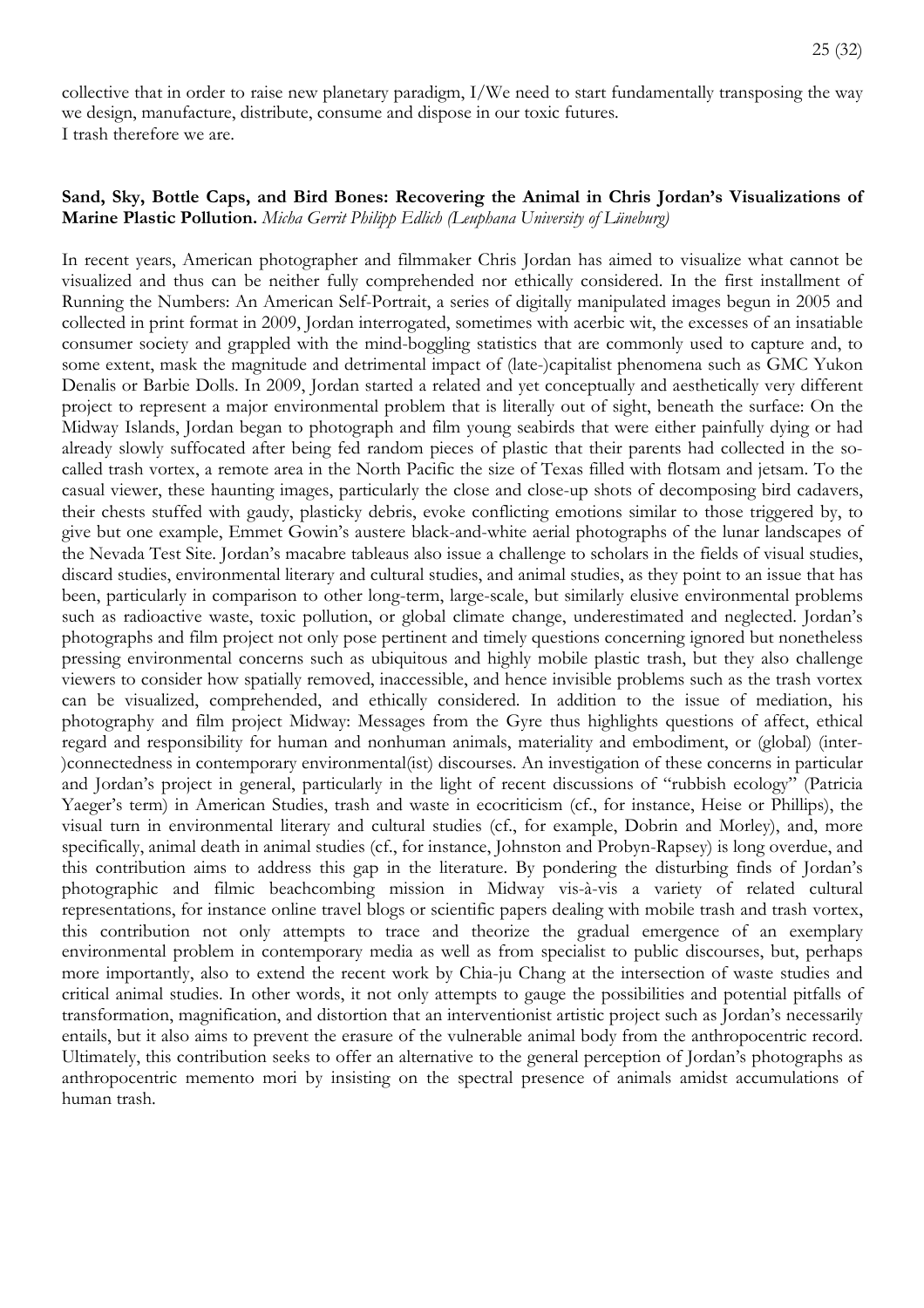#### **Unpacking Waste and Creating Opportunities for Emancipating Change.**

*Jutta Gutberlet (University of Victoria)* 

In combining photography and text, I seek to illuminate dominant facets and discourses on waste that emerge through different ontologies and epistemologies. Broad understandings of waste, its management and the perceptions of waste workers regarding their everyday experiences from around the world will be contrasted in this photo-essay style paper. Community engaged research on waste and with waste pickers in different parts of the world, particularly in the global South, has generated rich material on the diverse and often reaffirming perspectives and voices of stakeholders working with waste or in waste management. Common lived experiences, as well as distanced discourses on waste and those who work with waste, capture part of the materiality of waste and suggests the scope of the immaterial aspect of waste and its consequences. What is waste? Hazard, filth, manageable object, resource or commodity? It is difficult to understand the meaning of being one of millions of waste pickers worldwide, without having felt the sensation of hundreds of flies trying to land on you, smelt the disgust of rotting household waste, sensed the pressure of immanent risk while working at a landfill, suffered from stigmatization for working in busy streets of Southern metropolises collecting and transporting recyclables. Waste issues are related to location and to scale. Waste is generated locally and yet quickly becomes a global problem because of the time-space mobility of waste. The scope of the impacts from waste depend on how individuals, communities and governments deal with it. Some forms of waste treatment such as waste-to-energy, are promoted as immediate technological fix to the problem of growing waste generation, tackling the problem at its roots. What does it take to perceive waste differently, how can we tackle the threats related to it? Waste has a unique fluidity and hypermobility, permeating spaces and remaining in time. The oceans, a final receptor and sink for leftovers from production and consumption, are a permanent witness for our historical mismanagement of resources. The disruption in space and of place due to waste accumulation has severe consequences to the livability for all living species on this planet, compromising future generations. What are the narratives that speak to the vastness of waste related challenges and what can promote structural and transformative change? Education, and more so, liberating education in the sense of Paulo Freire, consisting of generating acts of cognition rather than mere transferals of information are needed, questioning the politics of production, consumption and discard. Waste is political and so is education. Words and images are ways of gathering information to codify real situations and real people.

# **How to Make Your Compost. Waste and New Practices in the Light of Chthulucene.**

*Antoine Mérot (Irstea/ Pacte)*

The world experiencing a critical period of doubts and reconsider the Human place in Nature. In Grenoble metropolitan area (France) the inhabitants may have the choice to recover with their environment through composting practices. Thus, the compost would make it possible to reconsider our organic waste, non longer like dirty matter, but as a resource. To explore this field research, I will borrow an anthropological approach. In this way, in immersion alongside my interlocutors, I try to create cooperations with them. For the time being, I have seen many conflict situations but also some synergies. Hence, former rural populations, « neorural », urban gardeners and semi-urban market gardeners do not have the same relation to the soil, the living. In this sense, the interrelations beetwen human beings and non-human beings – like animals, vegetables and invisible entities – seems related to this life experiences. This situation suggests that the non-human/human living-together is a deep, convivial and messy coexistence.

# **The Specter of Waste** *Lisa Doeland (Radboud University Nijmegen)*

We are haunted by the specter of waste. While we try to stack away our nuclear waste in places no one will ever return to (hopefully), burying and burning 'residual' waste, it keeps coming back. Not full circle, but in strange loops, like the plastic soup that is taking possession of the oceans, of fish, of us.

The moment we stop desiring objects, they become waste. We use disposable items, minimizing care, saving time. But of course these items don't go away. Waste lingers. Waste remains. We act as if things are inert until they come to human consciousness and as if they become inert after we are done with them. But they don't. They remain. Or come back later. To live with the specter of waste is to be aware of this.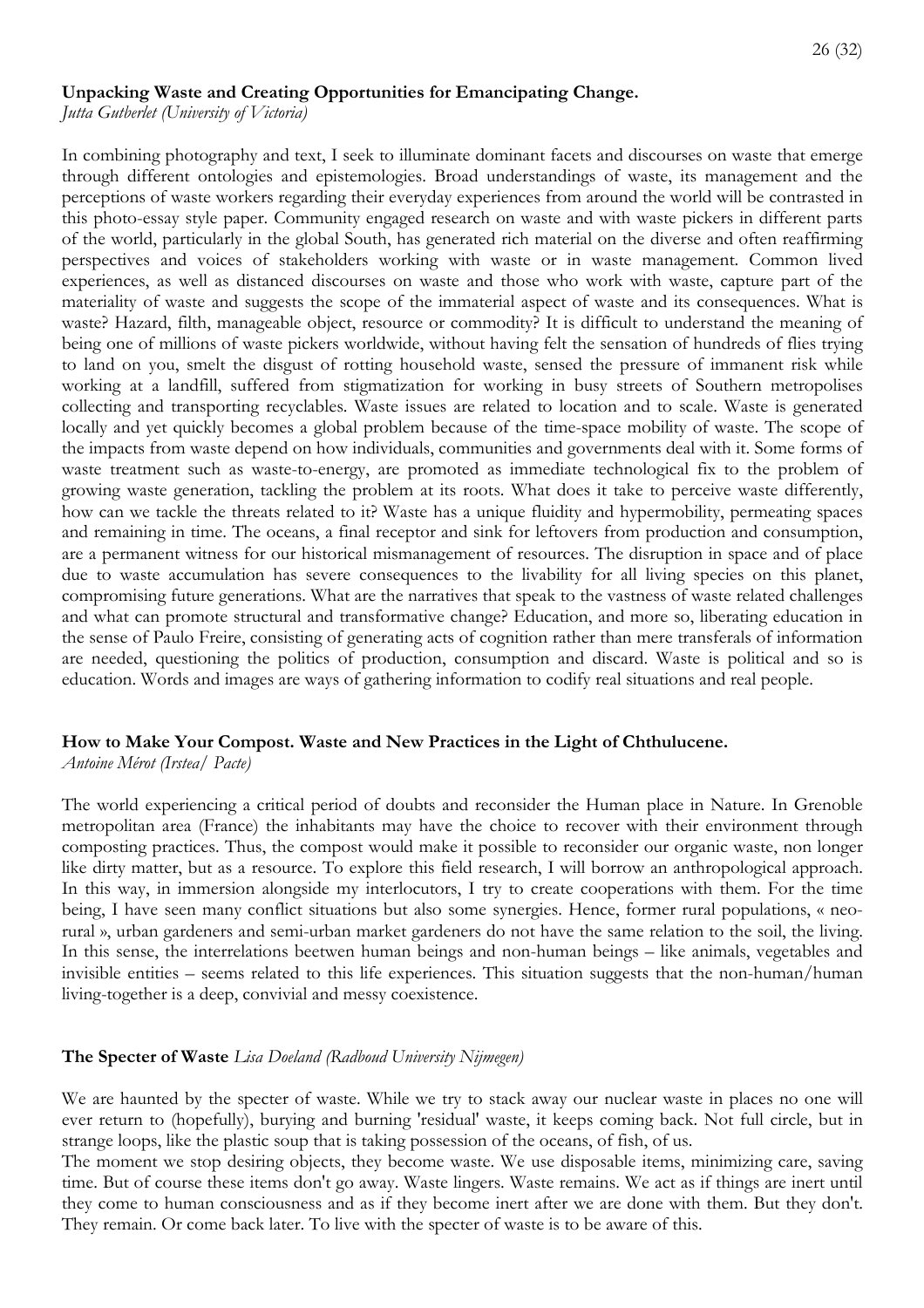Although there is ample attention for the temporal dimensions of waste (Viney, Thill) and also mention of the "specter of waste" (Scanlon) and the "spectral quality of waste" (Viney), the spectrality of waste has not been dealt with head on. Drawing on the "spectral turn" of the nineties, that is not so much a turn to the spectral, but a spectralization of the turn (Del Piaro Blanco, Peeren) I will examine the spectrality of waste. What happens when we think of waste in terms of something that has no defined origin, that defies notions of linear progress and has no fixed destination?

The figure of the specter famously turned up in Jacques Derrida's The Specters of Marx. Derrida uses the specter to address metaphorical ghosts, to deal with figures that are simultaneously present and absent, giving rise to an ambiguous ontology and a paradoxical state of being and non-being – a "hauntology". I will take up Derrida's spectrality and show how this ambiguous ontological status can also cling to something as material as waste. For don't we act as if our world is filled with ontological U-bands (Morton), taking waste to some "away"?

Derrida writes that to speak with ghosts is also to mourn them. How can we mourn in terms of spectrality? How can we deal with – to use Guy McPherson words – that we 'completely trashed this place'? Mourning in terms of spectrality is not about localizing ghosts and keeping them buried, but about the act of learning to live with them. To live with waste. We should therefore resist the urge to conjuring away all specters in the name of a redeemed whole, a true Heimat (Jay) and keep in mind that the unheimlich resides in the heimlich (Freud). If the earth is our home, than our house is a haunted house. The clear distinctions between inner and outer, canny and uncanny, wanted and unwanted cannot be maintained. Timothy Morton remarked that "to be a thing is to be haunted". We have tried to sever ourselves from "Nature" and from other (life) forms, but we have failed. We have tried to keep the bad things out. But on a global scale there is no "away", stuff just goes somewhere else. We therefore have got to include specters and spectrality. It was not our house to begin with.

#### **Saturday, 9.00 – 10.30**

## **Overcoming Consumption Before It Consumes Us – The Challenges of Living According to the Zero Waste Philosophy in Today's Society.** *Lise Benoist (Uppsala University)*

In its last report of 2014, the International Panel on Climate Change (IPCC) unequivocally presented humanmade greenhouse gas emissions as the primary cause of global warming. It is acknowledged by the Office of the United Nations High Commissioner for Human Rights (OHCHR), that climate change's unprecedented consequences will "directly and indirectly threaten the full and effective enjoyment of a wide range of human rights by people throughout the world". In this time of environmental crisis, the issue of waste constitutes one of the most pressing ecological concerns that have to be dealt with. In such a context, the Zero Waste movement embodies one of the civil society-led solutions to overthrow people's environmental footprint. By promoting the right to Environmental Protection, stated in Article 37 of the Charter of Fundamental Rights of the European Union, and more specifically the right to a clean and healthy environment, it aims at tackling the issue of waste management, but also the challenge, beforehand, of waste reduction. The Zero waste philosophy also goes beyond the practical plan: based on a "less is more" mindset, it aims at denouncing and questioning the nonsense of the consumption society, and its dramatic environmental effects.

However, implementing such an idea into practice on an individual level proves to be a serious challenge. By focusing on the French population, and more precisely on the people interested in living according to the Zero Waste philosophy, I want to find out what are the practical and societal obstacles that those people come across and face on a day-to-day basis. To that end, I first conducted an expert interview and then provided my sample with an online survey. Assuming that the main challenge is our

consumerist society accompanied by a lack of environmental awareness, I will mainly rely on articles analyzing the issues of waste and overconsumption. A better identification and understanding of the challenges to the Zero Waste philosophy in today's society will allow us overcome them more efficiently.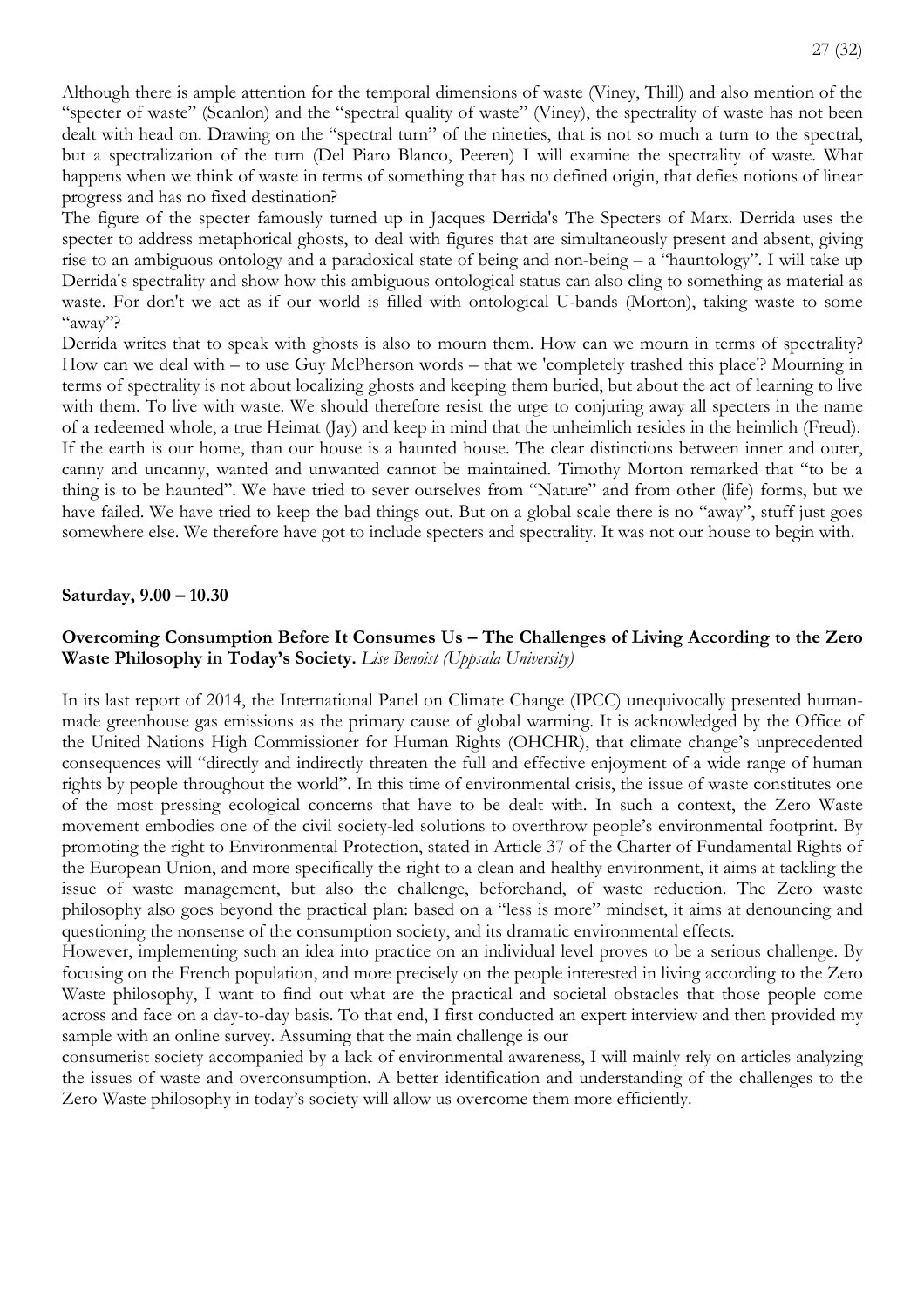#### **Waste as "Resources" in a Community Organization: The Municipality of Capannori (Italy) and the "Zero Waste Families" Project.** *Marta Ferri (Zero Waste Research Center)*

In 2007 Capannori (Tuscany, Italy) was the first European municipality to adopt the Zero Waste strategy. Committed to waste reduction, the municipality of Capannori have proactively adopted waste reduction practices, as outlined by the EU in their 2015 Circular Economy Strategy package, by supporting local and international projects involving industries and the civic society. Some examples of these projects are the "Circular Economy: a Local District", the "Life Eco-Pulplast", the "Daccapo Reuse Center" and "Pick the Paper up!" projects which respectively involve industries in Lucca Province, local charitable companies and schools in the Capannori's territory. However, since 2014 the residual waste (in terms of urban solid waste management) flow has stopped at 20%. Despite the high separate collection rates and the decrease of waste generated, the municipality are perplexed at the sudden halt. Devoted to achieve "zero" residual waste by 2020, as outlined in the Zero Waste strategy, the municipality of Capannori in collaboration with the activists of the Zero Waste Research Center and the local waste management company, recently started a pilot project focusing on the urban domestic waste generation called the "Zero Waste Families of Capannori". The participants of this project are 15 families (understood as domestic users) and the main aims of the pilot are: a) to build an aware and educated community about waste value and role in the society; b) to decrease the amount of residuals generated by the local population.

Connected to the international "Zero Waste families" initiative, promoted by the Zero Waste Europe

Foundation, the "Zero Waste Families of Capannori" project seems to promote the idea that waste (the recyclables and compostable) are community resources, while residuals (considered useless and even unhealthy) are a problem that must be solved. Since this project would promote the construction of a "community inside a community", with special rules to follow (e.g. monitoring the recycling waste flows and compost what they can) and special bonuses (e.g. a discount on the waste fee), this paper aims to explore the effects of the "Zero Waste Families of Capannori" project on the community, in terms of the changes promoted in: the town organization; the waste management; the waste policy.

Another focus of analysis is the role given to waste in the project. In this context, waste is theorized as an ambiguous material category because it both represents an object and a social act – e.g. the act of judging something useless or unhealthy and the consequent act to dispose of it. This ambiguity is also determined by the complexity of the process of "wasting", which – according to O'Brien (2008) – is a field of socio-political and economic struggle. Taking into account the ambiguity of waste as a material category and its role and value in a context aiming to create a circular economy, like the municipality of Capannori, this paper wants to understand if waste seen as resource in a community could take features of commons. Commons are here understood as community resources capable to promote an alternative socio-economic and political societal organization. Viewing waste as a community resource seems to go towards the changes required to promote a more sustainable society and something policy makers should consider further in their promotion of the circular economy as an "exit-strategy" to the actual situation of progressive lack of resources.

In conducting this analysis I intend to use an ethnographic approach, related to qualitative research e.g. semiand no-structured interviews, fieldwork, participant observation, discourse analysis, and document analysis. Being both a social researcher and the project manager of the "Zero Waste Families of Capannori" project, this position could give me the unique possibility to get access to all project data, to decide how to conduct the project and to personally know all the actors involved e.g. the municipal administrators, the local waste management company's employees involved, the activists of the Zero Waste Research Center that work in the project, the domestic users that volunteered to participate to this. Furthermore, I have professional connections with the Zero Waste Europe's activists who are working on the international "Zero Waste Families" project.

To conclude, I believe this argument relevant because it is analysing a current socio-economic phenomenon such as the attempt of communities to put into practice circular economy's activities and the changes they must promote in terms of town organization, waste management and policy. In the municipality of Capannori, this effort seems to be enforced by the presence of the Zero Waste strategy's practices already existing in this context (e.g. door-to-door separate collection, homecomposting, reuse and repair centers, no-packaging shops and street markets, environment education projects at school, public events promoted to create awareness on sustainability, the work of the Zero Waste Research Center on the territory). The same municipal policy appears to be influenced by this background as demonstrated by its support to local and international "zero waste" and environmentalist projects (e.g. read above) and the political will to give economic bonuses to the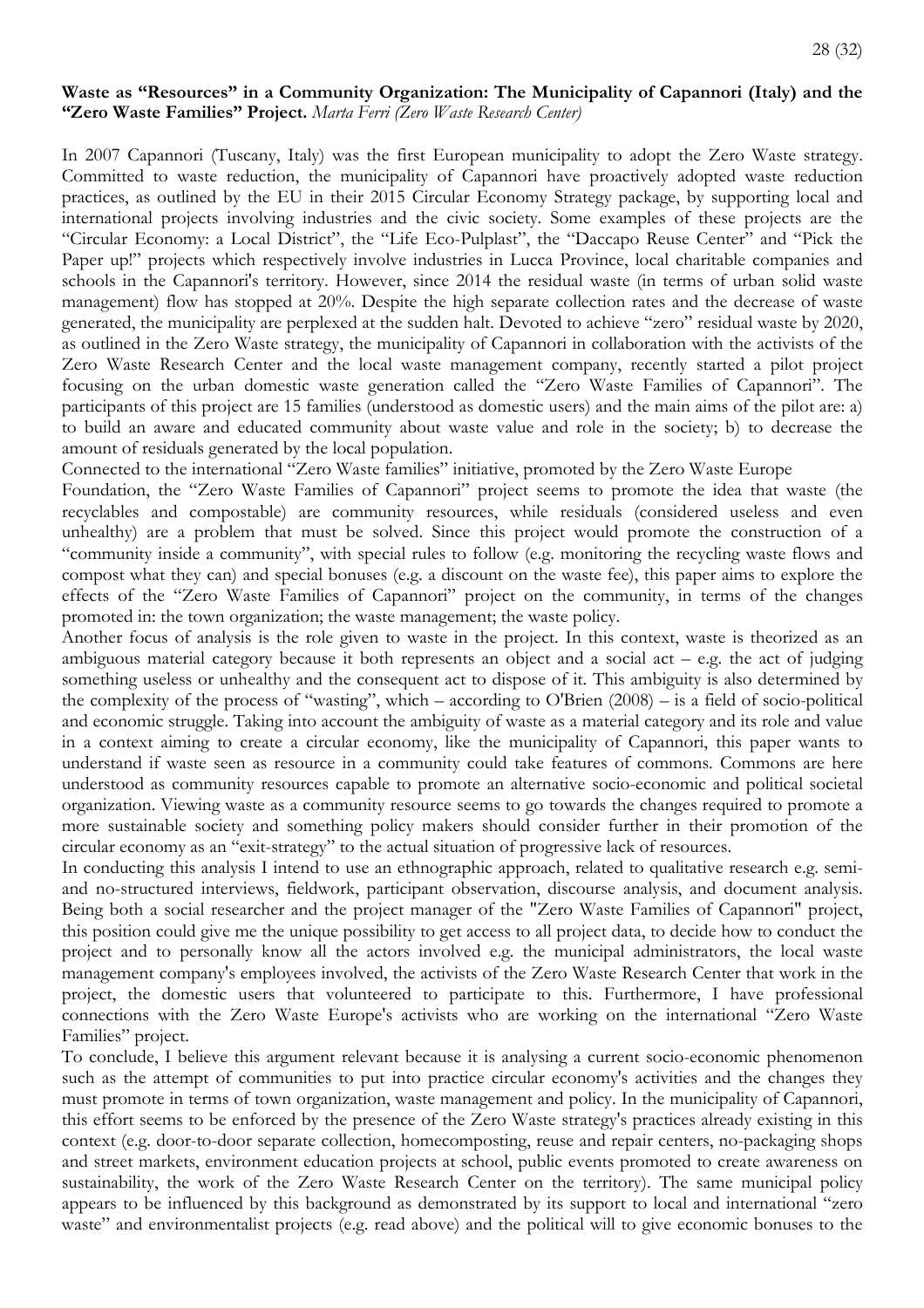users that reduce their waste (Pay As You Thrown Fee, bonuses to who does home-composting and participates to the "Zero Waste Families of Capannori" project). Another relevant point in my argument is about the role of waste in this context. In fact, thanks to the background created by the Zero Waste strategy, among civic society and even the local industrial sector it is spreading the idea that waste materials are resources. At the same time, it is also spreading the knowledge that materials that cannot be recycled, reused or composted are useless, unhealthy and must be reduced progressively. This seems to contribute to the promotion of the idea of a community organized on the zero waste practices, dedicated to implement a sustainable development process also recalled by the 2015 EU's Circular Economy Strategy package.

## **Circular Economy as an Idea for the Recycling of Waste Electrical en Electronic Equipment in Sweden.** *Jolanda van Rooijen (Uppsala University)*

In this chapter I follow a report and its messenger as a central actor, and observe not only where the arguments of Circular Economy as in the report and its perceived benefits are simply accepted in several other publications, but also where criticism is ignored and governmental policy adopts the recommendations from the report.

A lot of reports are produced in the market, for example by governmental or non-governmental organizations, businesses, and marketing organizations. These organizations frequently classify their own work as "research projects" or "research studies", or "case studies" thus blurring it for the general public to deviate between solid academic work that can withstand peer-to-peer scrutiny and a study or marketing document that is spiced with some academic elements.

A lot of the latter reports of unknown quality lead their own life and depending on how these are launched and accompanied by marketing scripted press campaigns, such reports can reach a near unquestioned status, the content accepted for (near) truth and become the basis for subsequent policy decisions and/or investments in for example research funding.

In April 2015, an interim report (R1) with the name "The Circular Economy and Benefits for Society; Swedish Case Study Shows Jobs and Climate as Clear Winners" was published by The Club of Rome or TCoR (The Club of Rome, 2015). The co-author of R1 is Anders Wijkman. This interim report (R1), and the preceding and following process are followed through newspaper articles, some in the form of debate articles, of which one resulted in public response and subsequent discussion. Besides the newspaper articles, public meetings such as the introduction of R1 at a breakfast meeting or at Almedalen were attended remotely, over direct Internet connections or watched after publication. The content of R1 is communicated in an iterative way and is followed over a year, from 9 Feb. 2015 to 9 Feb 2016.

This report was produced by a highly respected international think tank, namely The Club of Rome (TCoR); launched by a former EU politician Anders Wijkman (AW) who is a highly respected environmental profile in Sweden. AW is a central actor, he is co-author of R1, co-president of TCoR, and chairman of the The Swedish Recycling Industries' Association(Återvinningsindustrierna)

AW is what in "Makt utan mandat, de policyprofessionella i svensk politik" (Garsten, Rothstein, & Svallfors, 2015) is, described as a policy-professional, more specifically a wonk (taken from American political journalism. Swedish: klurare. p.142), a person who works on "policy development, who reflects on how institutional systems can change and how social insurances and taxes need to be formed…. they change systems, they build institutions."

## **Electronic Waste Management Practices in Urban India: A Study from STS Perspective.**

*Anwesha Borthakur (Jawaharlal Nehru University)* 

Contemporary urban India is engrossed with massive challenges concerning environment and resourcefriendly management of Electronic waste (E-waste). Unprecedented growth of India's consumer electronics market (including the IT sector) leads to an increasing penetration of electrical and electronic equipments into the country. Once obsolete, these equipments become E-waste, contributing significantly to the country's toxic waste stream. E-waste contains considerable portions of hazardous chemical toxicants and precious metals. While precious metal components (including gold, silver etc) present in E-waste provide significant incentives for recycling, hazardous chemicals (mainly in the form of persistent organic pollutants and heavy metals) pose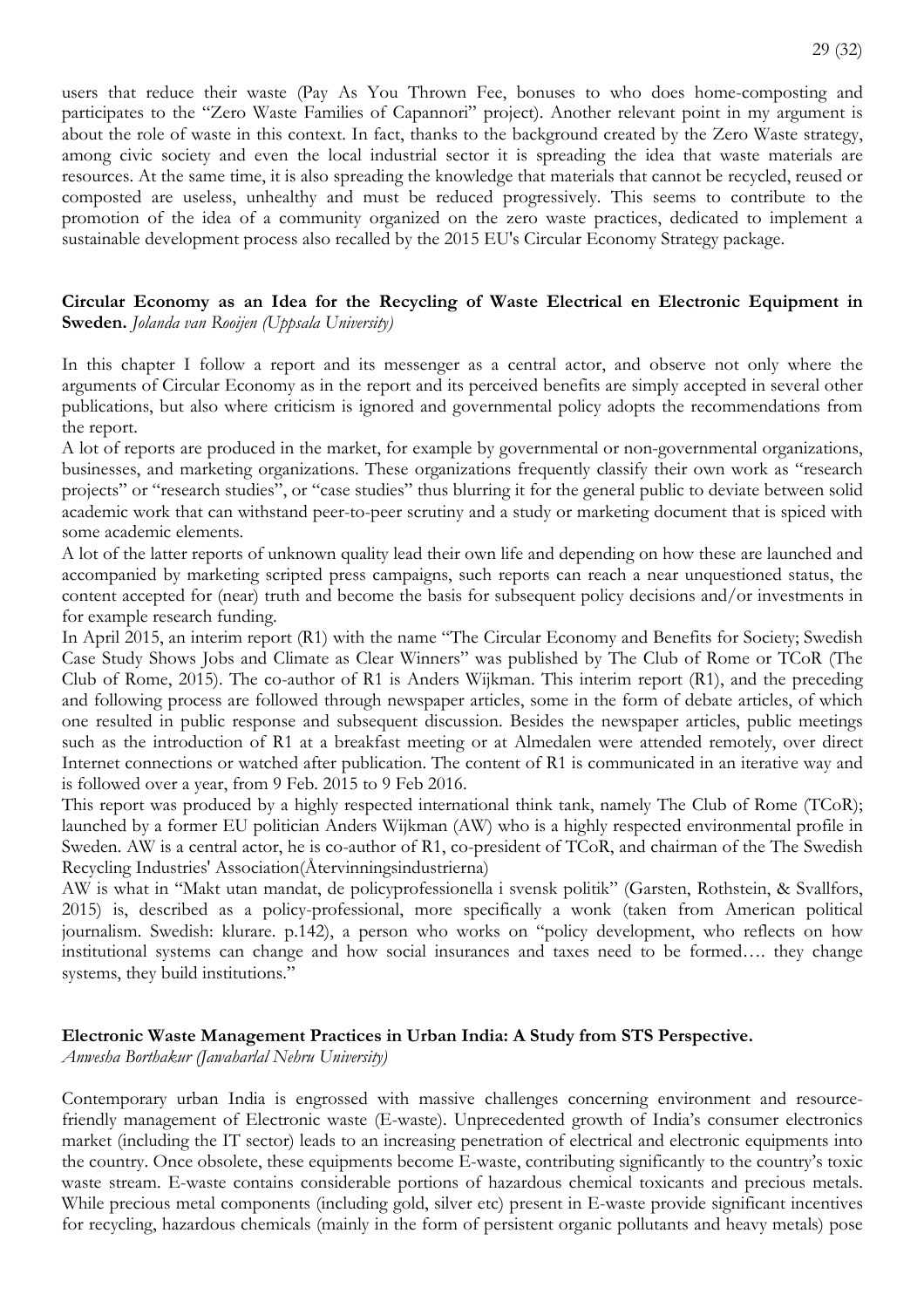serious threats to the human health and environment if not meticulously managed. Thus, the already existent solid waste management problem in India has been aggravated manifolds with the advent of domestically generated and illegal imported E-waste. Managing responsibly this considerable volume of E-waste is a mammoth task. This paper is an attempt to evaluate the current E-waste management practices, with special emphasis on consumers' disposal behaviour and awareness, in two emerging Indian cities- Bangalore (popularly known as the 'Silicon Valley of India') and Pune. Primary investigations have been carried out in these two cities. Considering the theoretical frameworks of 1) Conspicuous Consumption, 2) Theory of Planned Behaviour and 3) Throw-Away Society, a conceptual layout of 'Public Understanding of E-waste' from Science and Technology Studies (STS) perspective has been prepared in order to analyze the E-waste crisis in urban India from its roots. We conclude that E-waste has the potential to grow unabated in the near future in urban India. Our challenges rest in ensuring responsible/sustainable E-waste disposal behaviour and increasing awareness among diverse consumer stakeholders. Further ensuring sufficient infrastructural provisions and administrative control in terms of stringent E-waste policies is essential in order to address this crisis in an adequate detail.

#### **An Actor-network Perspective on Waste in the Steel Industry: Following Recycling Controversies.**  *Fionn Mackillop (Heriot Watt University)*

This presentation is based on ethnographic research carried out on the steel industries of the UK and China over a 2 year period. We present an analysis of waste management in the steel industry by engaging with actornetwork theory (ANT). Our perspective here centres on the fluidity of the definitions of 'waste' according to national socio-technical conditions and approaches, but also relative to different sections of the production process in selected steel plants. Drawing on Latour's notion of the 'actant' (Latour 1993), we approach waste through the prism of agency, on the one hand, and its status as an 'actor-network', a hybrid of material, social and discourse, on the other hand (Latour XXXX). The agency of waste, just like all materials, gives it the potential to 'push back' and interfere with humans' plans; waste can emerge in all parts of the production process and pose significant problems from a material point of view (oily waste that is hard to process) as well as a regulatory one (where to store waste and how to process it?). However, waste can also be transformed into value by being used in other industries or reincorporated into the production process. Our analysis will therefore invite us to consider the polysemy of this notion of 'waste' in the steel industry, as well as beyond. This flexibility of waste as an 'actor-network' opens up interesting possibilities in terms of recycling and/or waste minimisation, and, ultimately, in terms of the developing contribution of industry to sustainability.

#### **State of Art in Circular Economy, Review and Further Research.**

*Sönnich Dahl Sönnichsen, Jesper Clement, Niels Kornum (Copenhagen Business School)*

The paper offers a review of some of the trajectories waste handling in a Scandinavian context are inclined to move along. Research that has been conducted in this context shows a range of barriers and opportunities of varying impact, which have to be addressed.

Despite that, the EU-Commission encourages member states to skip the linear approach and identify greater opportunities in a circular economic perspective and move up the ladder of the waste hierarchy, the waste sector in Scandinavia can be characterized by an institutional, technical, cultural and material lock-in relative to more sustainable solutions. Research points to that assembling the collective, is distracted by split associations that divides the value chain in two different logics. In order to assemble the collective drawing on Callon´s four processes of translation, a model has been created, to analyze the dynamics among actors, human and non-human, through their cultural complementarities. The cultures actors represents are differentiated, in a non-hierarchical way, by either being enhancing, orthogonal or antagonistic, towards the circular economic perspective. By engaging this model, we point at introducing an oligoptic perspective in the waste handling literature and research conducted in the framework concludes that the EU Waste Directive is acting as a ´glue´ in the retention of actors obligations to the overall network in waste handling and thereby pushing the waste handling up on the ladder of the Wastehierachy. Further research should refine and enlarge the model with the environmental and economic consequences of a transition to a mere circular economic perspective, in a given actor-network.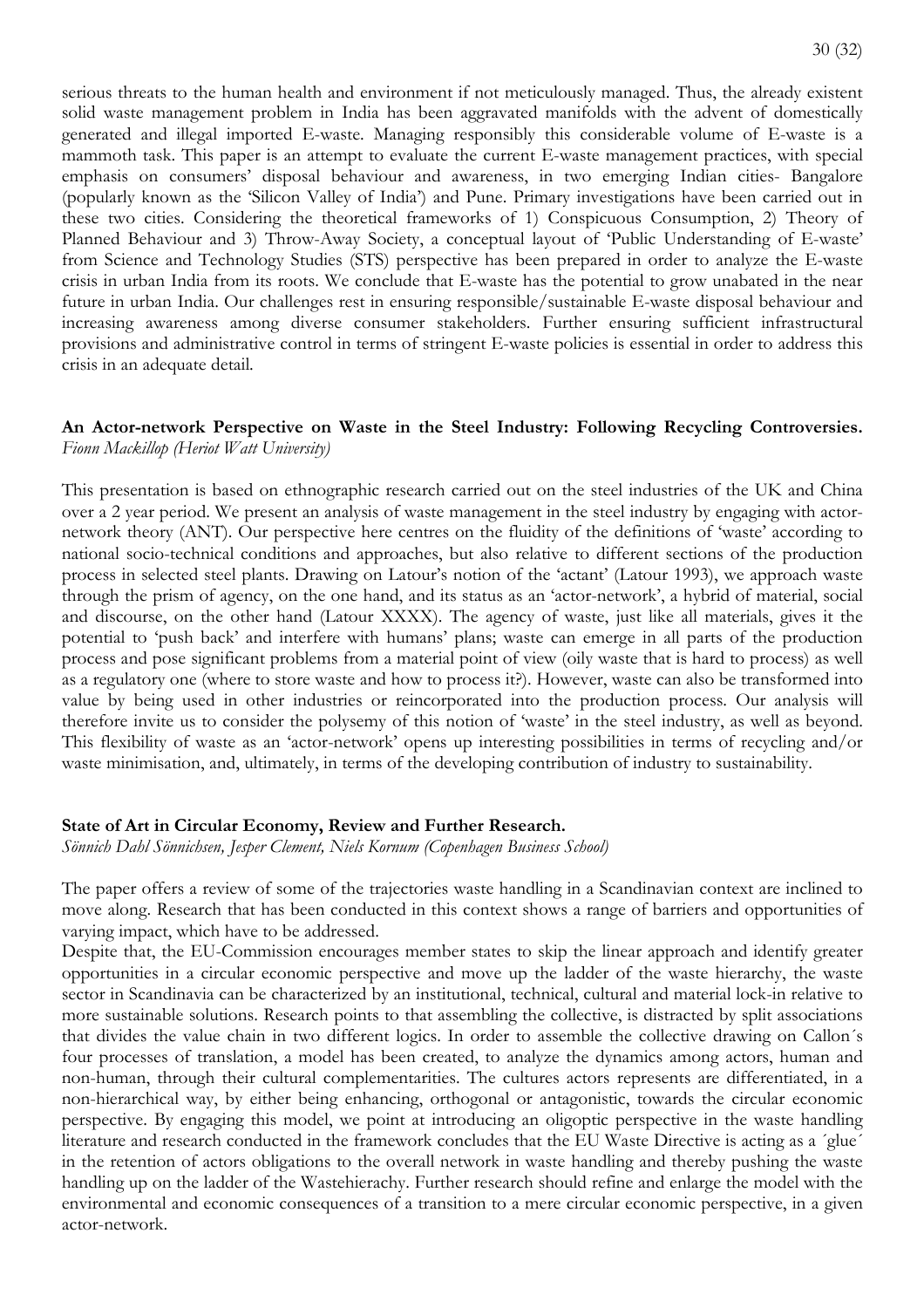#### **Saturday, 10.45 – 12.15**

#### **Waste's Social Order. A Historical Perspective.** *Anne Berg (University of Michigan)*

Waste is a category of the future. It focuses public fears about climate and the planetary resources, it highlights technological problems and inspires a wide array of "solutions." Most importantly, it underscores the fragility of our way of life and points – almost unmistakably – toward a gloomy, dystopian history that is yet to unfold. I would like to break with this line of thinking and instead investigate waste as a category of the past, a fossil, if you will, of the dominant social order in which it was produced, recycled and cast away. And like other fossils, waste holds one of the keys to understanding the dynamics that hold a social order together – dynamics that otherwise remain hidden from view.

I shall hope to use this contribution to illustrate this point, drawing my primary examples from an extreme case – the Third Reich. Precisely because the ideological underpinnings of National Socialism are readily apparent, the connections between social organization and society's wastes, their use and management come into sharp relief. The extent and comprehensiveness of the Nazi waste regime might be surprising if we work from the assumption that waste practices, waste management and waste politics are necessarily connected to questions of environmental sustainability. Historically, approaches to waste have cast questions of "sustainability" primarily in economic and social terms. In Nazi Germany, limited national resources and their thorough exploitation as well as national health and racial

purity chiefly occupied the regime. Wastes and their management promised answers to concerns powered "the solutions" the regime examined and implemented to guarantee a global racial order – in utter disregard of an already ailing planet. As I have argued elsewhere, the Nazi Racial State was one of the first, modern state to implement zero waste as an political goal and official policy. Even though the Third Reich serves as an extreme example in these respects as well, many of "the solutions" to the "problem of waste" that were first implemented on a massive scale under its auspices, have since been divorced from their racist underpinnings and translated into green agendas with which we now hope to combat the global waste crisis.

Drawing attention to the histories of waste and waste-management practices, I seek to illustrate some of the deeper and disturbing continuities that characterize modern, industrialized societies irrespective of their ideological hue.

## **Waste as Intention: the Representation of Waste in American TV Series.** *Fanny Verrax (INSA)*

This paper identifies and provides an analysis of waste behaviours in contemporary American TV series. Following the principle that the very definition of waste lies not on its materiality but on an agent's intention, two categories of actors are considered: those who "throw away", and those who "pick it up". The paper shows that in each case, environmental concerns are massively absent from the range of characters' motivations represented on screen, which are rather based on economic, social or emotional factors.

#### **The Forgotten Liam's, or: What Does It Actually Mean to Recycle E-Waste?**

*Stefan Laser (University of Kassel), Alison Stowell (Lancaster University Management School)*

In 2016 Apple introduced Liam, the recycling robot. Liam specialised in breaking down, separating parts and recovering materials from iPhones. Liam presents himself – yes, masculine he is – as a lovable robot that cares for our stuff. And he gets things done, 1.2 million iPhones a year, Apple claims. Accordingly, Apple advocates that Liam (as a line of robots) has the ability to reintroduce resources into the global economy thereby reducing the impact to the environment. One just has to send them one's phone; they will take care of it. However, we ask, how does this robot and Apple's strategy relate to existing e-waste recycling operations? Drawing upon ethnographic data gathered from recycling, IT asset recovery, refurbishment and repair organisations in Germany, the UK and India, we explore what it means – industrially, organisationally, and manually – to work with e-waste. Utilising Jackson's (2014) notion of "rethinking repair" we emphasize the forgotten historical infrastructures of waste that characterize this endeavour. We argue, to breakdown, separate and recover waste efficiently is an on-going challenge as finding and defining this very efficiency is one of the major problems to solve, again and again.